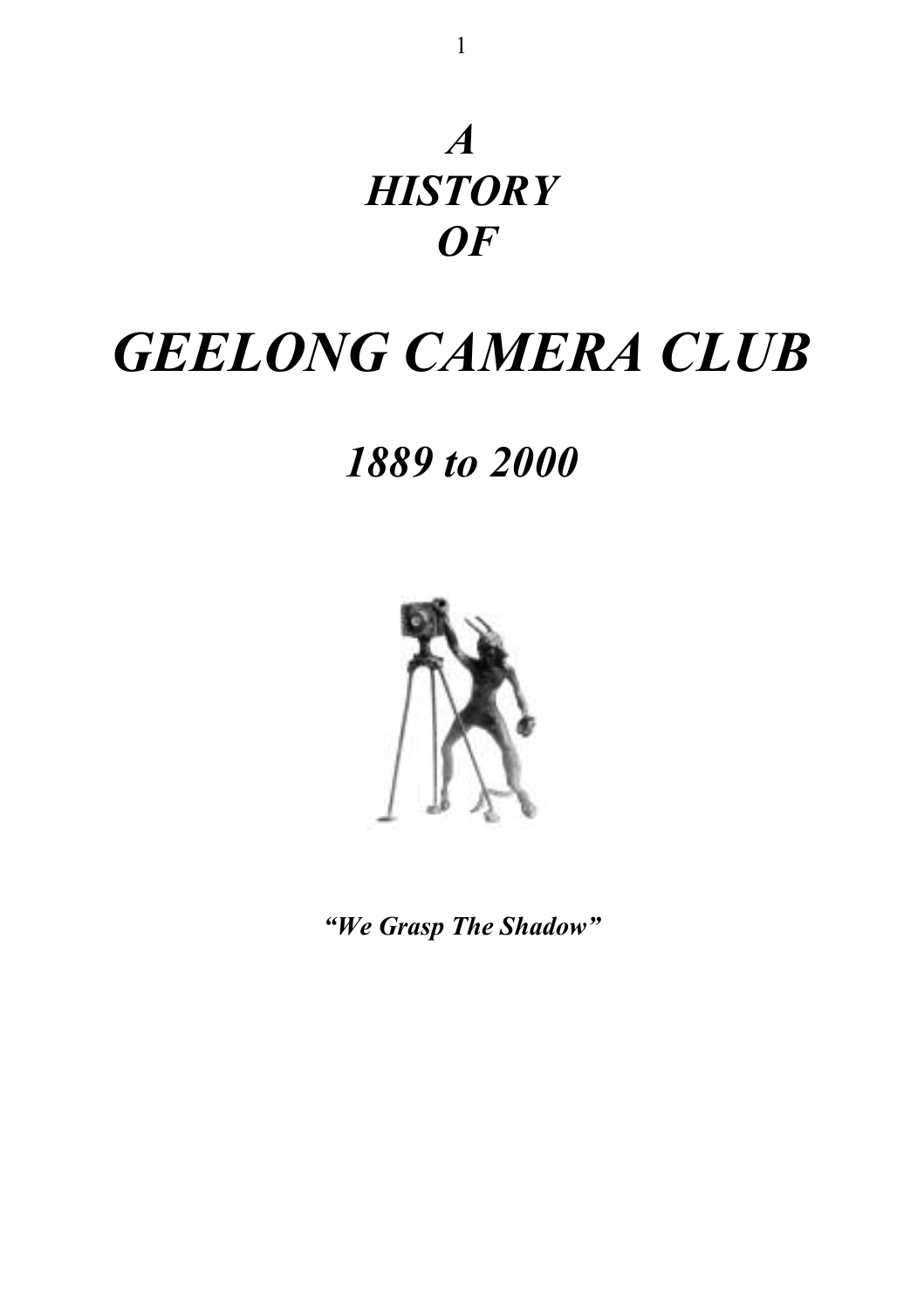# *Compiled by Ken McKeown OAM, AFIAP, AAPS, ESAPS, SSVAPS.*

# *Forward by Charles T. Radnay*

# *Edited and Published by Irene Sady*

Published December 2001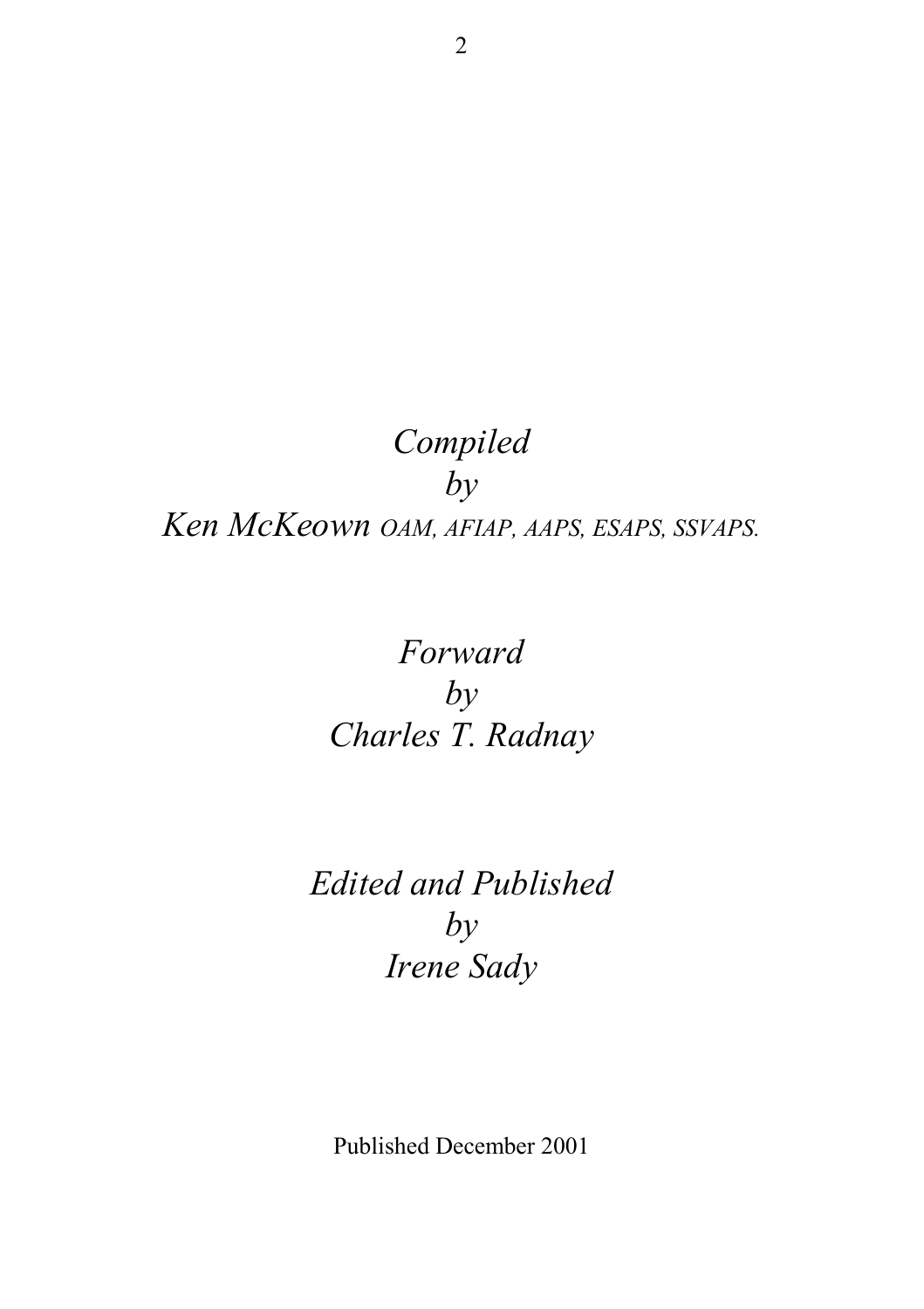# **INDEX**

| Forward                                       | 5  |
|-----------------------------------------------|----|
| Foundation                                    | 7  |
| Evolution                                     | 11 |
| <b>Associations and Affiliations</b>          | 13 |
| Keeping Up With The Times                     | 18 |
| Imp or Devil                                  | 20 |
| The Depression and the War Years              | 21 |
| Wanted: A New Home                            | 24 |
| Be It Ever So Wet, There's No Place Like Home | 26 |
| Long service and Loyalty                      | 30 |
| <b>Exposure and Advancement</b>               | 32 |
| A Womans Place Is Not In The Kitchen          | 34 |
| One Hundred Years On and Still Going Strong   | 37 |
| Honour Amongst Photographers                  | 39 |
| Beyond Camera Club                            | 41 |
| <b>Trophies Worth Competing For</b>           | 42 |
| Water, Water Everywhere                       | 44 |
| <b>Winners Are Grinners</b>                   | 46 |
| Departures                                    | 49 |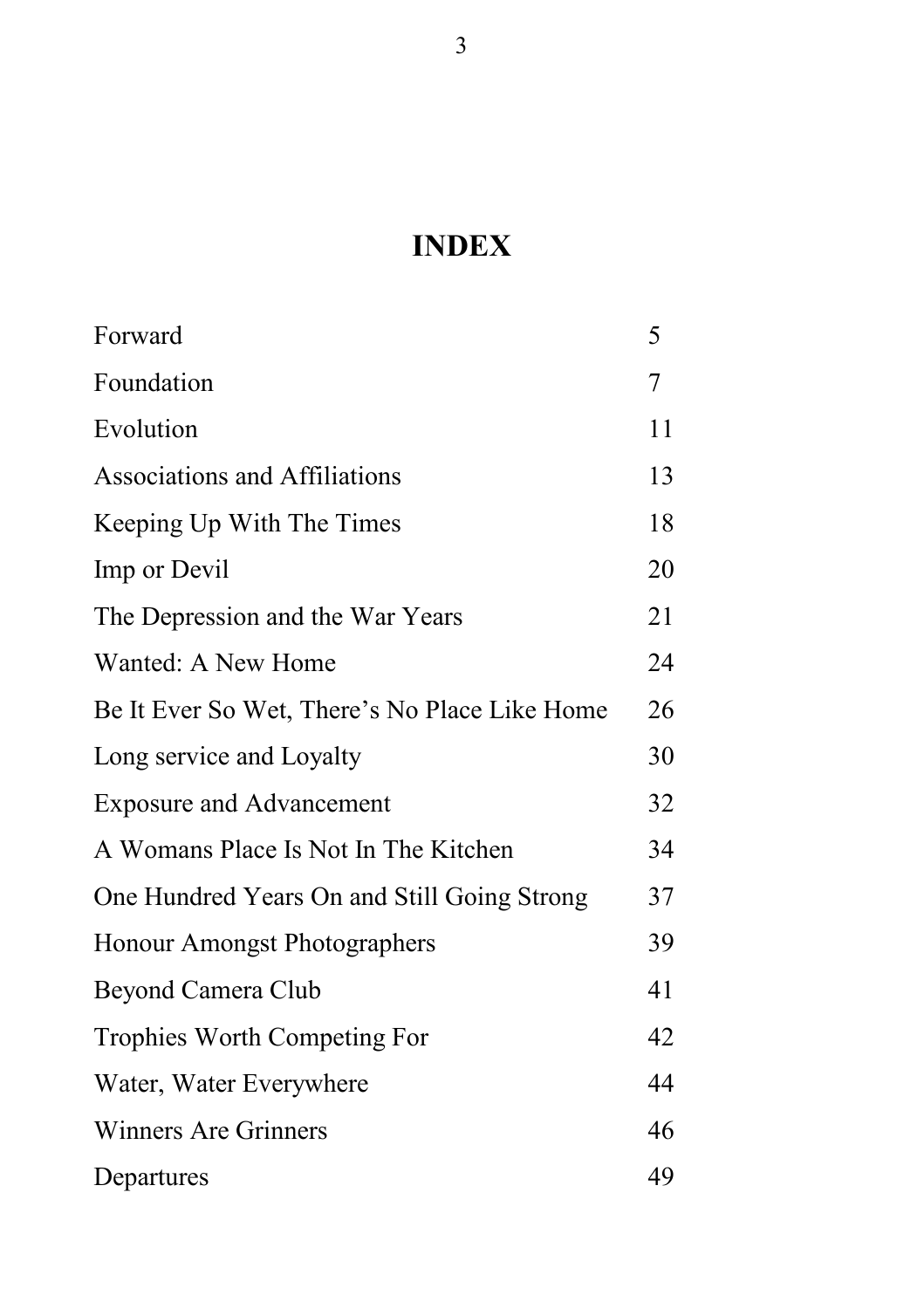| <b>Sponsors</b>                      | 50 |
|--------------------------------------|----|
| The Future                           | 51 |
| Honourable Members                   | 53 |
| Perpetual Trophies and Honour Boards |    |
| J.H. Campbell Perpetual              | 54 |
| Porter Memorial Trophy               | 56 |
| Potter Memorial Clubmanship Award    | 57 |
| <b>Rogers Memorial Trophy</b>        | 58 |
| Williams memorial Trophy             | 59 |
| Wilson Memorial Landscape Trophy     | 60 |
| Majetic Memorial Endeavour Award     | 62 |
| Presidents                           | 64 |
| Secretaries                          | 65 |
| Life Members                         | 66 |
| More Pictures                        | 67 |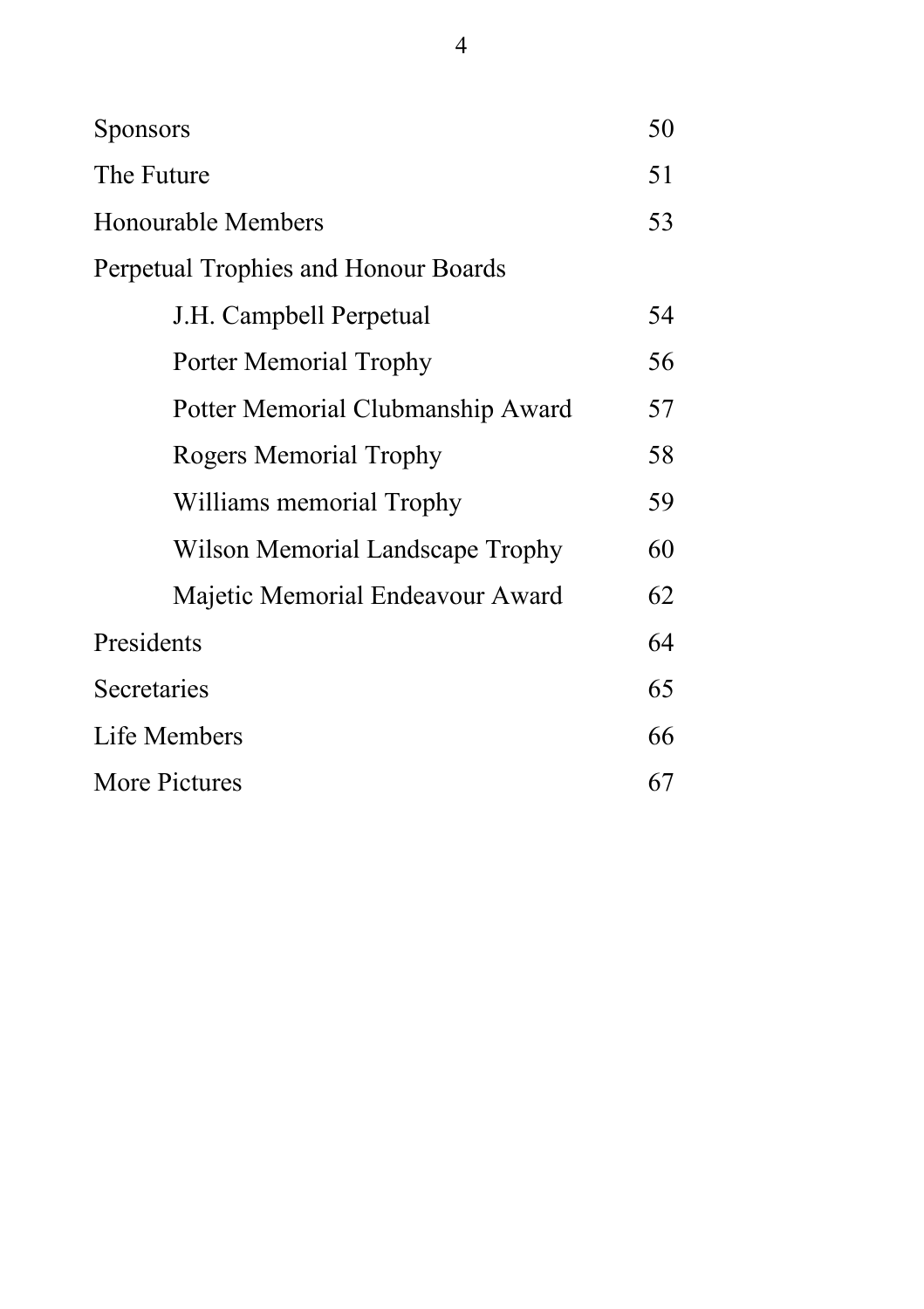## **FORWARD**

The following history of the *Geelong Camera Club (1889-1999)* is a description of a continually changing and evolving organisation whose principle aim has always been the celebration of photography.

One might wonder how a largely social organisation, like the *Geelong Camera Club,* not only manages to survive but also actually thrives for well over one hundred years? The answer is a simple one. People with a common love will always find each other.

These people have and still do come from all walks of life. They have brought their own expectations, their own sensibilities and their own level of skill into a larger group. They have come for the support, the knowledge and the friendship.

Some have come for only a short time but many have stayed for a lifetime.

For the latter it becomes something more than the desire to gain photographic knowledge. It becomes a love for the sense of lasting camaraderie that now helps feed their photographic souls.

Photography on the world scale has continued to evolve over the last century and so has the *Geelong Camera Club.* It can boast many fine photographic practitioners over its generations. Current members admire the achievements of those who have come before them just as surely as future generations will admire the work produced today.

The success and longevity of the *Geelong Camera Club* is due to many factors. One of which must surely be the occasionally heated discussion on all aspects of photography and this is precisely what makes it a progressive club that has managed to evolve in-step with modern society.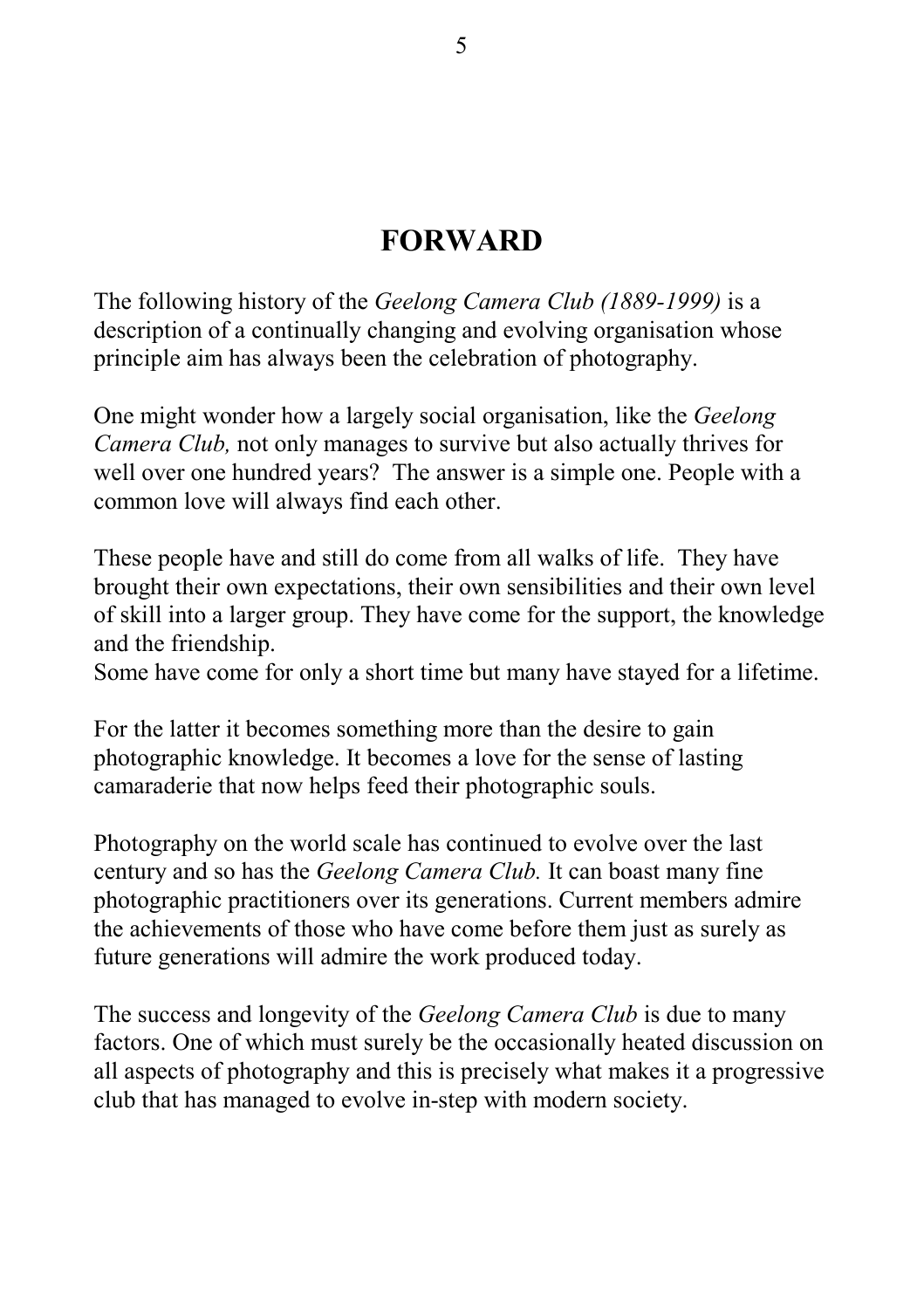As the following text outlines, many individuals have contributed to the success of the *Geelong Camera Club* and as time will tell many more will contribute to its successful future.

To those responsible for the following research I take the liberty of thanking them on behalf of all members past and present for finally giving recognition to those who have made it all possible and I consider this research to be a fine first chapter to the story that is yet to unfold.

**Charles Radnay** December 2000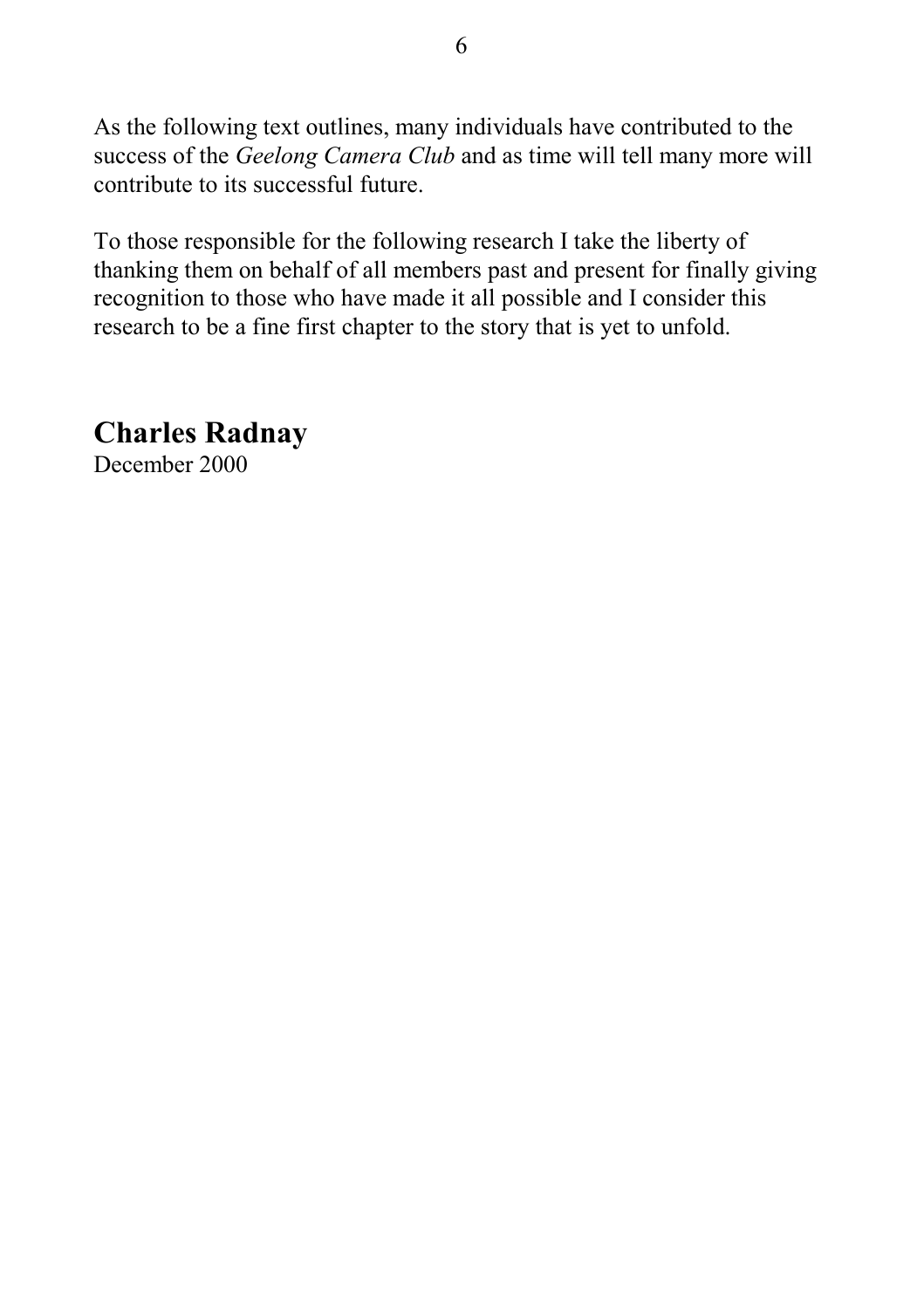## **FOUNDATION**

*"A meeting was held in Gordon College on Thursdav 10<sup>th</sup> Januarv 1889 for the purpose of considering the desirability of forming an amateur photographic group or association and after the matter had been thoroughly discussed it was resolved to advertise a meeting of persons interested in photography and also send post cards to people known as Amateur Photographers".*

That is how the first minute book, in rather a casual manner, records the birth of the Geelong Camera Club. One can not help but wonder had those first members only known that the organisation they were proposing would go on to be the oldest existing Camera Club on the Australian mainland, they might have been a little more expansive in their comments.

In those early days of Australian history it was not unusual for cultural or artistic activities to emanate from, and indeed revolve around, places of learning. Therefore it is not surprising to read that the first meeting was held in the recently completed Gordon College, and the organisation was named "The Gordon College Amateur Photographic Society", a name it was to be known as for the next 70 years.

Nine gentlemen attended the inaugural meeting and the January  $15<sup>th</sup>$ edition of the Geelong Advertiser announced to Geelongs 23,000 population the formation of the Society. The Society's first president was Mr. H. C. Roebuck, a prominent Geelong personality, with the first secretary being Mr. J. E. Bennett.

In the first decade the membership grew rapidly as word of the Society spread and it assumed a higher profile; it's members being busily engaged in photographic activities in and around the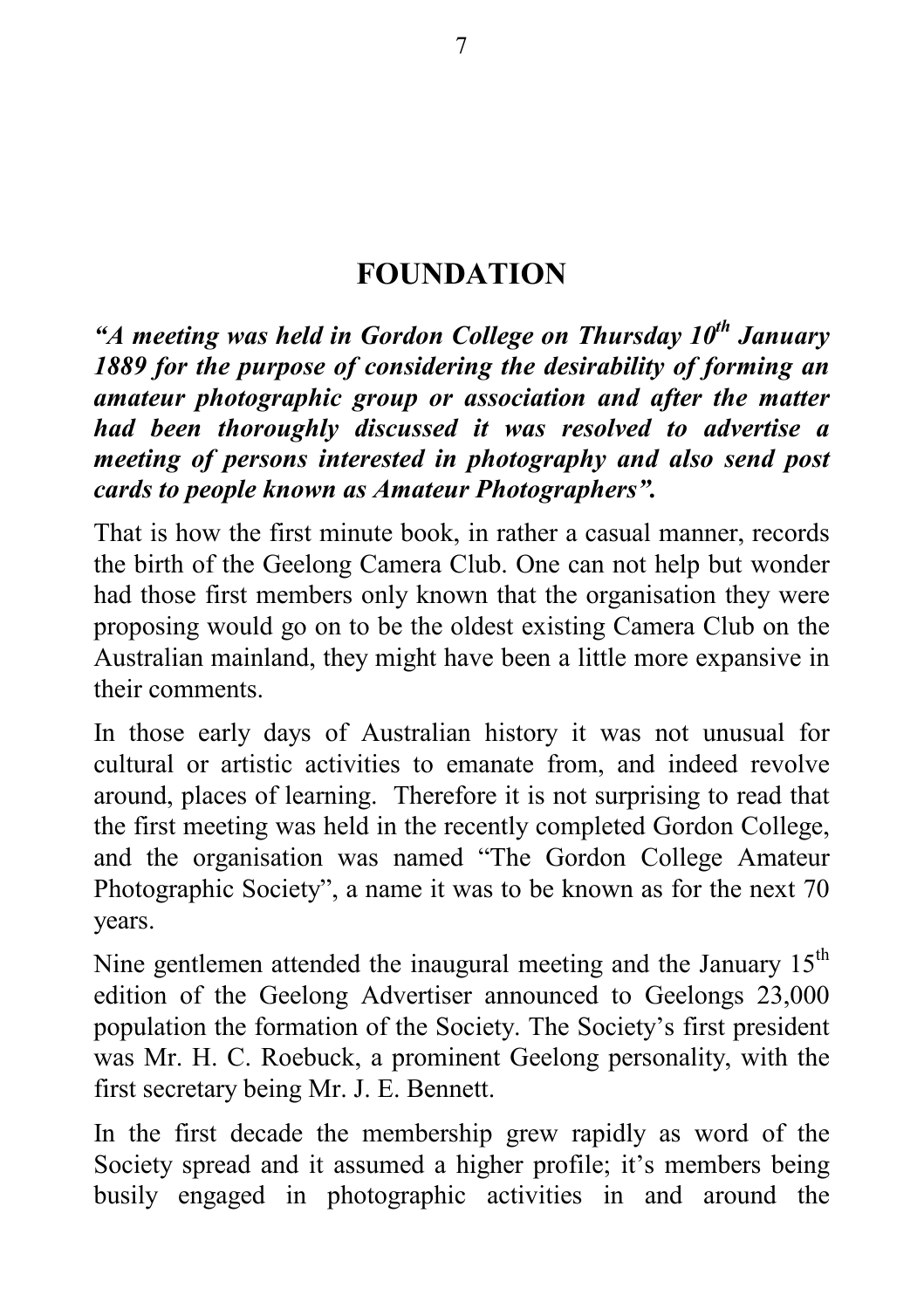developing city. There was never a shortage of photographic opportunity with the ever-present activity on the waterfront and the ever-changing nature of the streetscape. Indeed many of the exceptional photographic images of early Geelong held in collections by Historical Societies and private residents are a direct result of the dedicated work of those early members of the Society.



*Club and family members on a day trip. Circa 1895. Reproduced from a full plate glass negative.*

The members were not content to work in and around the confines of the city but were prepared to travel long distances to capture on film the natural and man-made features of Victoria.

The minutes of the first 20 years mention trips to the Central and Western Districts of the State, in addition to the Dandenong Ranges and beyond. However with some of the country's finest coastal and mountain scenery within the immediate region, members of the Gordon Society became a regular sight on local roads and byways complete with bulky cameras and tripods.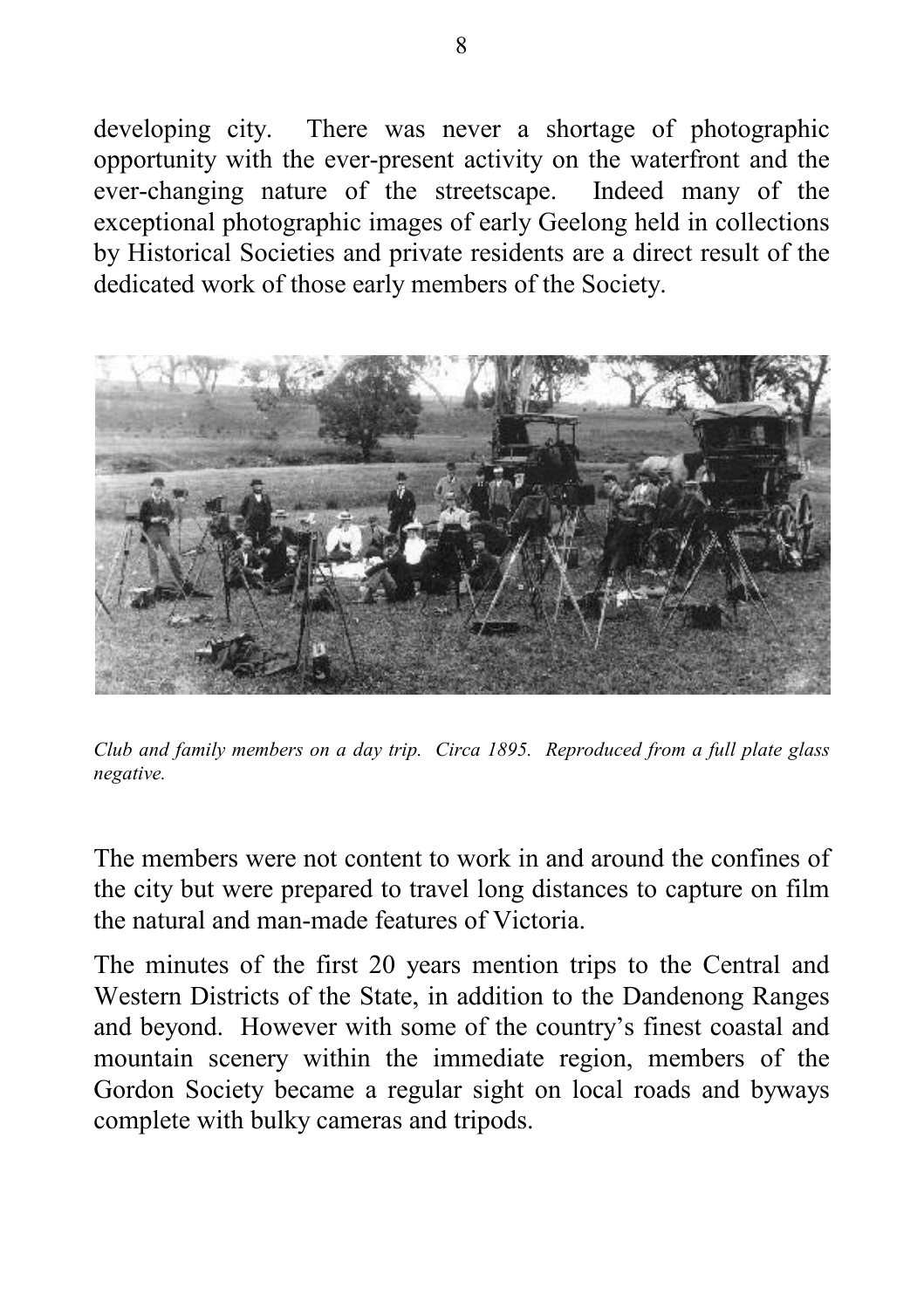

*Members on a field trip. Reproduced from a glass slide. Date unknown.*

Their accomplishments certainly did not go unnoticed as the 1895 Inter-Colonial Photographic Exposition was proof enough of the enthusiasm and technical skill already acquired by the members of the six year old Society. The Gordon Society was really establishing a name for itself. Mr. Roebuck remained as president with the two newly elected vice- presidents being Mr. R. C. Hocking and Mr. J. B. Leitch. Mr. J. Hammerton was elected as secretary with Mr. A Purnell taking on the role as treasurer.

The 25th Anniversary of the Society was observed in January 1914 with a tram trip to the Barwon River and then a motor boat trip to the

scenic wilds of Queens Park followed by a reunion of past members and a smoke night.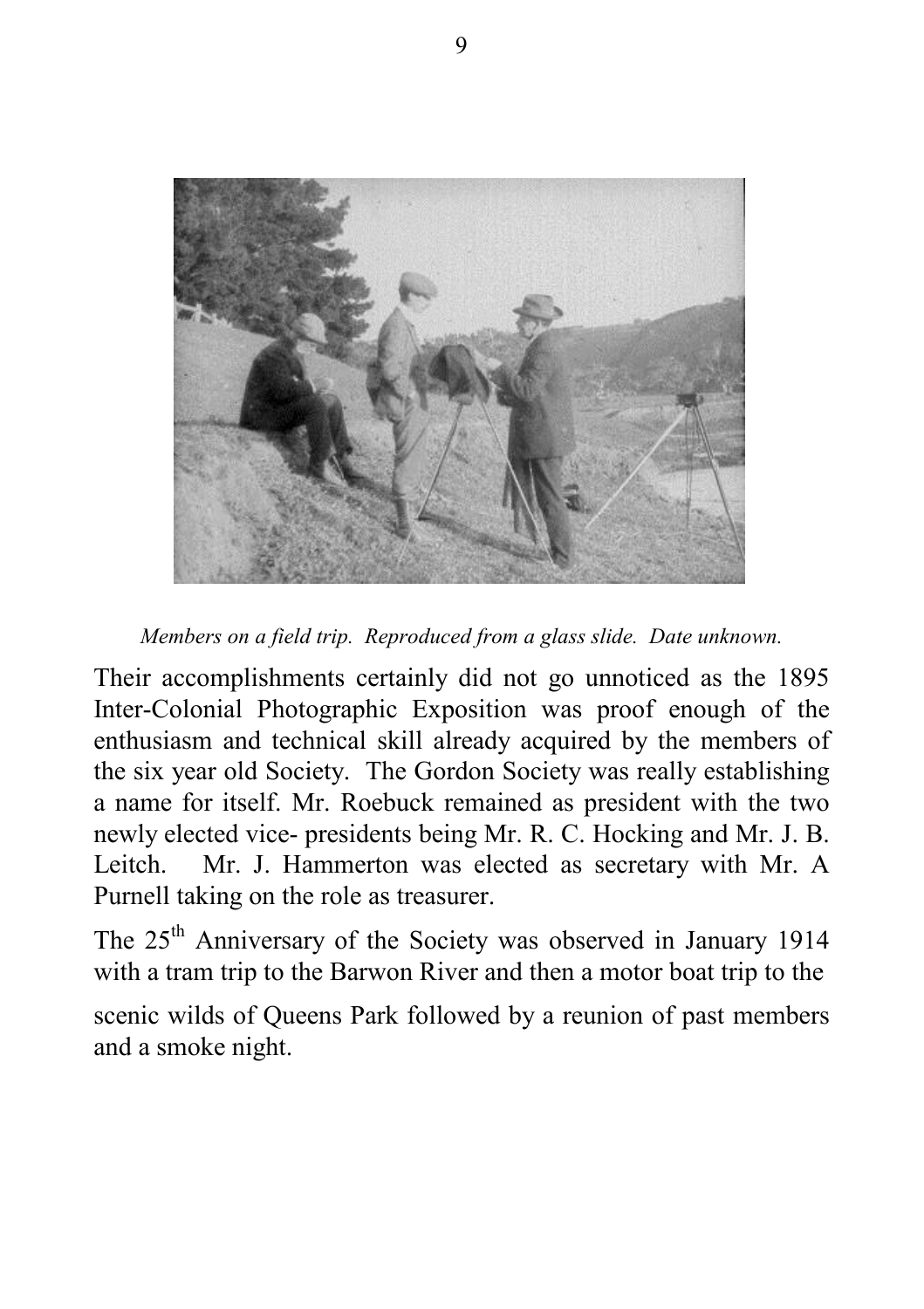

*Above is an early flashlight photograph taken of 15 of the Society's members in their clubrooms at the Gordon College on the 29th April 1898. It depicts a very distinguished group of gentlemen, formally posed and complete with examples of their work and two large format cameras on wooden tripods. Photo by W.H. Watts, Art Photo. Geelong.*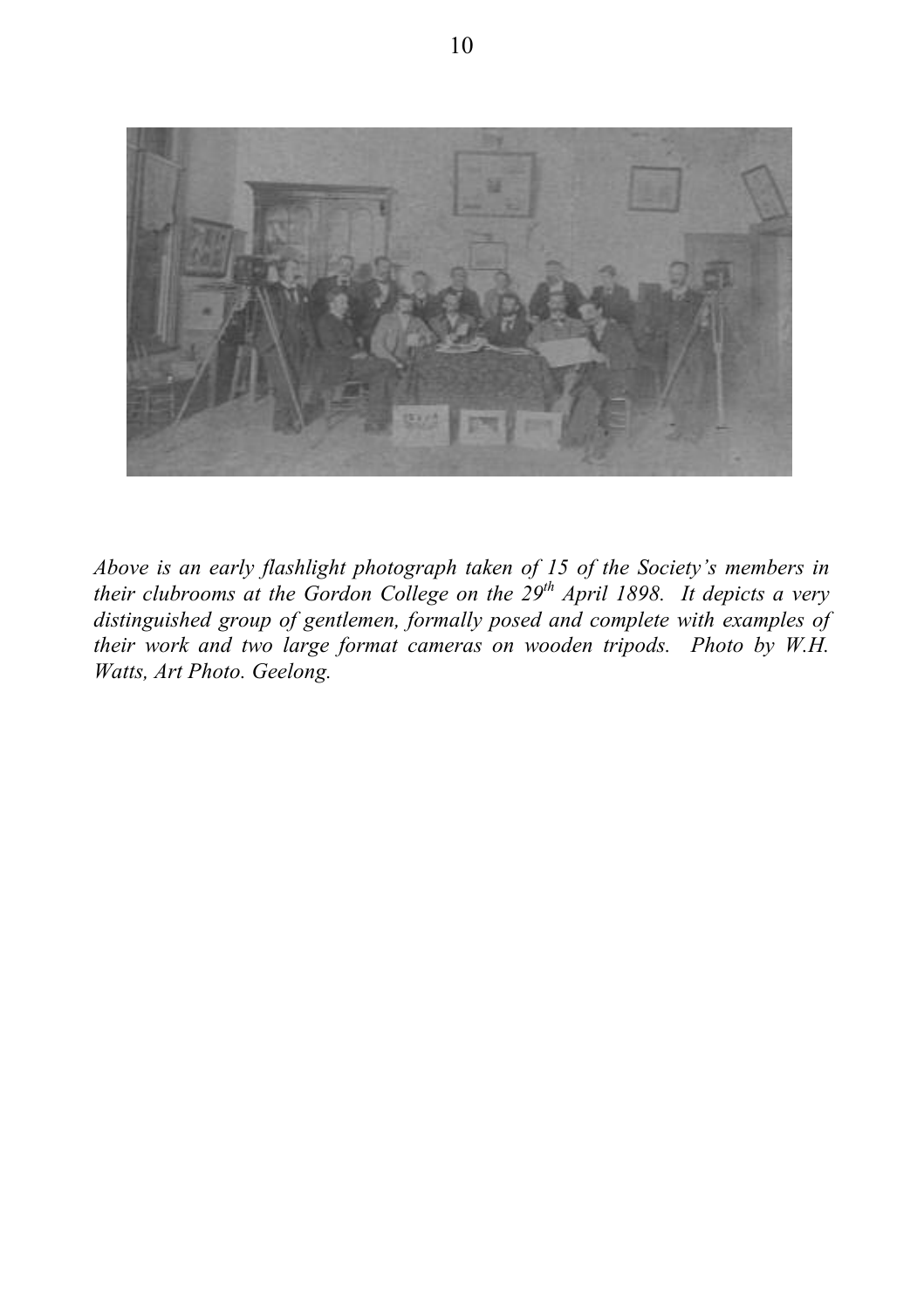## **EVOLUTION**

In 1926 the Gordon College underwent a name change and from then on was known as the Gordon Institute of Technology. Since its inception, the Society had always enjoyed a close relationship with its landlord organisation, culminating in 1930 with the election of the Gordon Institute's Principal, Mr. G. R. King as President of our Society; a position he held until 1936.



*Club members on an outing formally posed with the equipment available at the time. Date of photograph unknown. Reproduced from a glass slide.*

The Gordon Photographic Society's high community profile was earned the hard way through participation in photographic exhibitions at the annual Geelong Show, in the more suitable surrounds of the Davidson Hall of the Gordon Institute, as well as further afield in the Victorian Salons of Photography. An advertisement of the era publicising a "development night" perhaps was an indication of the growing interest in photography. The wealth of local scenery and places of interest continued to provide outings for members even through the depression years.

The death of Mr. King past principal of the Gordon Institute and President of the Society from 1930 until 1936 marked the end of an era for the organisation. Although in 1952 it had moved into its long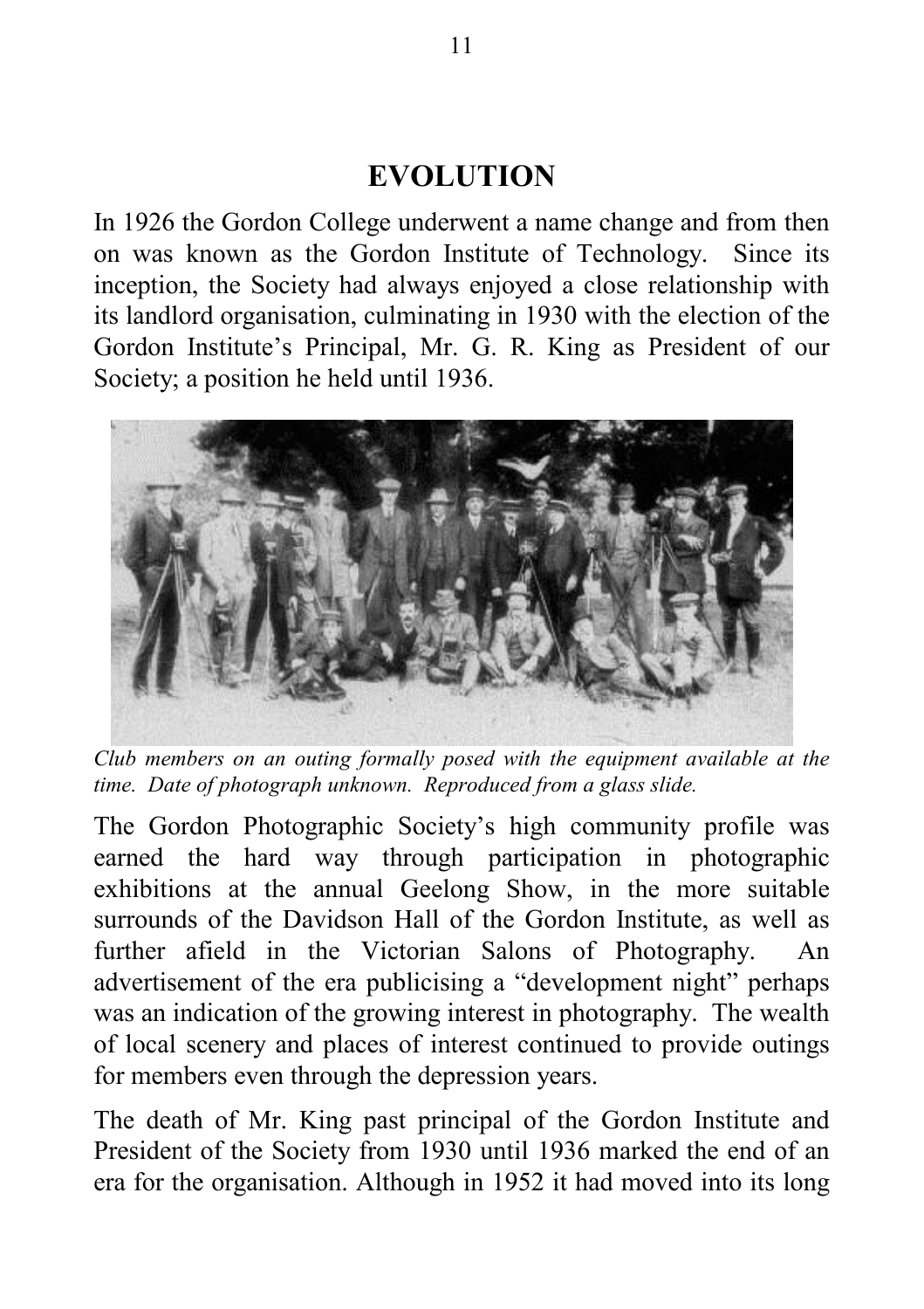awaited new rooms, the close relationship it had enjoyed with the Institute for many years was rapidly deteriorating. In a show of independence a special meeting in 1954 voted by a two-thirds majority that the Society should sever all relationship with the Gordon Institute and become known as the Geelong Camera Club



(incorporating the Gordon Photographic Society Geelong).

*Fred Williams (Secretary) and H.L.S. Potter (President)*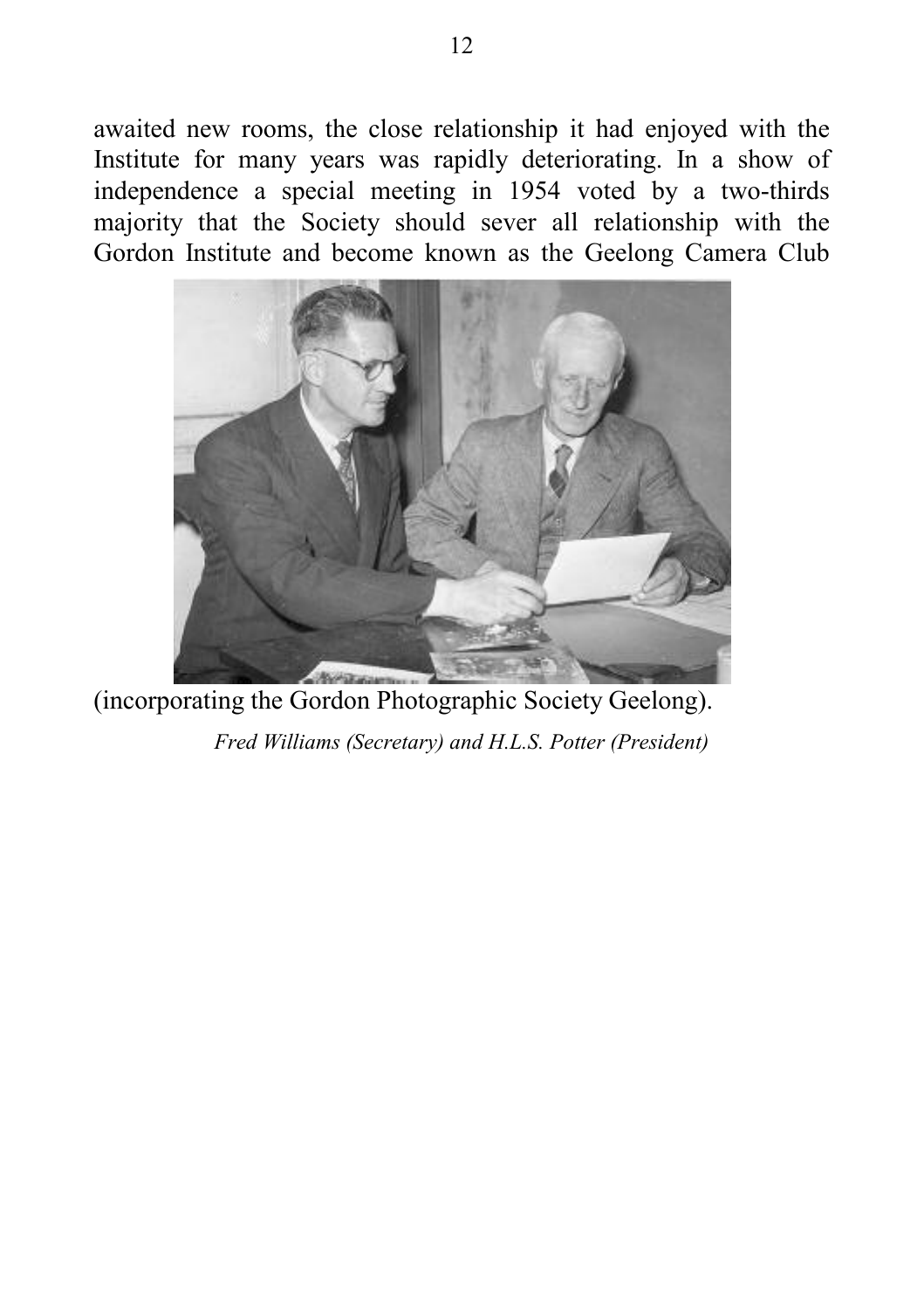# **ASSOCIATIONS and AFFILIATIONS**

The various Photographic Societies of the Colonies had for some time been discussing the possibility of conducting an Inter-Colonial Photographic Congress with all of the Colonies and New Zealand taking part. This sounded a wonderful idea until a decision had to be made where it would be held and who would be the host Society. All of the other Societies within Victoria and the Colonies declined and so it was, in 1895, the six year old Gordon College Photographic Society accepted the challenge and responsibility to become the host Society for the first ever Photographic Convention and National Exhibition of Photography to be held in Australia.

One can only imagine the logistics and the preparation involved in organising an event of such magnitude in those early years, with only limited means of communication. Easter Week 1895, from Saturday  $13<sup>th</sup>$  through Saturday  $20<sup>th</sup>$  of April, was selected and what an eventful week of activity it was, consisting of lectures and demonstrations, with many well-accredited photographers presenting papers, both through the day and also in the evenings. All this in addition to an exhibition of some 2000 photographs all of which had to be judged prior to being displayed.

An impressive range of lecturers was organised, some travelling from interstate but it is interesting to note that one of the main lecturers and also a successful entrant was a Mr. Ludwig Hart from the Working Men's College Photographic Society in Melbourne. Records indicate that Mr Hart, who went on to become Professor Ludwig Hart, was the founder of the Photographic Society at the Working Men's College, eventually becoming the Melbourne Camera Club.

The convention received excellent press coverage in the Geelong Advertiser each day. Copies of these articles are held in the Club's archives and make very interesting reading as they contain full details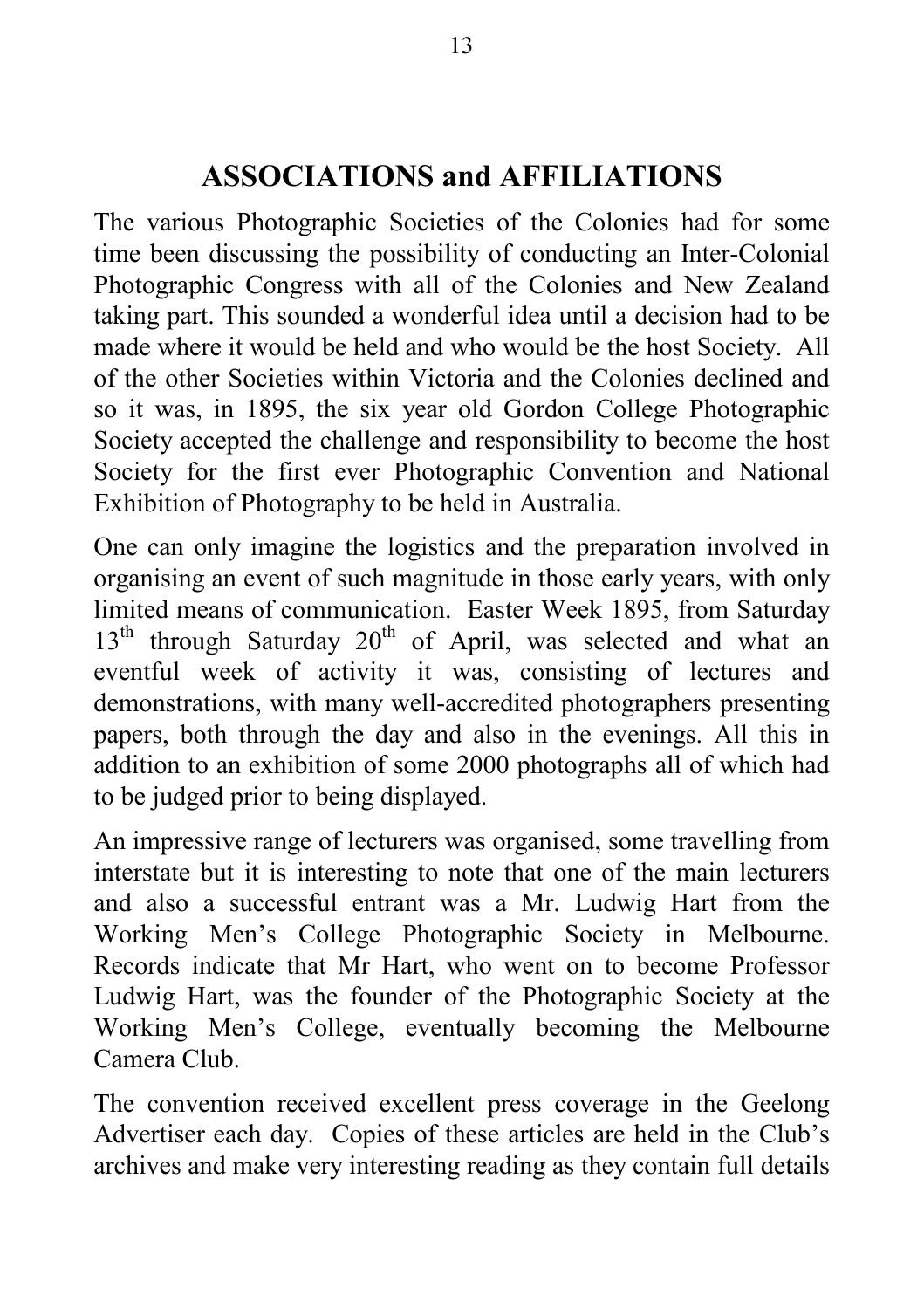of the various sections of the Exhibition with all of the prize-winners being listed together with the lectures and the subjects they presented.



*The above photograph could have been taken at one of the Convention Lectures, judging by the amount of paper laying around. Reproduced from a glass slide .*

The Committee of the Congress must have felt very flattered indeed with the great success of the event, particularly when they received a letter during the week from the Secretary of the Exhibition Trustees in Melbourne, inviting all of the exhibits to be forwarded to Melbourne at the conclusion of the Geelong Congress for display in the Melbourne Exhibition Buildings, with all expenses being paid for by the Trustees.

Despite the problems of transport and communications the early Society appears to have kept in touch with and maintained a happy relationship with the other photographic organisations within the State mainly through its membership with the Victorian Photographic Affiliation.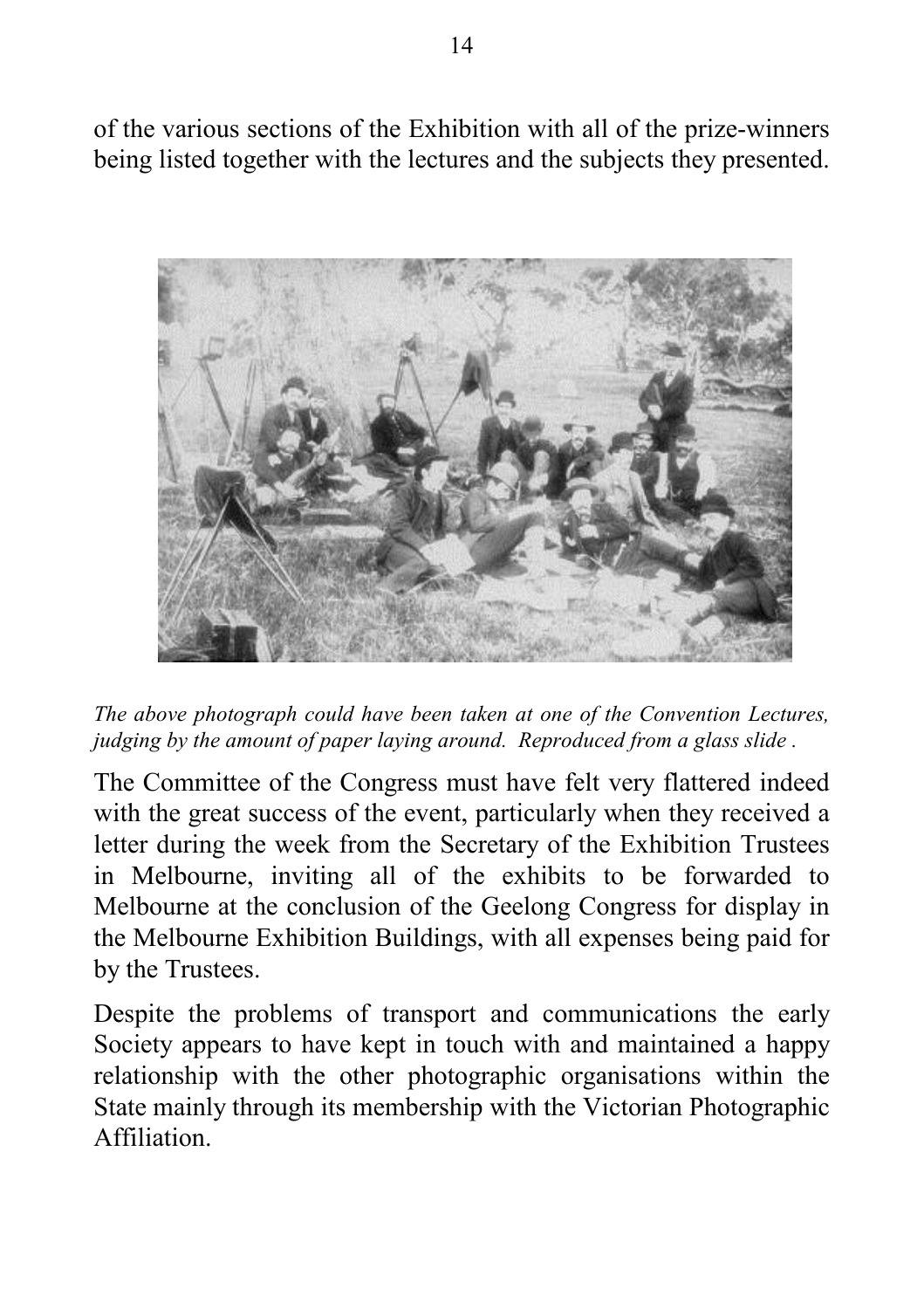

*Members of the First Photographic Congress of Australia, Geelong, Easter Week, 1895. Reproduced from a photograph appearing in The Australian Photographic Journal, June 20, 1895.*

*Back row: J.C. Langley, B. Stafford, F. Foster, A. Purnell (Hon. Treas.) J.F. Miller, H.P. Bennett, W. Stutterd, A.J. Campbell. Middle row: R. Mozley, Leo. Goodwin, Miss E.I. Baker, R.C. Hocking (Vice-Pres.), H.G. Roebuck (President), F.W. Niven, J.B. Leitch (Vice-Pres.). Front row: G.H. Brinsmead (Hon. Sec.), J. Hammerton (Hon. Sec.), C.O. Dentry (Hon. Sec.), W. Thacker.*

As the predecessor to the Victorian Association of Photographic Societies (VAPS), the Victorian Photographic Affiliation (VPA) was holding an annual inter-club competition as early as 1912. It organised interclub visits, provided judges for monthly competitions and also conducted an annual exhibition and conference, which from 1913 was made moveable so that active photographic communities like Geelong could have the opportunity of hosting it from time to time.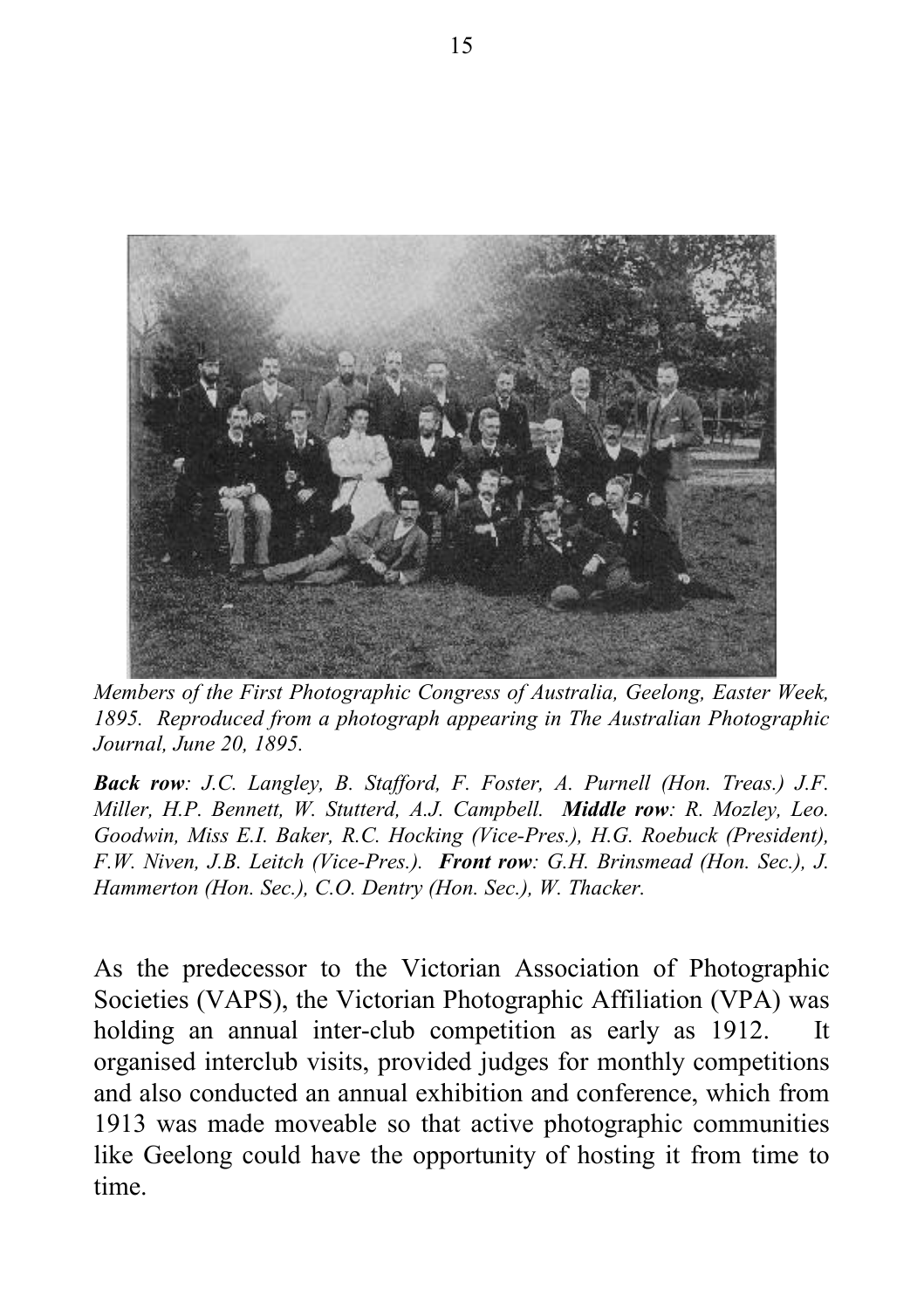

*Conference of Victorian Photographic Clubs adopting the Constitution of the Victorian Photographic Affiliation.*

*From left to right: W.J. Edwards, F. Dutton (Clifton Hill); A.J. Relph (W.M. College); C. Nayler, T.F.M. Smith (Footscray); H. Potter, J.H. Harvey (Geelong); D.W. Paterson, A..P.A.V.; E.C. Joshua, Sydney Fox (Conference Hon. Sec.) (East Malvern; H.C. Mais, M. Inst. C.E. (A.P.A.V. President).*

The Gordon Society provided four delegates to the VPA Council. The backbone clubs appear to have been the Clifton Hill Photographic Club, the Working Men's College Photographic Society, the Photographic Association of Victoria, the Footscray Photographic Club and the Gordon College Photographic Society.

The years following the Second World War saw the development of closer ties with other photographic organisations; print exchanges and inter-club visits with the Melbourne club started in the late 1940s. The Gordon Society was invited to exhibit a selection of prints at Melbourne Camera Clubs' Jubilee exhibition in the Melbourne Town Hall. The first exchange of prints with the Ballarat Camera Club also started around the same time and Geelong was beginning to spread its wings.

The growing informal co-operation and interaction between the clubs crystallised in May 1952 with an invitation from the Melbourne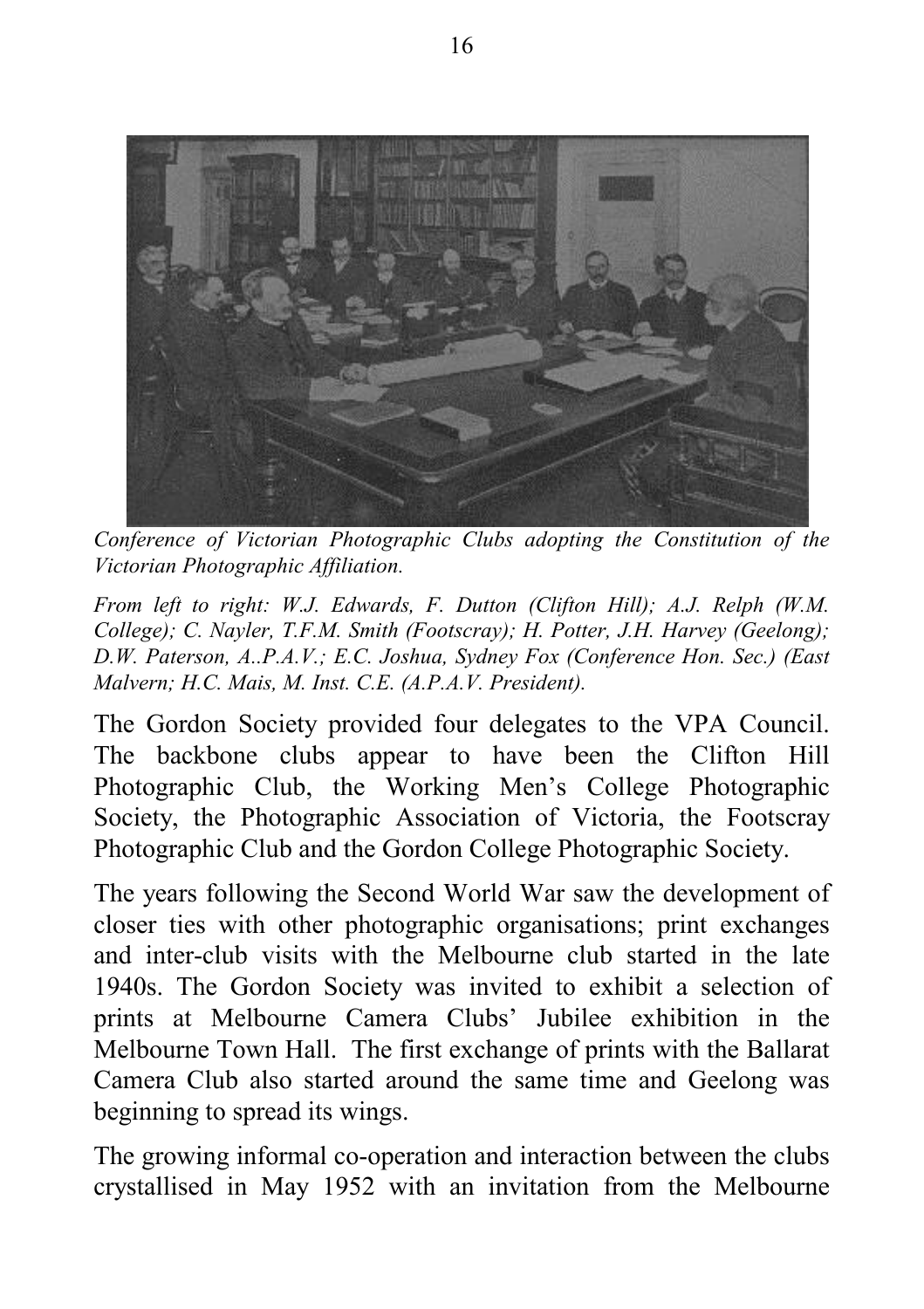Camera Club to form an association of all clubs within Victoria. The Gordon Society responded enthusiastically by sending delegates to a meeting to discuss the formation of what was ultimately to become the Victorian Association of Photographic Societies or VAPS as we know it today.

No doubt partly due to the post-war prosperity with full employment, the popularity of photography within the community was growing rapidly. By 1954 Geelong had four camera clubs; Geelong Camera Club, Ford Camera Club (later to become Corio Bay), International Harvester Camera Club, and the State Electricity Camera Club (SEC). The International Harvester Camera Club did not survive for very long but the three remaining clubs had regular tri-angular interclub competitions until the 1980s when the SEC Club finally closed down. As the SEC Club consisted of slide workers only, until the 1980s the inter-club competitions were restricted to slides. After the SEC Club ceased to exist, the competition between Corio Bay Club and Geelong continued and was expanded to include prints. Along with the interclub competition with Corio Bay, Geelong was also involved in separate competitions against Essendon Camera Club and Ballarat Camera Club.

In 1997, for the first time in our interclub competition history, Geelong won all of our three competitions against Ballarat, Essendon and Corio Bay Camera Clubs.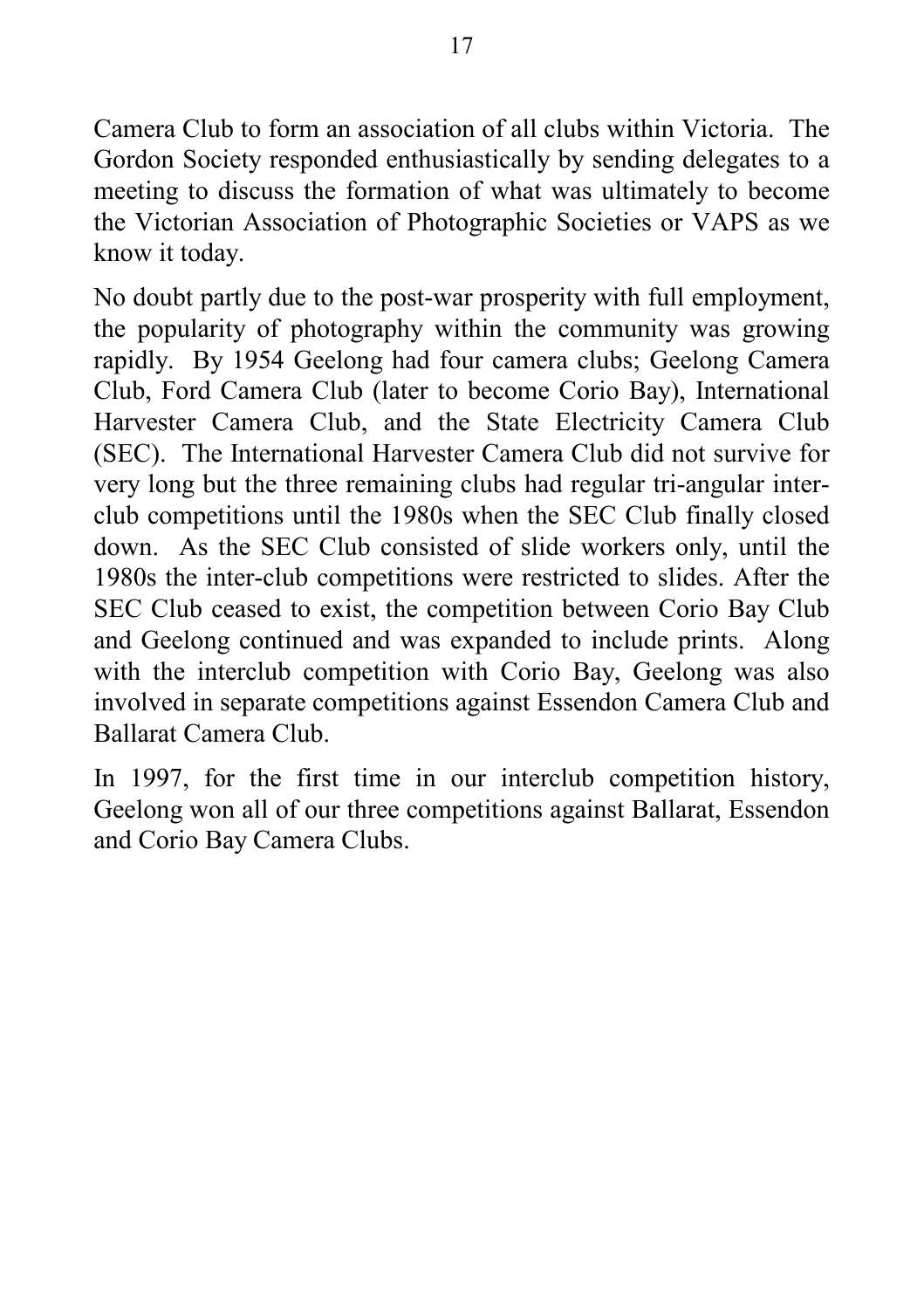# **KEEPING UP WITH THE TIMES**

In addition to the usual annual election of office bearers of the Gordon College Photographic Society, one of the other main appointments was that of three "Lantern Engineers". Minutes of the early  $20<sup>th</sup>$  century frequently refer to the purchase of pieces of equipment for the Lantern such as burners and arc lamps. In 1913 some traditionalists made a gallant attempt at stalling progress, when on the moving of a motion to install electricity to the clubrooms, they insisted on the gas burners being left in the darkroom for the use of some members. Needless to say, the motions to connect electric power was passed, although the minute book some 12 months later records that gas mantles were still being purchased for the enlarging lantern.

As far back as the 1895 Congress, mention was frequently made to the viewing of lantern-slides and the definite advantage of viewing them by limelight. This reference to limelight puzzled us until investigation showed that for many years, apart from an electric arc, the only satisfactory source of a highly concentrated and powerful light was a piece of lime or rather zirconia heated by an oxyacetylene flame. No wonder they appointed three Lantern Engineers each year; one wonders if they were paid danger money!

Most of the prints being entered in the monthly competitions in this era were probably contact prints, which is understandable considering that the majority of members were using either medium, or largeformat cameras, but in 1913 a special enlargement section was introduced into the competition.

The first mention of Colour Photography occurs as early as 1914, but it must have been referring to the delicate art of hand colouring, for it was at least another 40 years before colour film made it's mark on the organisation.

A change of direction in 1914 seemed to be the beginning of an age of enlightenment within the Society. In a fit of liberal thinking, we read in a motion of November that year, that the proposed lecture by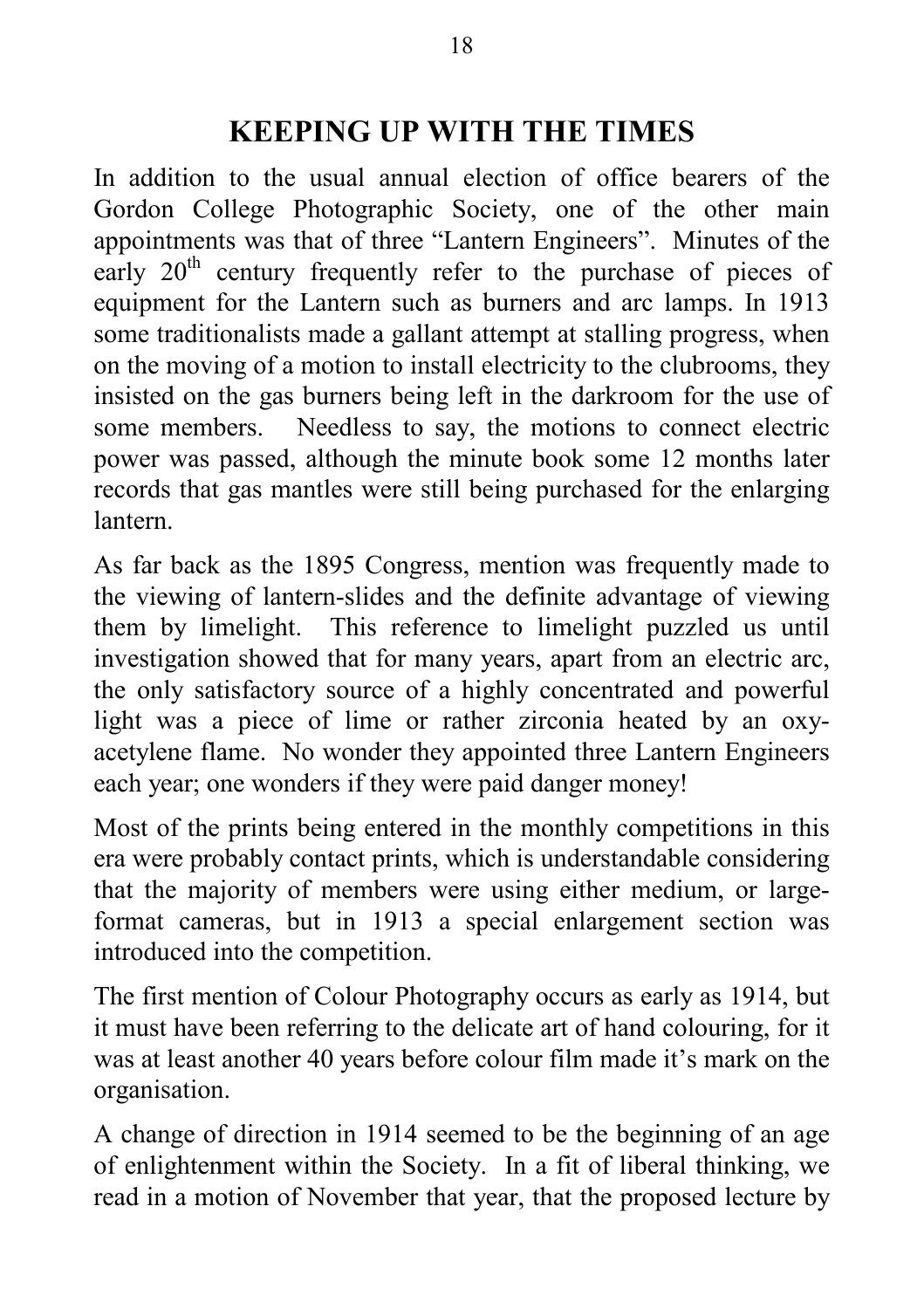Mr. Purnell on the "Life of Birds" be open to the male portion of the general public. As if the private lives of birds was not daring enough, less than six months later the 26 year male domination of the Society was finally broken with the introduction of its first three ladies as full members, which no doubt must have added another dimension to the Society's outings.

The first mention of colour transparencies came in the society's minutes in the early 1930 and although Kodak introduced Kodachrome to the photographic world in 1935 the society was still holding lanternslide-making workshops as late as 1944. A Mrs. Alma Ling is a name well remembered within the club for her excellent work in colour transparencies.

No doubt the members were heartened to hear the guest speaker at the 1931 Annual General Meeting, Chief Art Inspector Mr. W. Dean telling the gathering that photography had advanced to the stage where it was definitely considered as works of art.

Cine Film was beginning to capture the attention of the amateur photographer by the late 1930s, as it was decided in 1939 to form a Cine section of the Society, with one night per month devoted to the photographic side of Cine film. Whether it was due to the outbreak of war or perhaps other unrecorded factors the Cine section was short lived having gone into recess by July 1940.

With the advent of litigation came the requirement for the Camera Club to become incorporated for the protection of the committee and members. So in 1985 we became the Geelong Camera Club Incorporated.

Again the world of technology was expanding and several members felt it was time Geelong Camera Club allowed the inclusion of computer images to the monthly competitions. A motion was put to the 1995 Annual General Meeting, which after a heated discussion was defeated. An amended motion was put forward that computer images be allowed in monthly competition in a separate category – this motion was carried.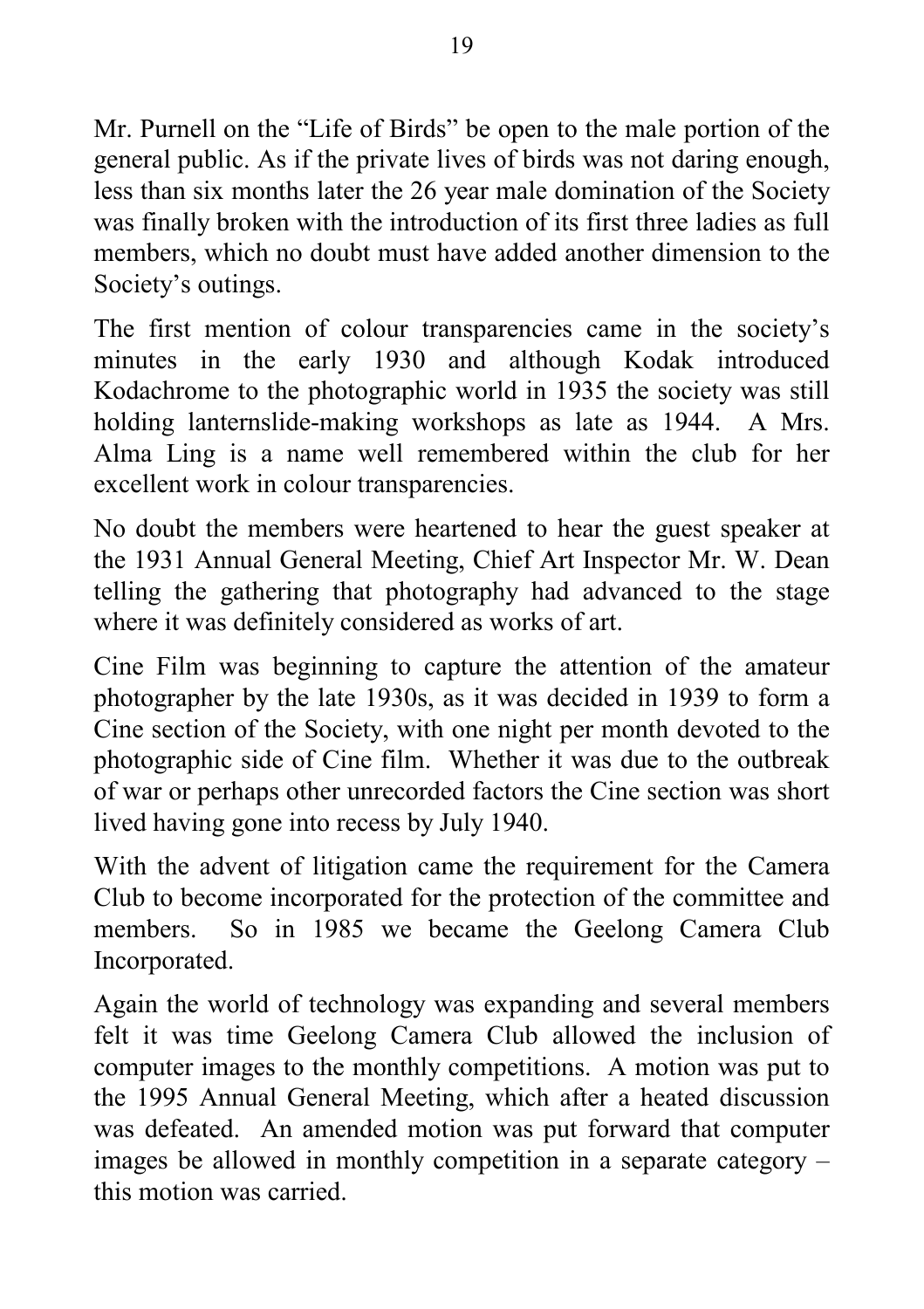#### **IMP OR DEVIL**



From the mid 1920s the syllabus carried the Society's logo of a Photographic Imp (or more correctly a Devil) together with the rather dramatic motto "We Grasp the Shadow". The logo was then cast as a statuette and become the Society's mascot. Such was the formal nature of the meetings in those days, that they could not be commenced until the statuette was ceremoniously carried out and placed on the table, when the President then declared the meeting officially open. Unfortunately the statuette has been lost over the years, despite a plea in the newspaper for its return. The Imp and motto are still an important part of the club's tradition and appear on our stationery, syllabus and monthly newsletter.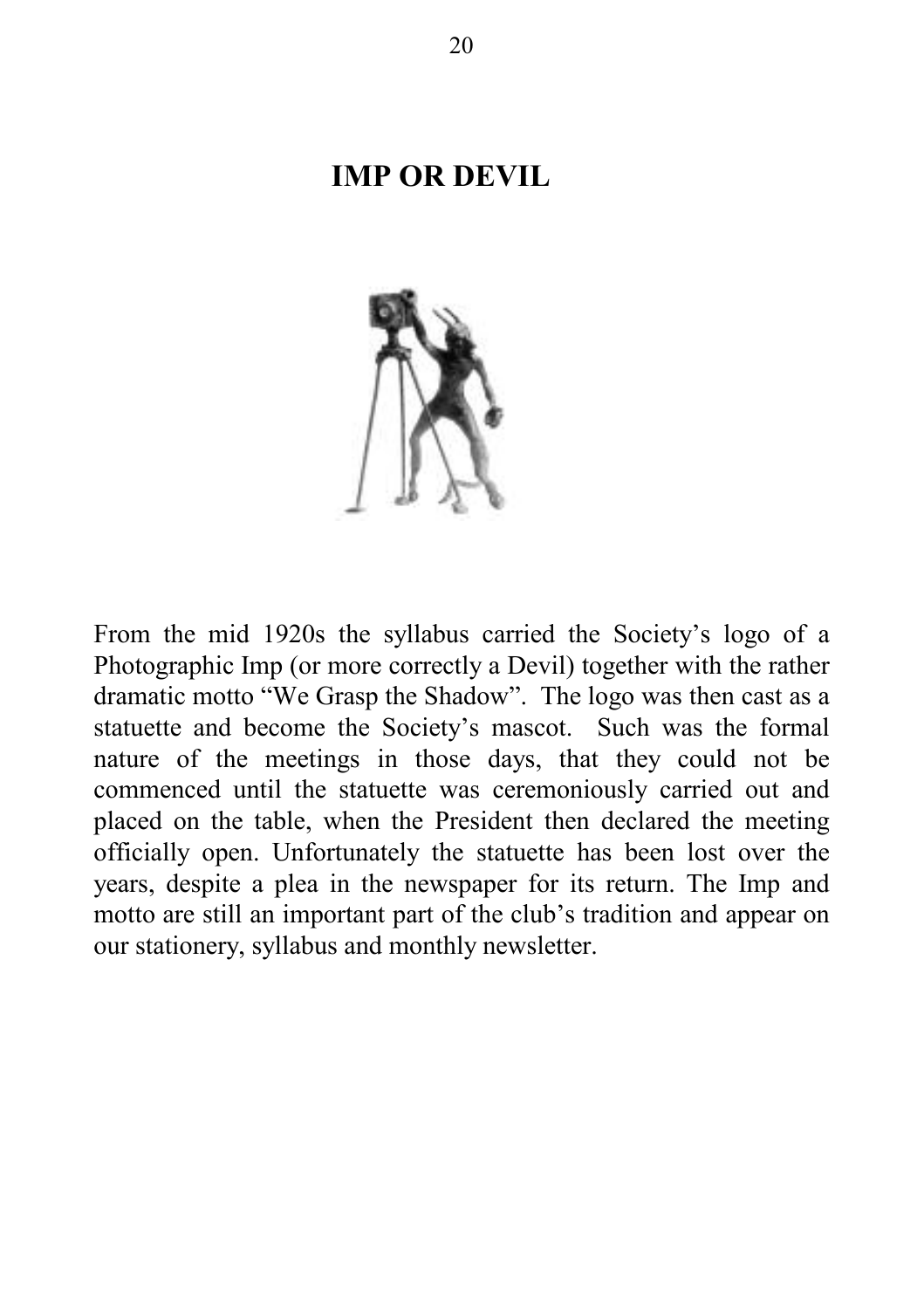## **THE DEPRESSION AND WAR YEARS**

The joy of achieving 25 years was soon marred by the outbreak of World War 1 which was brought closer to home with the first enlistment of a member, Mr. Turnbull, and then not long after, the solemn noting in the minutes of a member killed in action. As in other areas of Australia, the war left an indelible mark on the Geelong community, and perhaps for the first time brought the problems of a troubled world to our otherwise isolated existence.

As attendance at meetings continued to be strong, the Society appeared to have survived the depression years reasonably well, whereas it had devastated the community at large. Out of the gloom of the depression years came the first mention of the Society's venture into figure photography, which must have raised a few eyebrows amongst some of the more conservative members of the Geelong community nearly 60 years ago. Either the male members were a little shy or more likely were short of willing models, but the first competition in figure studies was dominated by a Miss Miles who took out not only first prize but was also placed second and third. However there was no doubting Miss Miles photographic ability because the next month she won the Argus newspaper Camera Supplement competition.

Just as the society's  $25<sup>th</sup>$  anniversary in 1914 had been clouded by the outbreak of World War 1, it's 50<sup>th</sup> Jubilee in January 1939 was held in the midst of growing tension as the world appeared to be moving closer to global conflict. It was a special moment at the January Jubilee meeting when in the presence of the founding president Mr. Roebuck, the current president Mr. Potter spoke with great feeling about the achievements of the Society over the previous 50 years. He noted that prominent amongst its achievements had been the club's part in hosting the 1895 Inter-Colonial Exhibition, its activities during the war years with it's participation in the 'Snapshots From Home League' and its status as the oldest amateur photographic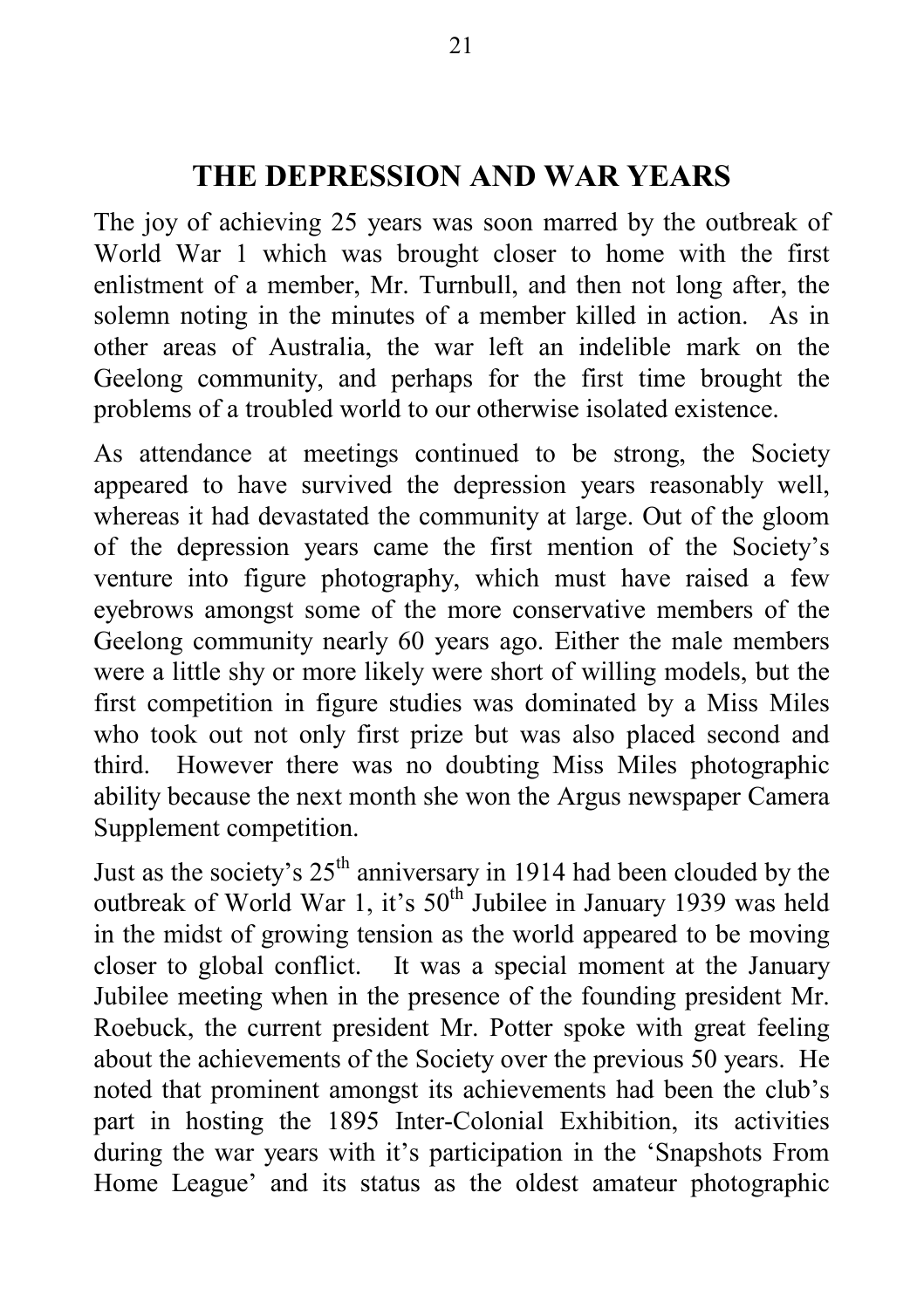association on the Australian mainland. Undoubtedly the members entered the Society's second 50 years with a feeling of pride and enthusiasm.



*The Jubilee Reunion – 1939.*

The 1940 Annual General Meeting records the fact that members were enlisting in the Armed Services and a motion was passed that money belts be presented to members who were posted overseas. Once again the Society worked closely with the 'Snapshots from Home League' as it had done during the First World War. Official cards were issued to participating members and the Society agreed to supply printing paper and developer. The December 1941 entry of Japan into the war brought the conflict closer to home and during 1942 an invitation was extended to all servicemen stationed, or on leave within the Geelong area, to attend the meetings or make use of the society's facilities.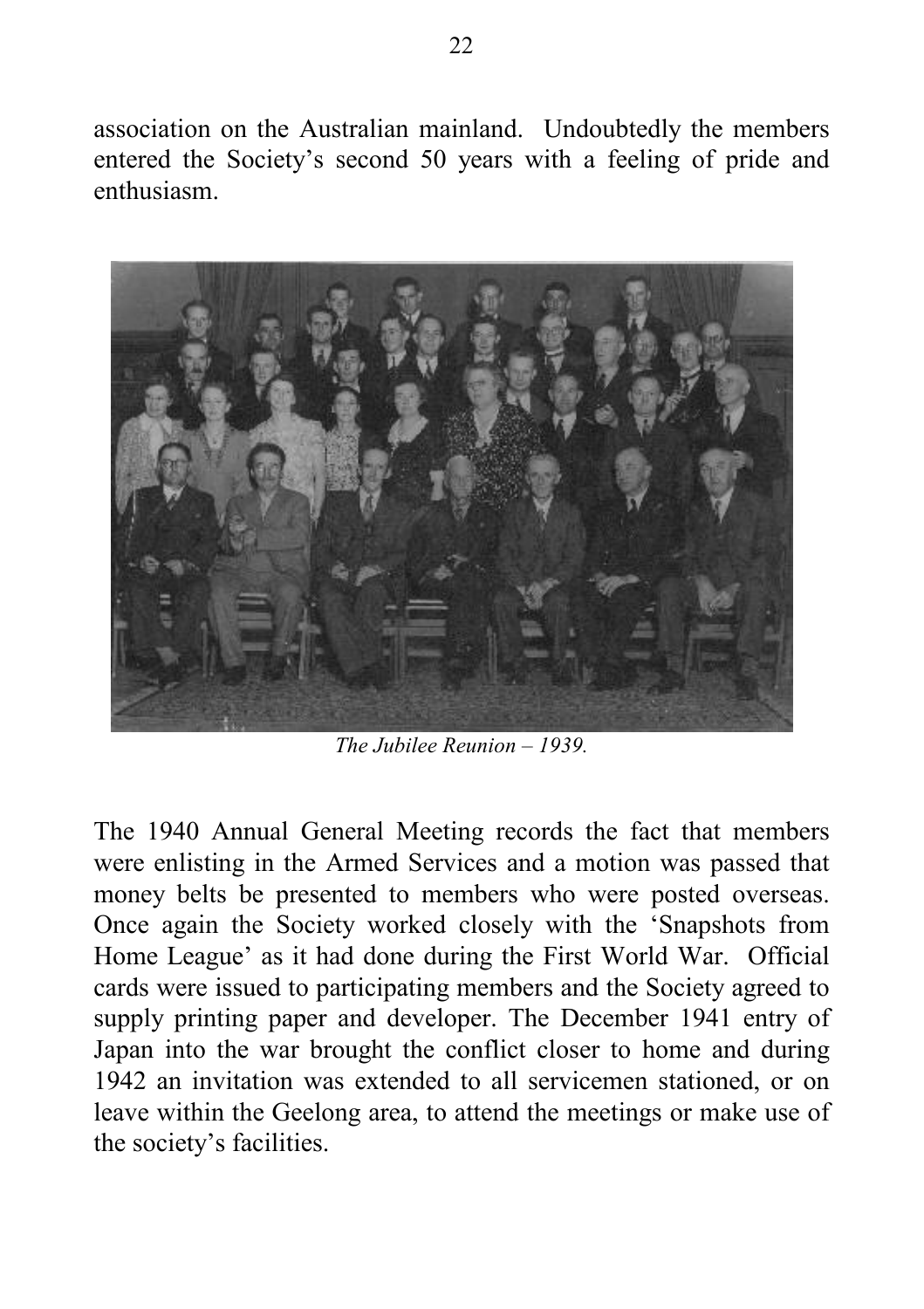The Battle of the Coral Sea in May 1942 intensified wartime sentiment. The 1942 Annual General Meeting moved that club members enlisting in the services be kept financial, and returned servicemen were offered one year free membership upon their return.

Despite obviously depleted numbers, a 1943 members display attracted 150 prints which is a little surprising as a common plea through the 1930s had been for greater members participation in print competition. Presumably in an attempt to boost numbers and also to foster new photographic talent, students at Geelong High School (Geelong's only high school in 1942) were offered free membership during that time, with their work to be judged by Society members.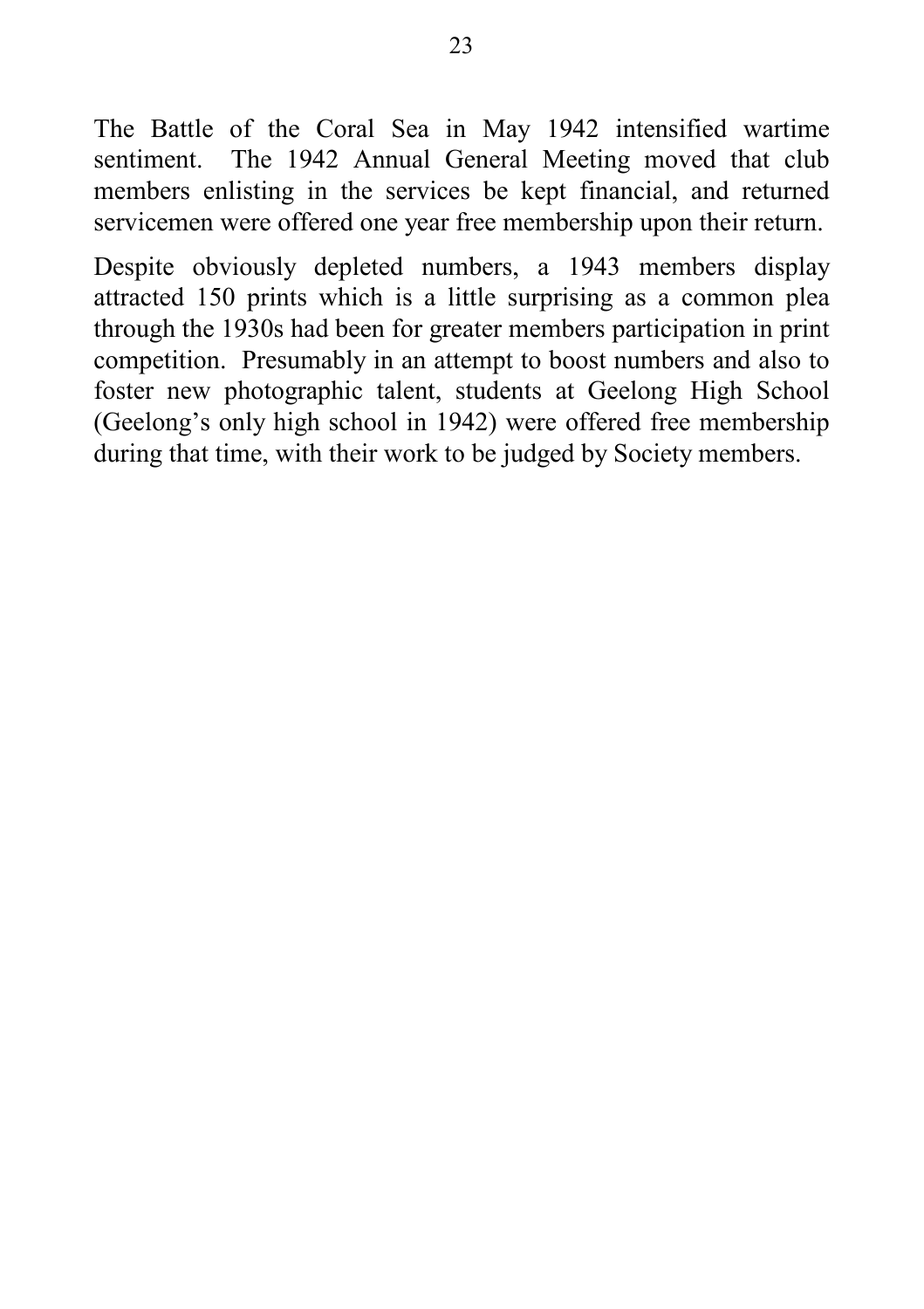## **WANTED: A NEW HOME**

The Society's President Mr. G.R. King retired as Principal of the Gordon Institute in 1934. The appointment of Mr. Pavia as the new principal the following year appears to mark the start of deterioration in the relation between the two bodies. By mid 1938 the clubrooms had been reclaimed as classrooms although members were permitted to use the darkroom in the evenings and Saturday afternoon but definitely not on Sundays.

By July 1945 the society's long-standing relationship with the Gordon Institute had broken down. In January the principal suggested that the Society should look for other clubrooms, and by April even the private darkroom had been commandeered by the Institute, and members were required to store items of equipment in their homes. With no darkroom and all equipment in storage it was the start of a difficult few years for the Gordon Amateur Photographic Society. The outcome of a special general meeting in December 1947 to discuss the future of the society was to change to monthly meetings instead of weekly, which had been a tradition since the formation of the Society. In June 1948 the President was still appealing to members to pull together until the Society had passed through this difficult period.

In mid 1948 the Society was still meeting once a month for business purposes that were interspersed with demonstrations and practical nights and as well as a bi-monthly competition. Meetings were held in the Bostock Memorial Lecture room at the Institute while the new clubrooms promised by the Institute were being built; although it was 1952, four years later before the Society was finally reaccommodated.

The festering relationship between the Society and the Gordon Institute was finally brought to a head in 1957 when the Society was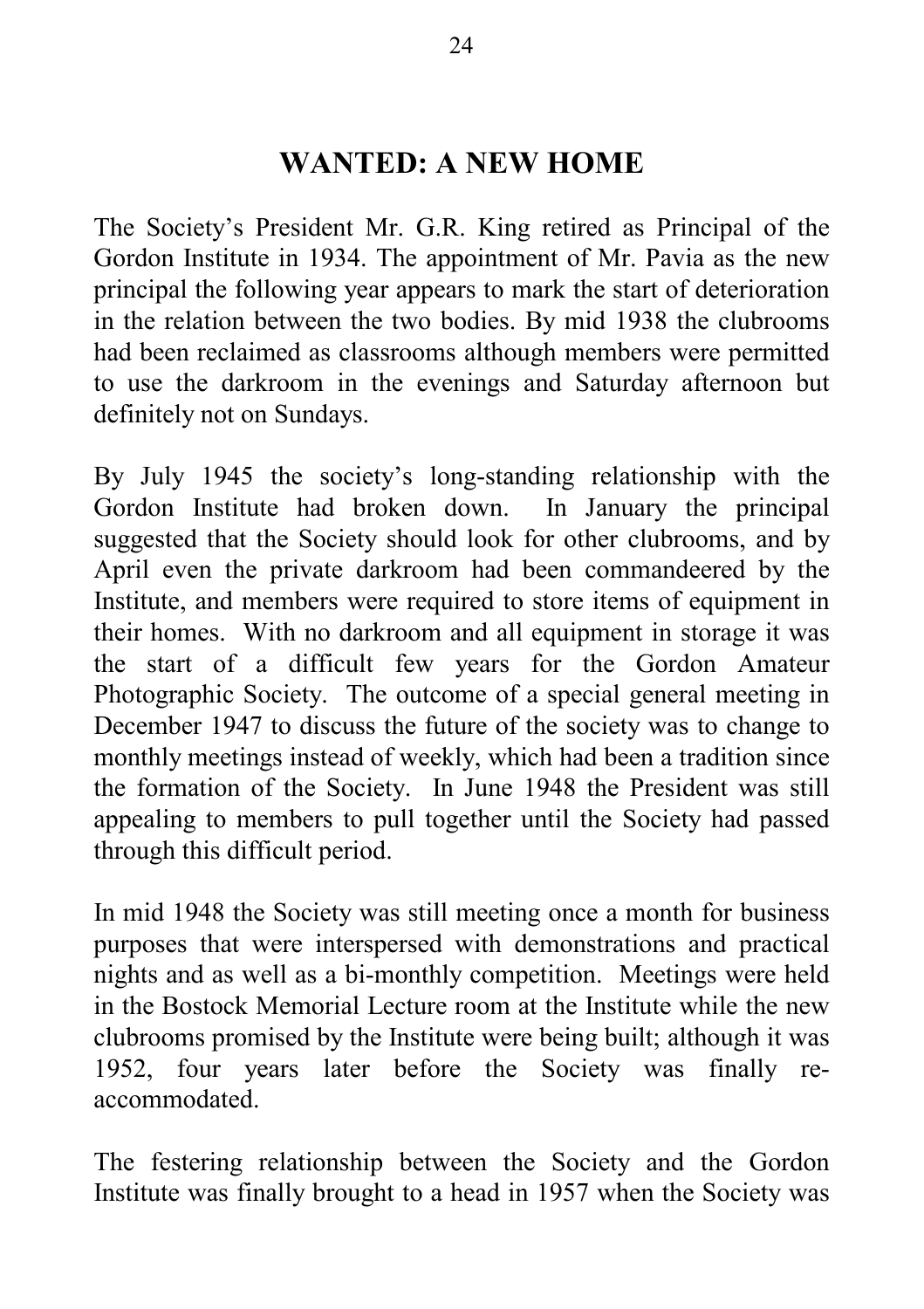asked to vacate the clubrooms by the end of the year. The interim landlord became the Geelong and District Cultural Institute that was located in the Band of Hope Buildings in Ryrie Street (now part of the Performing Arts complex). The 68<sup>th</sup> Annual General Meeting was held at these premises, this being the first time in the Society's history that it had been held away from the Gordon Institute. The Society obviously prospered after leaving the Gordon Institute as a photograph taken in 1950 at the 60th anniversary shows that membership had grown to 53 members. However this move to the Cultural Institute was only a temporary measure for in January 1961 the Society was on the move again, this time to the Reformed Presbyterian Church Hall at 8 Fenwick Street and ironically directly opposite their original home at the Gordon College.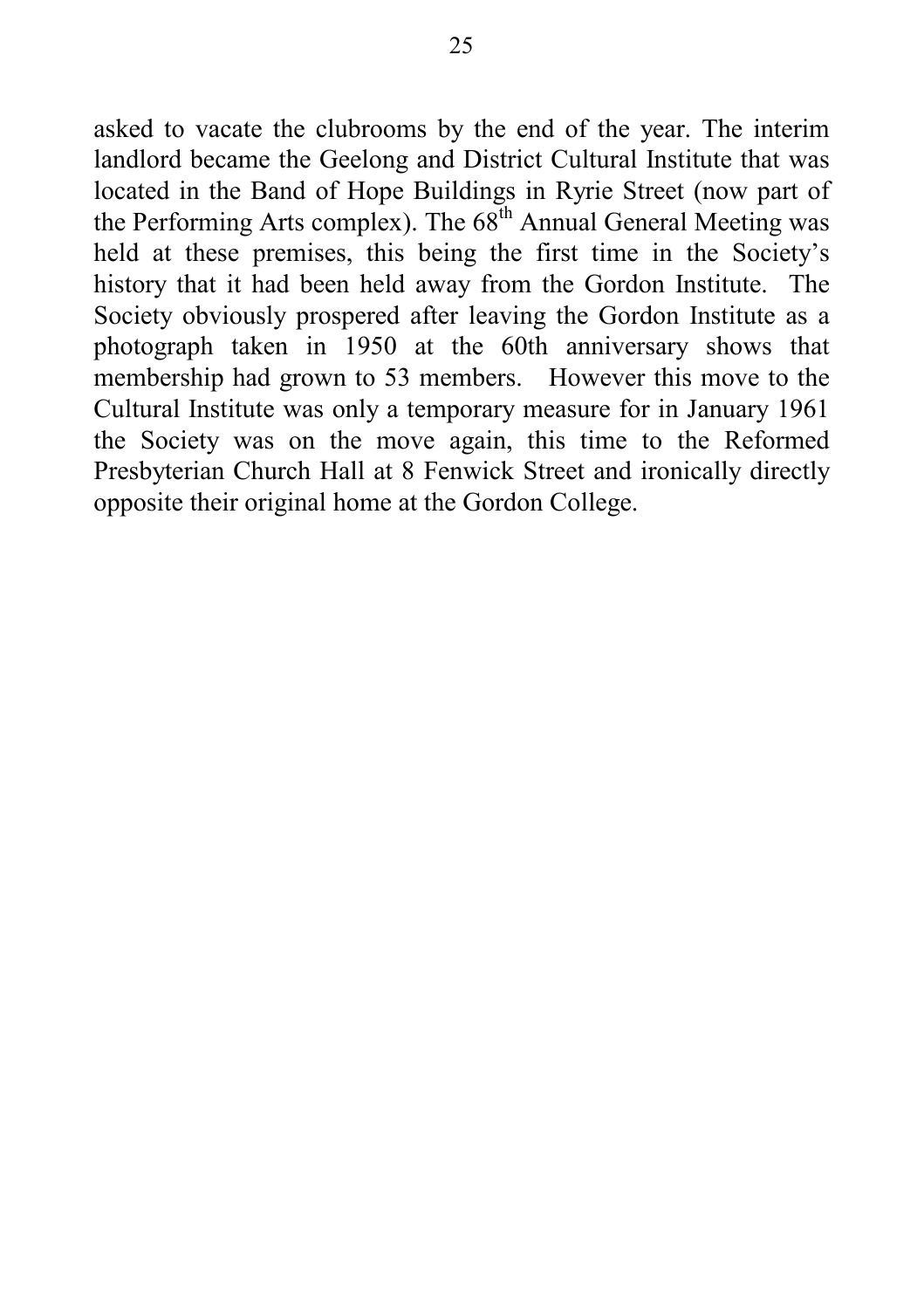# **BE IT EVER SO WET, THERE'S NO PLACE LIKE HOME.**

It was more than eight years before the search for a new permanent home came to an end in 1969 when the Society moved to its present site on the Barwon Common which for many years had been an airfield.

However the move didn't come without much anguish and discussion. The building which the club managed to obtain was unused and almost derelict, with no ceiling or wall lining, one half having a concrete floor whilst the remaining floor was just plain dirt. A great deal of work and finance was required; eight members were needed to act as guarantors for \$1600 from the bank to secure the necessary funds. Some members felt that the onus of such a loan was too much for only eight members, so the offer was extended, allowing more members to become guarantors. This resulted in sixteen members acting as guarantors. The bank was amused at the trickle of people who came in to sign the contract. At least they became aware our members cared about the future of their club.



*Jubilant members outside the newly acquired clubrooms.*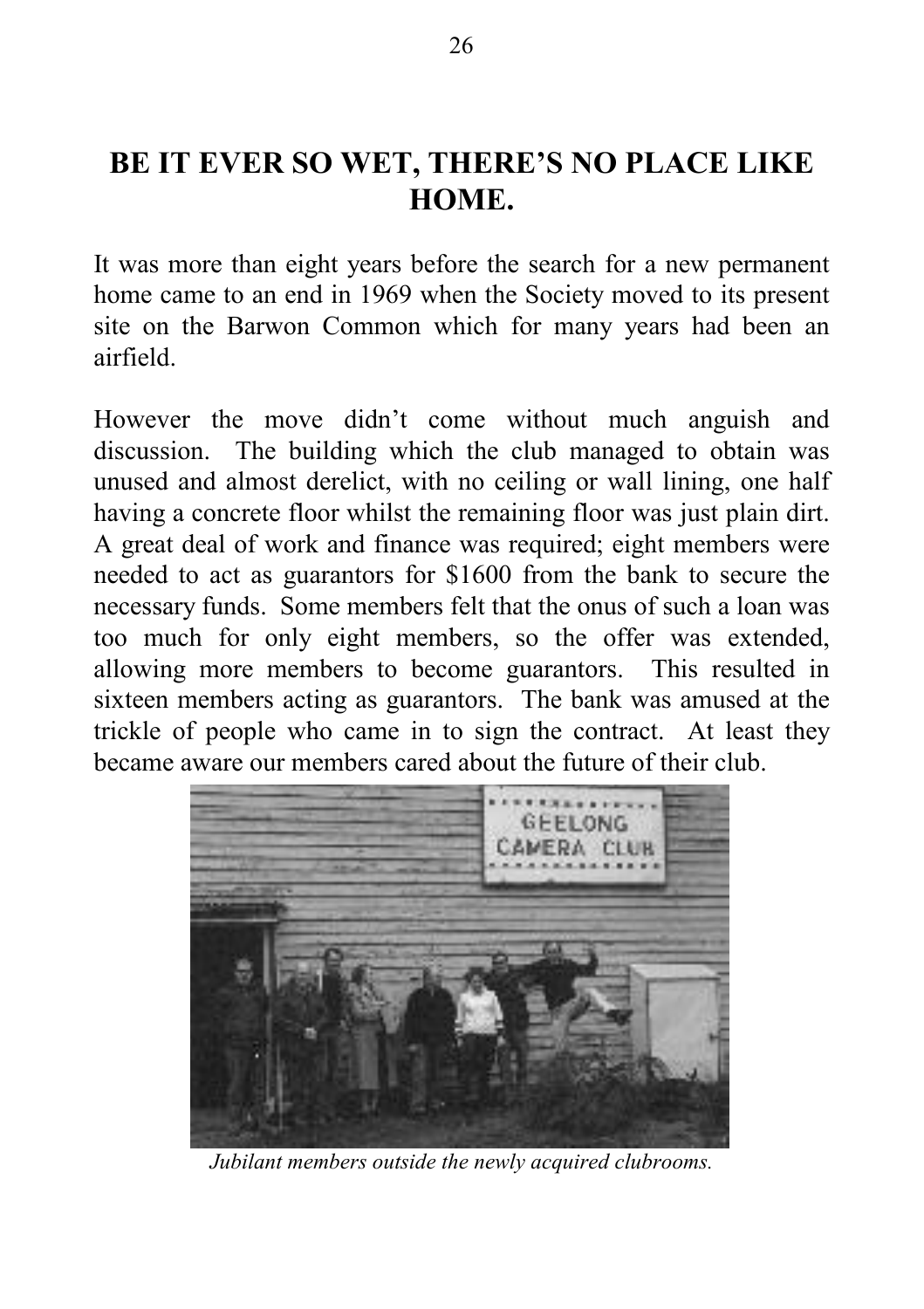In an attempt to reduce the debt, the club sub-let the newly renovated rooms to various groups such as Geelong Chess Club, Society for Growing Australian Plants, Scandinavian Society and the Sporting Motor Cycle Club. These arrangements were not satisfactory but the debt was finally reduced to a manageable level and with the commencement of an annual Introduction to Photography Course as a source of income, the club eventually was able to regain sole use of the rooms.

One problem, which although predicted still remains a problem, is that the rooms are located on a flood-prone area, and on two or three occasions flood-waters to a height of approx. 1-1/2 metres have swept through the rooms, thankfully not leaving any permanent damage. Now situated in permanent clubrooms and the threat of eviction removed after almost 30 years the club consolidated its activities through the 1970's with a reasonably large and enthusiastic membership for most of the decade. The prediction that a permanent home would enhance club life proved correct. Monthly competition for both prints and slides continued to be the backbone of club activity, special exhibitions were held to highlight members work both at the clubrooms and at other venues throughout the city.

During the 1970's the club darkroom was completed and whilst many members have their own facilities, the darkroom is much appreciated by those who require it and by those participating in the annual photographic course. Likewise the clubrooms are equipped with backdrops, floodlights etc. which enable special interest groups to use it as a studio on non-club nights. Geelong is one of the few camera clubs in Victoria which has the rooms open during the day on two occasions each month to enable retirees, shift workers, unemployed people and housewives to enjoy the facilities of the Club at a time convenient to them.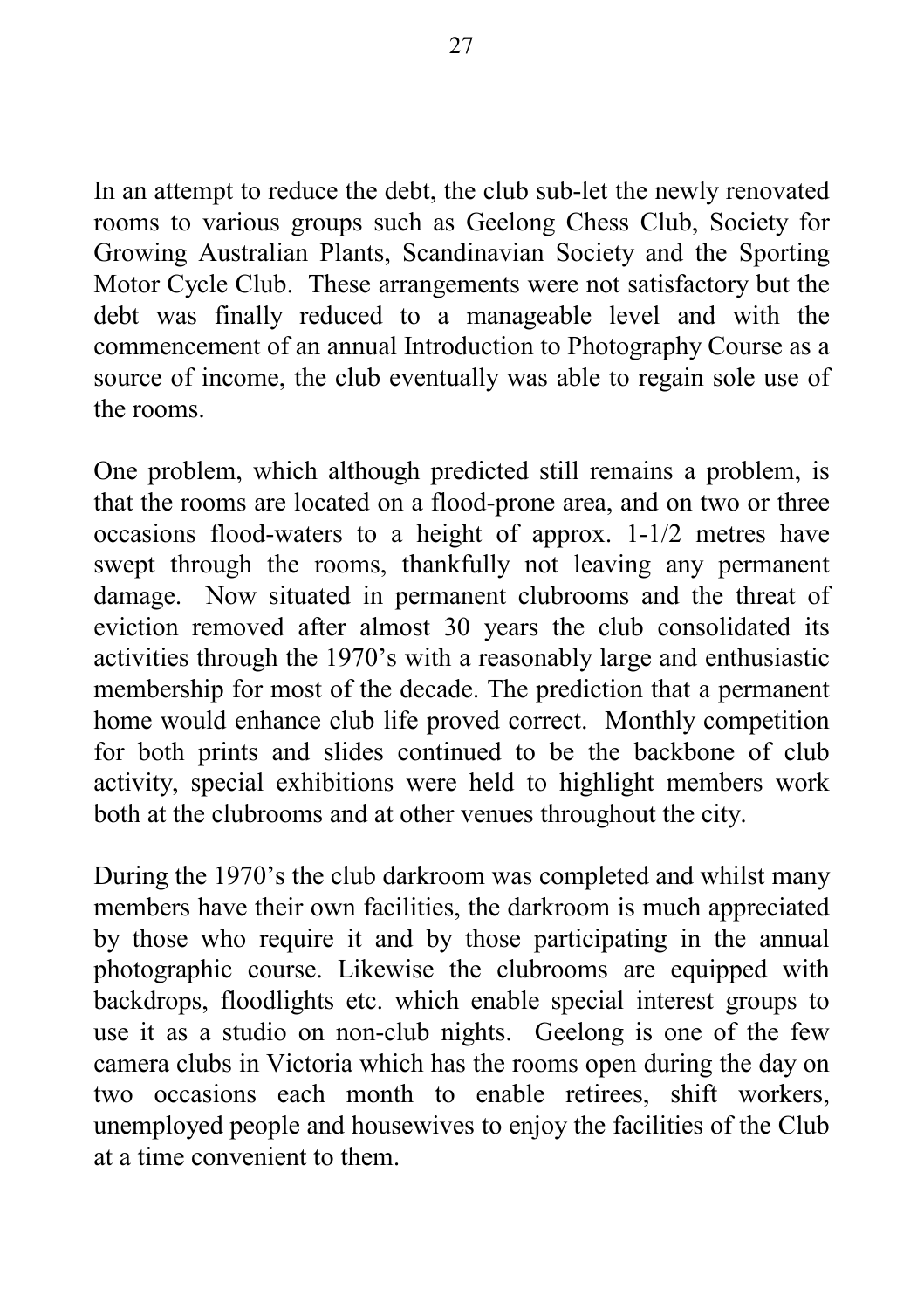

*Clubroom renovations.*

Around the late 1980's two major working bees were held by club members with the exterior of the clubrooms being rubbed down and painted, and the entire building being re-roofed. Both of these activities were conducted with the assistance of the South Barwon Council supplying the materials and the club providing the labour. Both were extremely well organised particularly the roofing and it was considered by all as a job well done.

In 1994, the committee, being always conscious of the need to provide additional facilities for the members, purchased a set of Manfrotto backdrops for use in the main hall when it was being used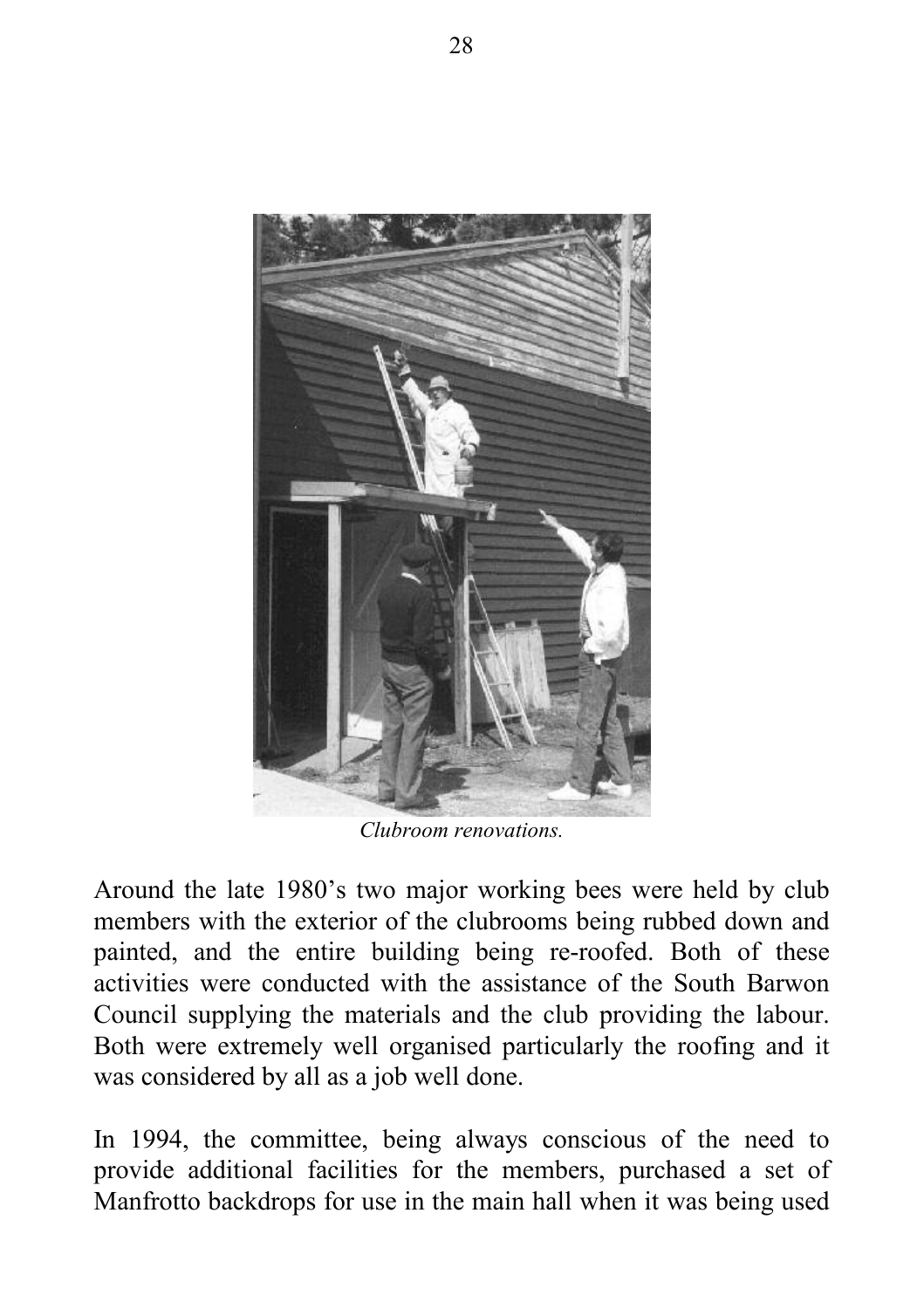as a studio. Members were most appreciative of these purchases and thanks were expressed to Frank Sady for the part he played in their acquisition. 1998 saw the purchase of a further set of Manfrotto backdrops for the use of members. Another coup in the equipment stakes was the purchase of a dry mounting press. This disappointed members from Essendon Camera Club who were trying to purchase the same bargain-priced press.

The committee decided that it was time that the Club purchased its own crockery and cutlery instead of hiring it whenever there was a function such as an interclub visit, for which to cater. This resulted in a set of fifty being purchased, which has proved to be of great benefit to the club.

Now the clubrooms were really starting to feel like home.



*Front row: Ken Tyas, Terri Graham, Bruce Ketchen, Jill Turner, Ken McKeown, Audrey McKeown.*

*Second row: Frances Poole, John Boocock, Kevin Wilson, Jim Coutts, Elizabeth Wohlers, Carol O'Laughlin, Ann McElhinney, Moya James, Max Wilson, Eric Gold, Joe Saliljac.*

*Third row: Rob McKinlay, Beryl Wood, Otto Rieckhoff, John Moore, Louise Rough, Graeme Burns, Charles Radnay, Ken Beckworth, Denise Drews.*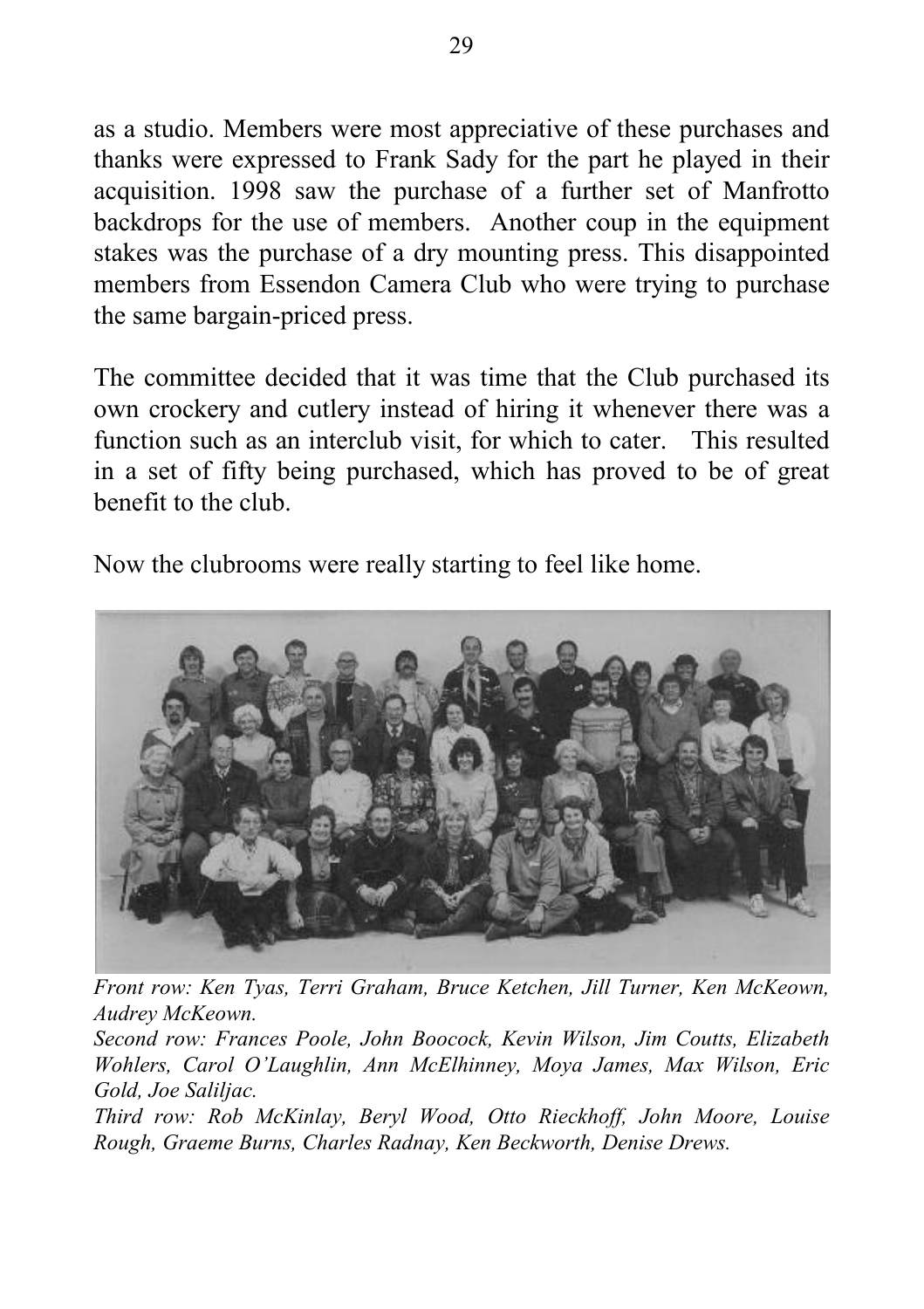*Fourth row: Paul Moore, Laurie Santispirito, Richard Crisp, Frank Davies, Roy Ellery, Ian Littler, Steve Cooper, Col Munday, Christing Radnay, Cheryl Brunger, Jenny Gold, Robb Hooper.*

## **LONG SERVICE & LOYALTY**

Since it's formation, the club has been distinguished by periods of long service from a number of members. While most presidents served for a period of one or two years, there are some notable exceptions: - Mr. King served for six years, Mr. Hammerton for 11 years and Mr. Potter for 15 years. The minutes of the 1955 Annual General Meeting recorded that the stalwart of the club Mr. Potter had not missed an AGM for an incredible 57 years. He was the first member to be awarded life membership.

There has been a number of long serving secretaries over the years most notable being Mr P Treyvaud who served for 10 years, closely followed by Mr J H Campbell with nine years. The year of 1992 ended with a note of sadness when it was learned of the serious illness of our long-serving secretary Les Lister. Les, secretary for 10 years, had done a sterling job and club members were stunned by the news. However by early the following year it was encouraging to learn that Les was gradually making a slow but steady recovery and in the months to come, delighted to find that he would be able to be back with us at the Club, but not in an administrative role.

At the 1994 Annual General Meeting, Graham Harris, a former President, was elected as a Life Member of the Geelong Camera Club. The following year, long serving member Robb Hooper was awarded the highest honour that the Club could bestow that of Life Membership, at the Annual General Meeting. A well-deserved honour as Robb first joined the Club well before moving to its present clubrooms was even considered.

Many competent photographers have been associated with the Geelong Camera Club, with one of the most notable Laurie Wilson.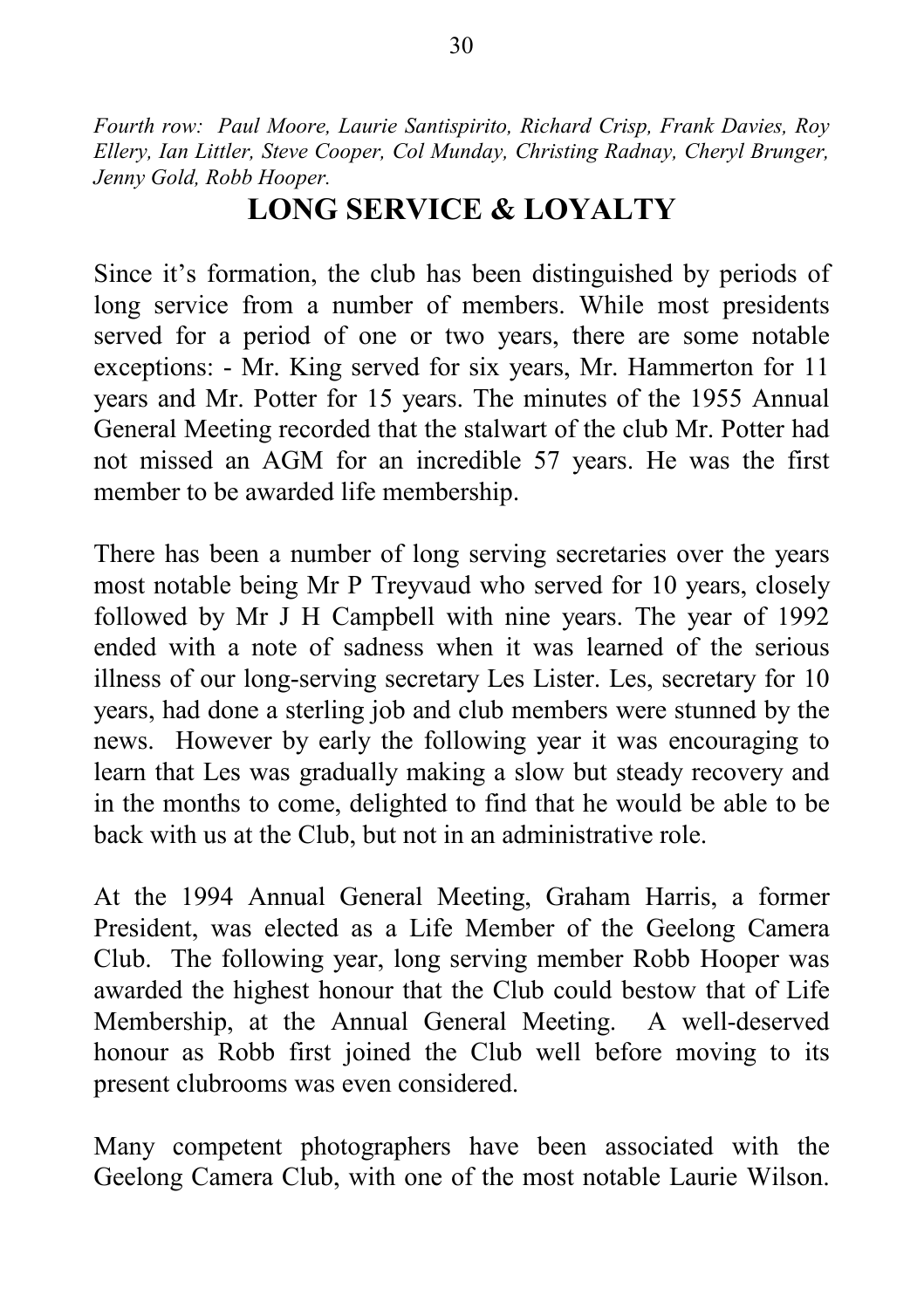Despite being a professional photographer for almost two decades Laurie's most interesting work appears to have been around and after the time of his retirement. A terminal illness coupled with his feeling for the environment and man's place in it, gave the work of his last 10 years a passionate energy that is evident in only a handful of gifted photographers. A grant from the Visual Arts Board of the Australia Council during the mid 1970's enabled Laurie and his wife Gwen to travel throughout Victoria, a project that proved vital to his photographic development. In 1977 he presented the impressive fruits of his year's work to the National Gallery of Victoria which formed a major part of an exhibition in the gallery the following year. In appreciation of the time given to the Club in the form of advice and assistance, Laurie Wilson was made an Honorary Member of the Club.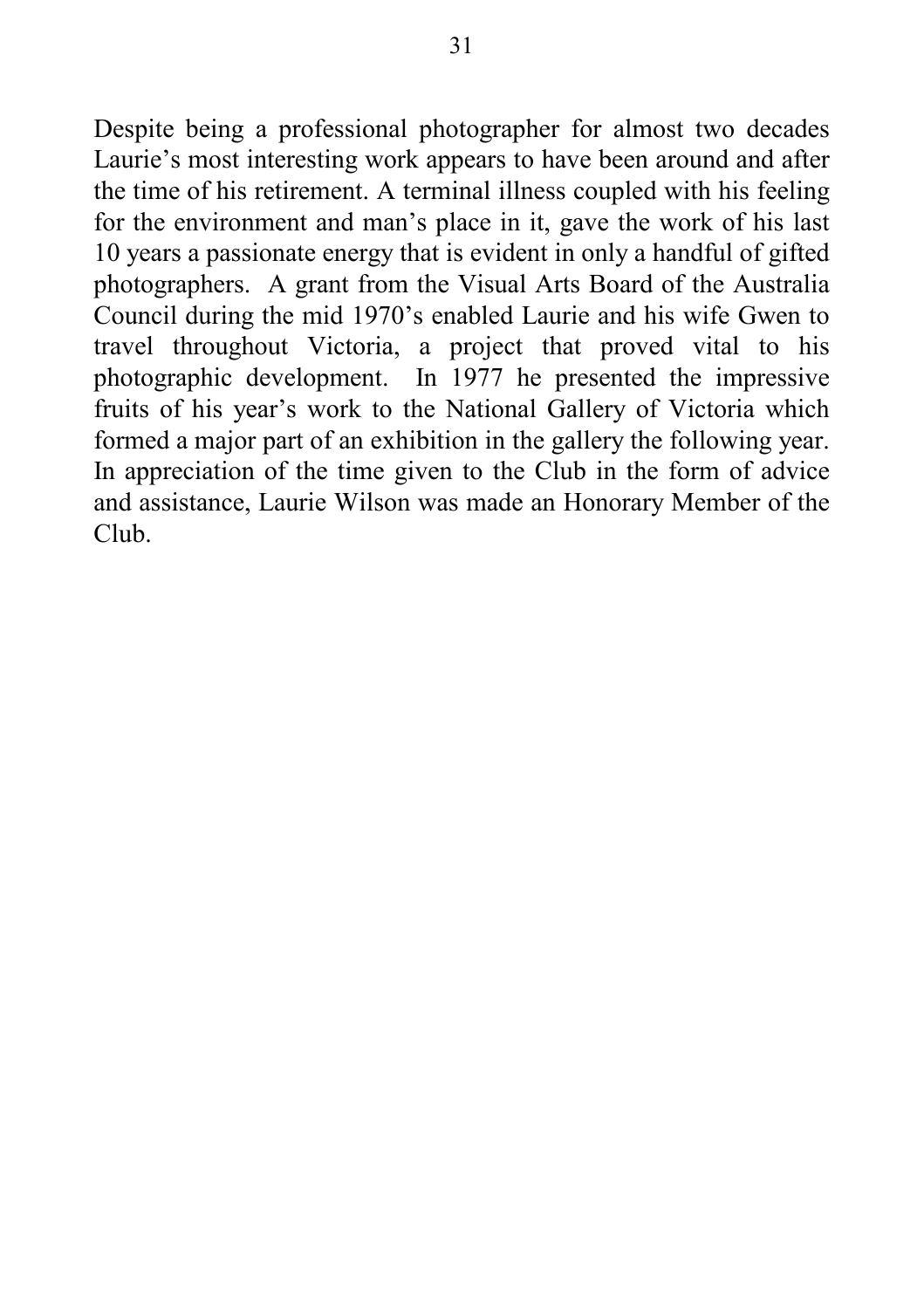## **EXPOSURE AND ADVANCEMENT**

From the early 1970's the Geelong Camera Club conducted a series of National Photographic Exhibitions. The first was held at the present site of the Club with the slides being presented in the clubrooms and the prints displayed at the adjacent volleyball court. Four National exhibitions hosted by the Geelong Camera Club were held during those years with a fifth National being conducted by the Corio Bay Camera Club. While these National Competitions were very successful, they involved a considerable amount of work and also caused some friction within the club due to a clash of personalities, so it was in the best interest of the Club to discontinue them.

Then in 1978 past- president Jim Abrahams SSAPS came up with the idea that we in Geelong should conduct an International Exhibition. This was not very well received within the Club with many members remembering only too well the problems encountered with the Nationals, so it was decided that it would not be an official Geelong Camera Club project. However, never daunted, Jim battled on as only Jim could, gathered together a group of current and past Geelong Club members to work with him and so Vigex was born; with Geelong's first International Exhibition being conducted in January 1980. Whilst Vigex is an autonomous body and not an official function of the Geelong club, it never-the-less received great support from the Club and the clubrooms really became the home of Vigex, with this happy relationship continuing until the present time.

In 1991/92 the Club was invited by South Barwon Council to be involved in the production of a pictorial diary where club members took and supplied the photographs of the region while the council organised the printing of the diaries, and their sale to the public. It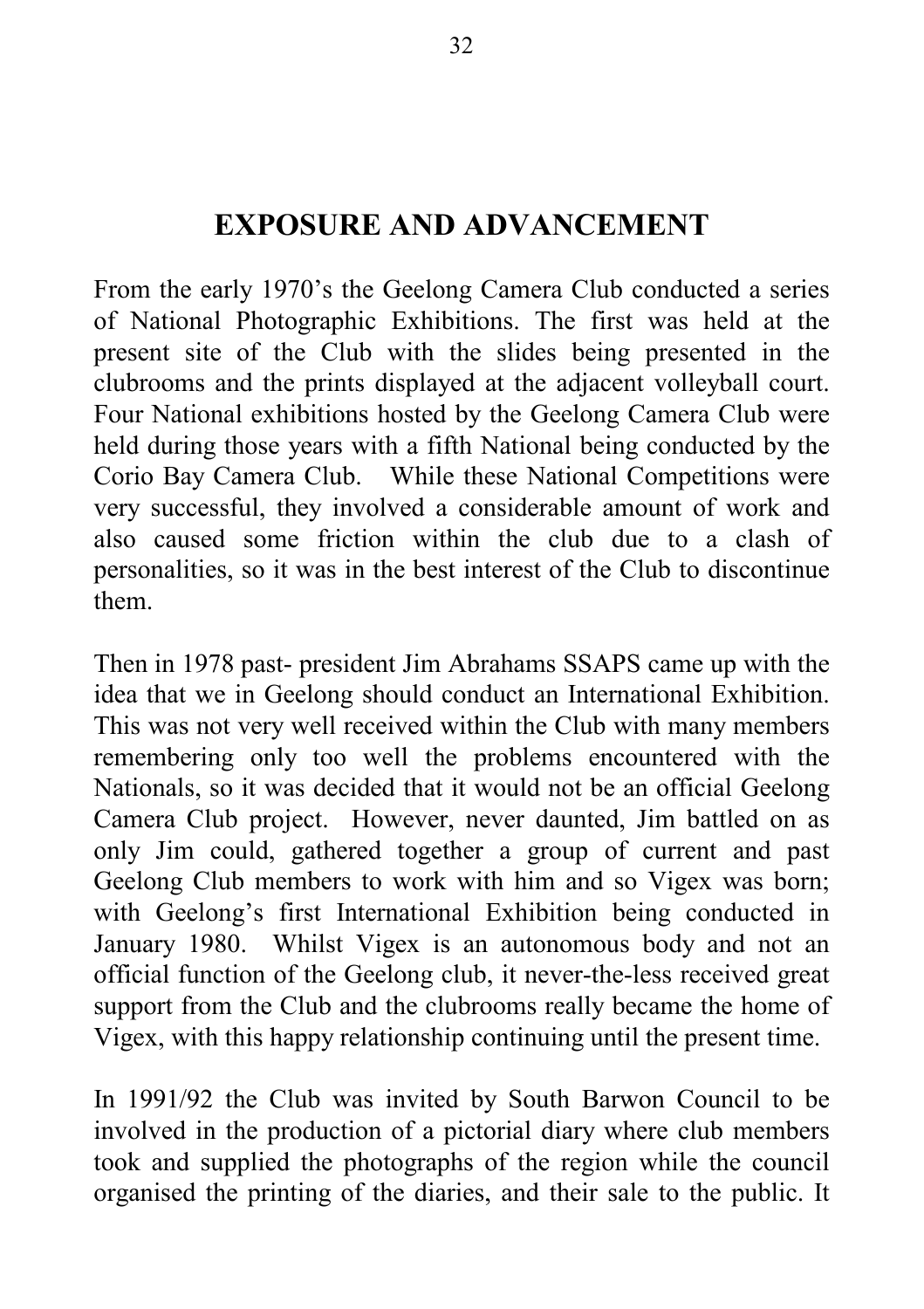wasn't a huge financial success but the Club did receive some financial reward and had the satisfaction of having participated in the exercise.

It was a year of intense activity for the club in 1993! During the previous year it was announced that the honour of hosting the Australian Photographic Society's Annual Convention for 1993 had been awarded to Geelong. A special meeting of all APS members in the region, together with the two camera clubs was called to form an APSCON committee charged with the responsibility of running the weeklong convention. The result was that five Geelong members accepted positions on the committee acting as chairman, deputy chairman, secretary, catering and entertainment. The Geelong Club, as a project, took on the big responsibility of conducting the A.P.S National Exhibition of Photography, which is always held by the Society during the week of the convention. This was a very big task indeed considering that five experienced members were already committed to the convention organising committee but as one has come to expect of any project taken on by the Geelong Club it was carried out with the usual efficiency.

Six hundred and one prints and 1102 slide entries were received which were judged in the Melbourne Camera Clubrooms. Rowick Press in Geelong printed a fine catalogue recording the event. Good relationship with the Vigex committee at this stage paid dividends when it willingly loaned the Vigex frames and even though much extra work was involved, for the first time a National Exhibition in Australia the prints were displayed as they richly deserved.

The APSCON hired display stands with built-in lighting, which Geelong Club members assembled and the exhibition was finally hung. It was an excellent display of which the club could be justifiably proud and A.P.S members still comment on the manner in which the 1993 National was exhibited.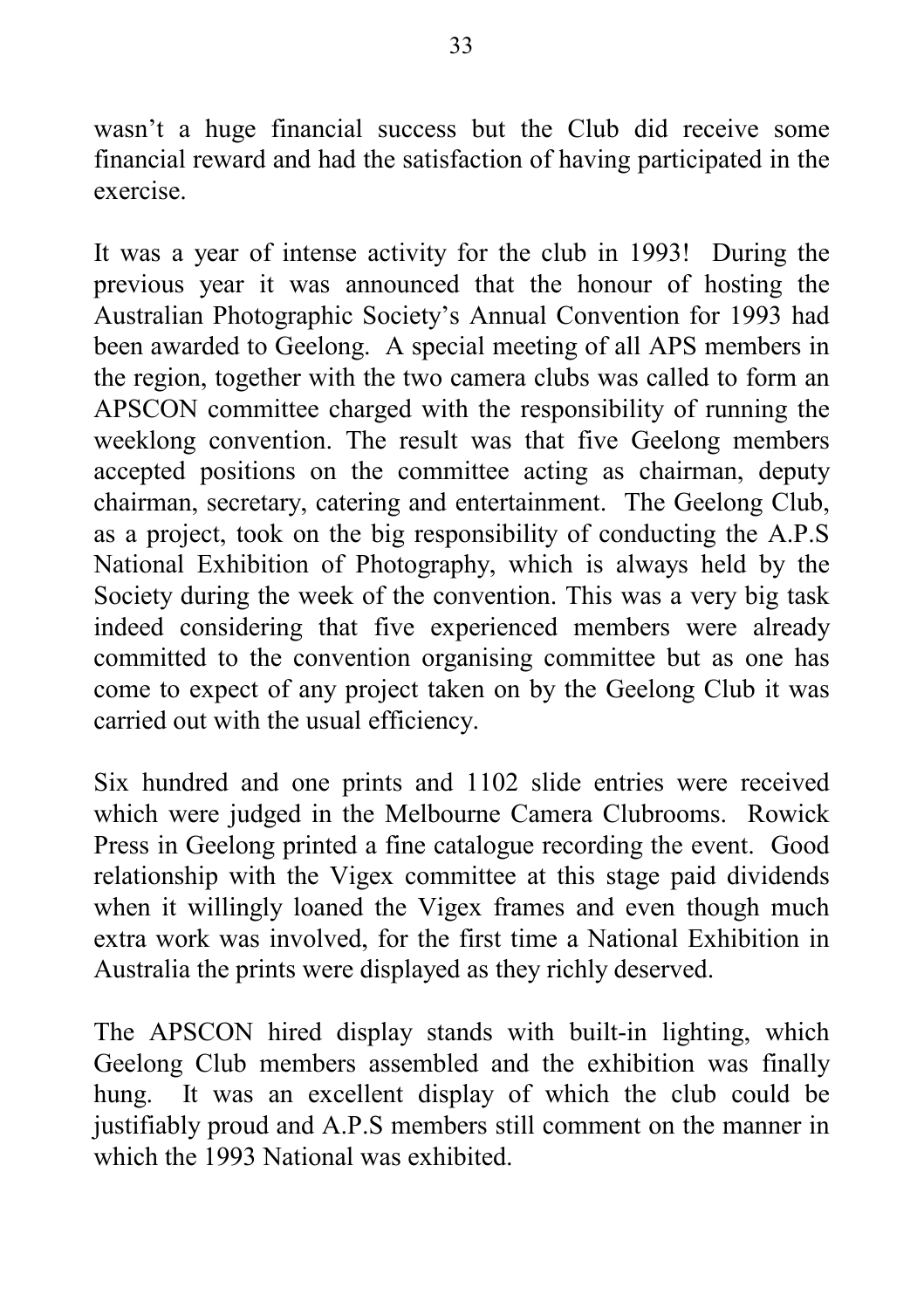# **A WOMENS PLACE IS NOT IN THE KITCHEN**

The history of the club would not be complete without a section devoted to the role that our lady photographers have played in its development. For most of its long history, the Club appears to have been male dominated in regards to administration, although as far back as 1895 we have a record of Miss Baker being on the Intercolonial Convention committee.



*Could this be Miss. E. Baker getting a little hands-on experience on a club field trip. Reproduced from a glass plate. Date unknown.*

The ladies seemed to be prepared to "hide their light under a bushel" (or perhaps one should say behind a tea towel) for there are frequent references to the delicious suppers prepared by the "Ladies of the Club". There are current members who well remember that matriarch of the kitchen, Miss Sheila Campbell, and her famous cream sponges, which she would produce on special occasions. Not that we didn't have very active lady members within the Club because photographs held by the club show that for our 25th anniversary there were three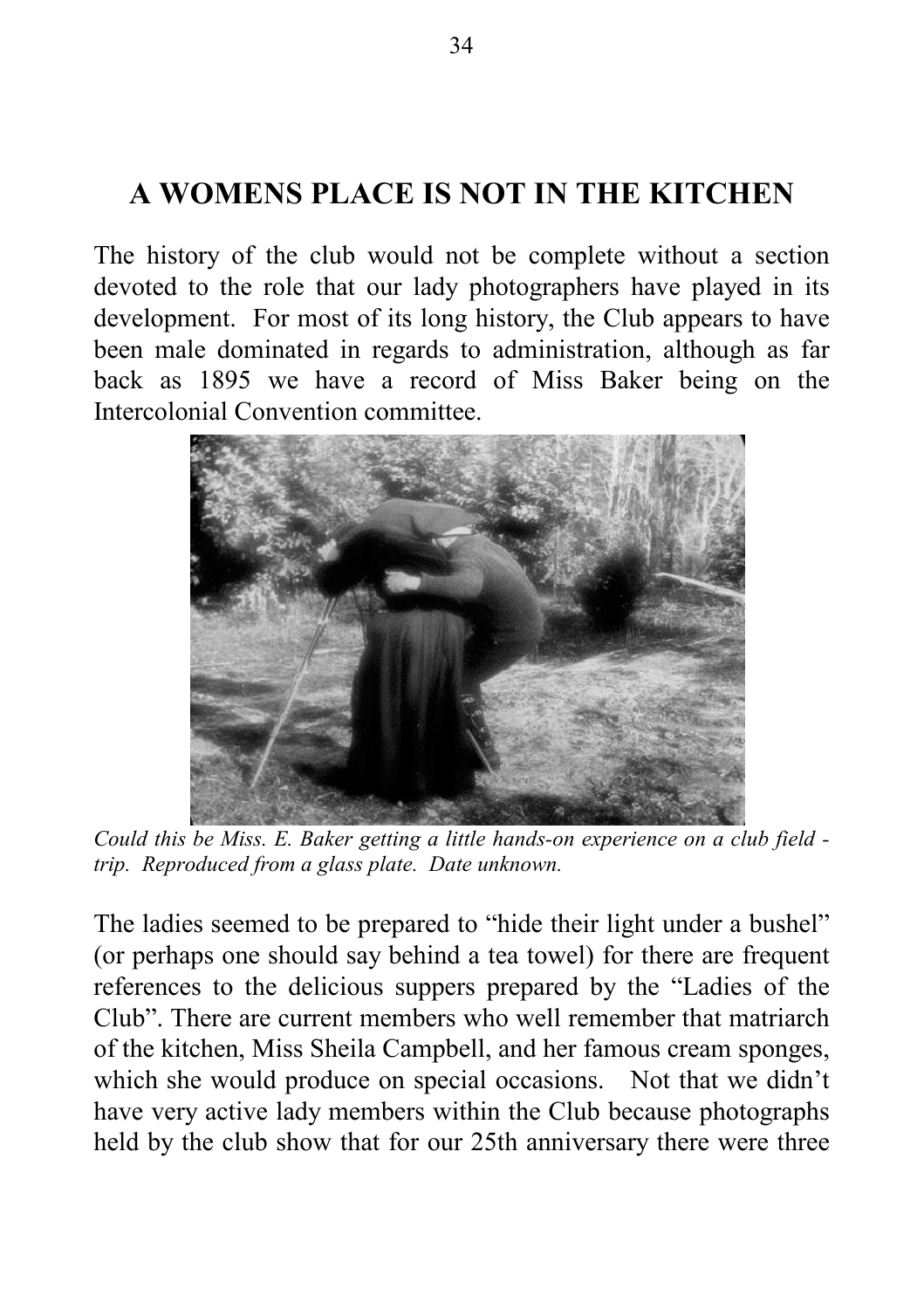ladies present whilst for our 50th there were six, our 60th there were thirteen, with fifteen present in 1982.

However it wasn't until 1976 that we had a woman elected to office, when Mary Griffin became secretary. She apparently started the ball rolling, as from then on our ladies have not hesitated to come forward to nominate for office. In 1979 Mrs. Audrey McKeown became the first lady treasurer, closely followed in 1980 by Mrs Jackie Basterfield as secretary. In 1982, ninety-three years after the formation of the club, we saw the election of the first and only lady President - Mrs. Terry Graham. During her term in office Terry instituted many innovations to our Club, such as weekend camps, and family kite flying days (a tradition still carried on to the present time). Then there were those never-to-be-forgotten Christmas pantomimes: such as "Filmarella" and "Snow White & the Seven Flashers" with some members still active in the club (no names mentioned) playing leading parts. Our current secretary Mrs. Irene Sady was elected in 1994, Miss Mary Sifri taking over the financial affairs of the club in 1996. In 2000, these last two named members are still holding office.

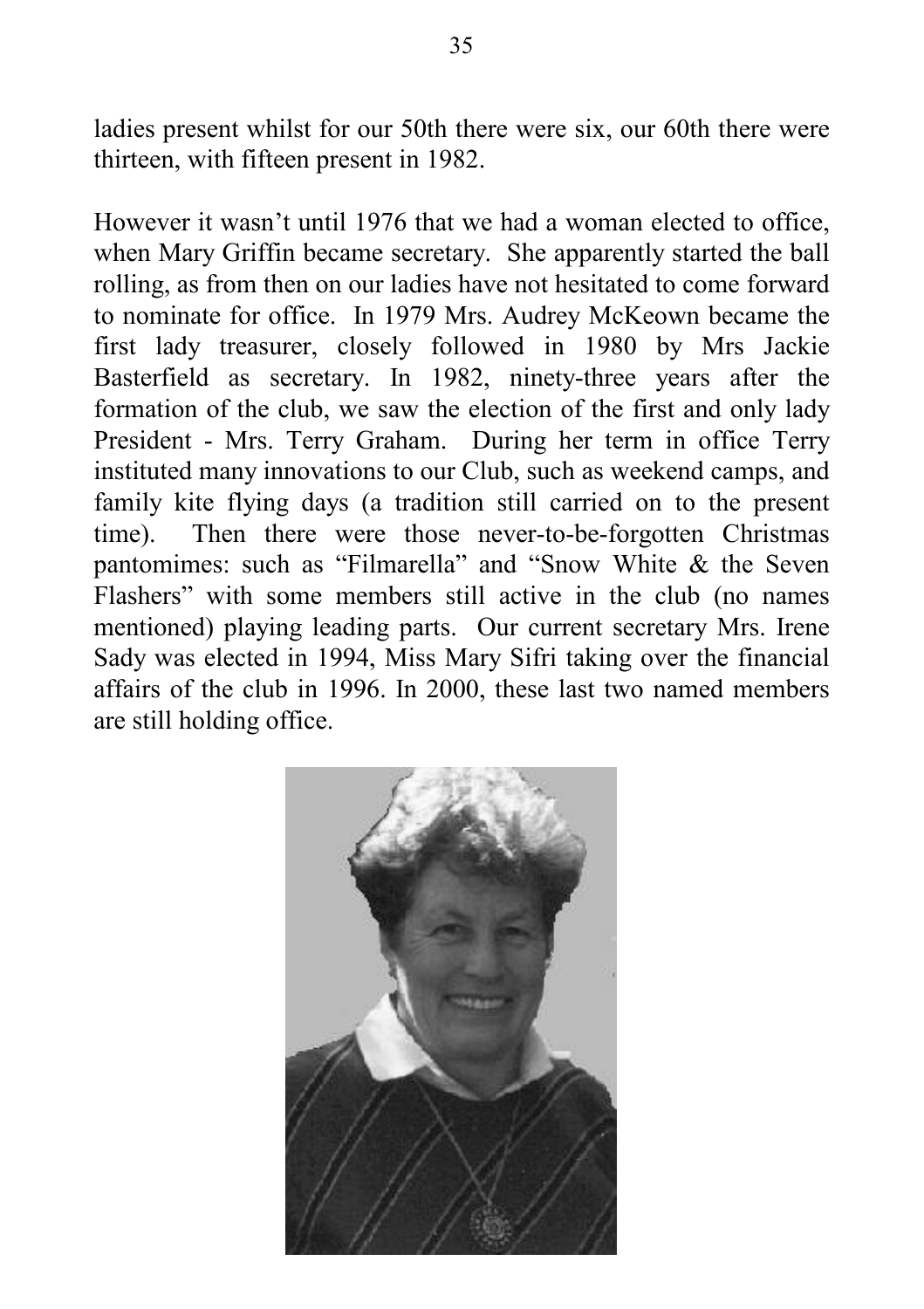#### *Terry Graham – First Female President*

In 1995 Audrey McKeown became the first lady member in the long history of the Club to be awarded photographic honours when she was made a Licentiate of the Australian Photographic Society (LAPS). She was elevated to an Associate of the Society (AAPS) in 1997, the same year that she was awarded the Society's service honour SSAPS for State Service to photography.

In the early 1990's the annual VAPS convention at Echuca was dedicated to the contribution that had and were continuing to make their mark on Victorian photography. All of the lecturers were women, with 10 Victorian women photographers being invited to display an exhibition of their work. Audrey McKeown and our club were honoured when she was asked to display 10 of her Cibachrome prints for this rather special convention.

It is worthy of note at this point to highlight the fact that after 110 years we finally elected the first lady life members in 1999; the recipients to receive this honour were Irene Sady and Audrey McKeown.

Whether or not it was this interest that the women were taking in the administration roles of the Club is hard to say, but the fact remains that from the late 1970's there appears to have been a feeling of enthusiasm and drive within the Club, with many members actively taking part in other photographic activities outside the club. Members became regular attendees at the annual VAPS conventions over the Queen's Birthday weekend each year with a consequent renewal of interest in the VAPS Interclub competition in which the club was elevated to "A" grade status, a rating that we still hold to the current time.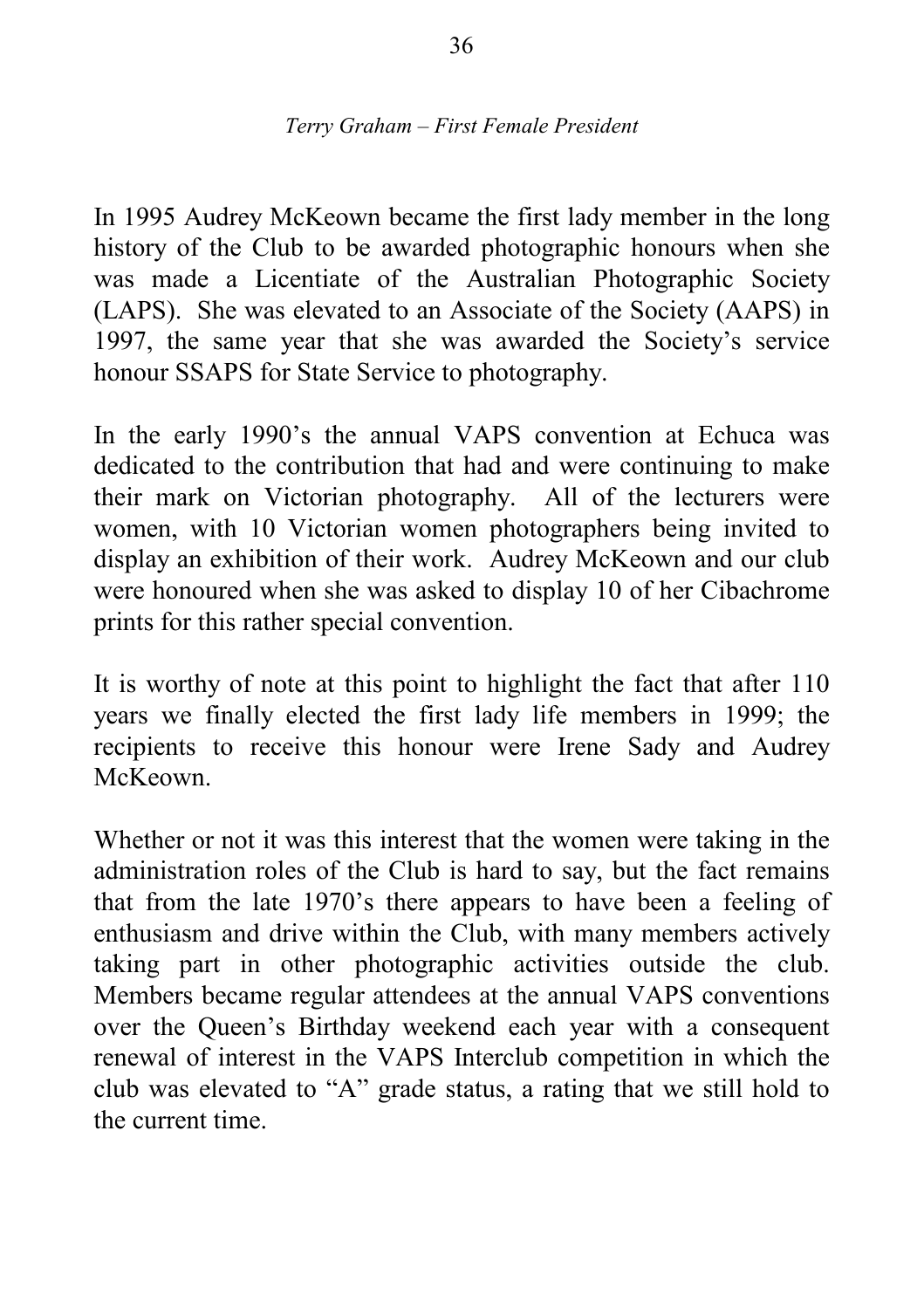# **ONE HUNDRED YEARS ON AND STILL GOING STRONG**

During the mid to late 1980's there was a period of great activity amongst the committee and members alike as it was realised that the centenary of the formation of our club was fast approaching. It was decided that the celebrations would take the form of a dinner and that a documentary audio / visual covering the first 100 years of the club's history should be made.

This meant, of course, a great deal of research back through the archives and a small sub-committee was formed comprising (from memory) Les Lister, Robb Hooper, Tim Bracher and Ken McKeown. Many weeks were spent at the Geelong Historical Records Centre researching old minutes books, newspapers going back to 1889 and copying old photographs onto slide film for the Audio /Visual. It was fortunate that at the time the club had two competent A/V workers amongst its membership, namely David and Nereda Ellerton, who put it together complete music, with Tim Bracher doing the voiceover commentary.

A similar amount of work went into organising the Centenary Dinner with invitations being sent to all past members for whom we had a contact address. The Silver Horseshoe Wedding Reception House (suitably decorated) was the venue selected for the dinner which was attended by approx. 150 members, past members and guests. The guests of honour were the Mayor & Mayoress of the City of South Barwon with the President of VAPS Ross Garner together with his wife Dianne representing the Victorian State body. During the evening letters of congratulations were read from the Australian Photographic Society, The Royal Photographic Society of Great Britain and the Federation Internationale de l.'Art Photographique.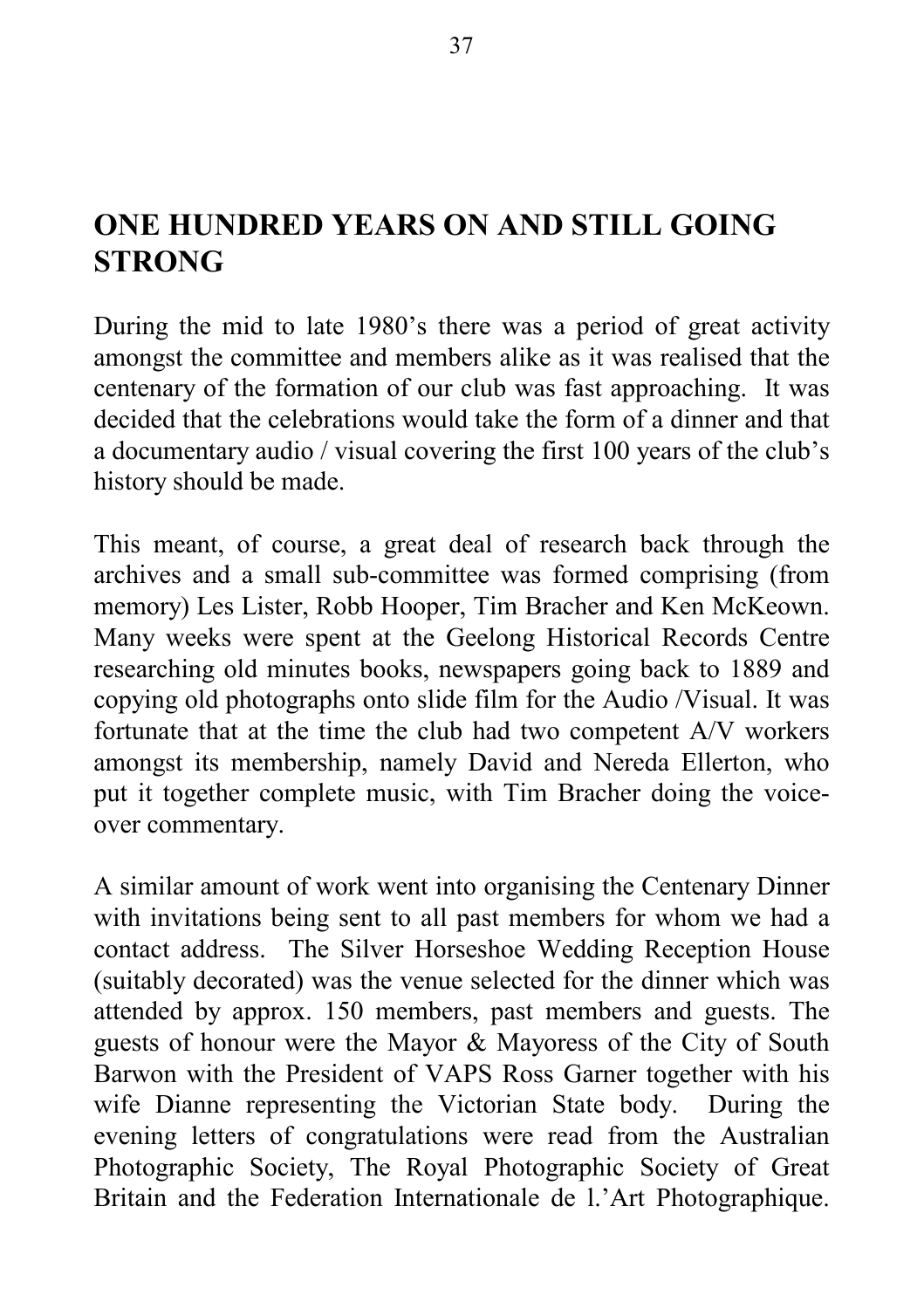The AudioVisual "Our First 100 Years" was shown and the display of members' prints (both past & current) caused much interest. Also during the evening the Club was presented with the 'J H Campbell Memorial Honour Board " by the Campbell Family and the H S L Potter Memorial Perpetual Trophy for Clubmanship in honour of Harry Potter.

It was not possible to obtain a photograph of the whole group to record this historical event because of the large number in attendance, but a series of photographs were taken of the members and friends from all of the individual tables. These pictures appear in the last few pages.

The final event of our centenary celebrations was in June when the State body, VAPS, dedicated the annual convention to the Geelong club naming it as the "Geelong Convention" even though it was actually held in Erskine House at Lorne. Some of the guest speakers and lecturers were from Geelong and the Geelong club screened the final and updated version of "Our First 100 Years". This caused those involved some anxious moments as the slides and tape didn't arrive at Lorne until approx. 30 minutes before it was due to be screened due to some last minute technical problems. However all went according to plan and it was well received by the conventioneers in attendance from around the State. This A/V is still held in the club archives but unfortunately some of the slides have deteriorated due to water damage when the clubrooms were flooded during the 1990's.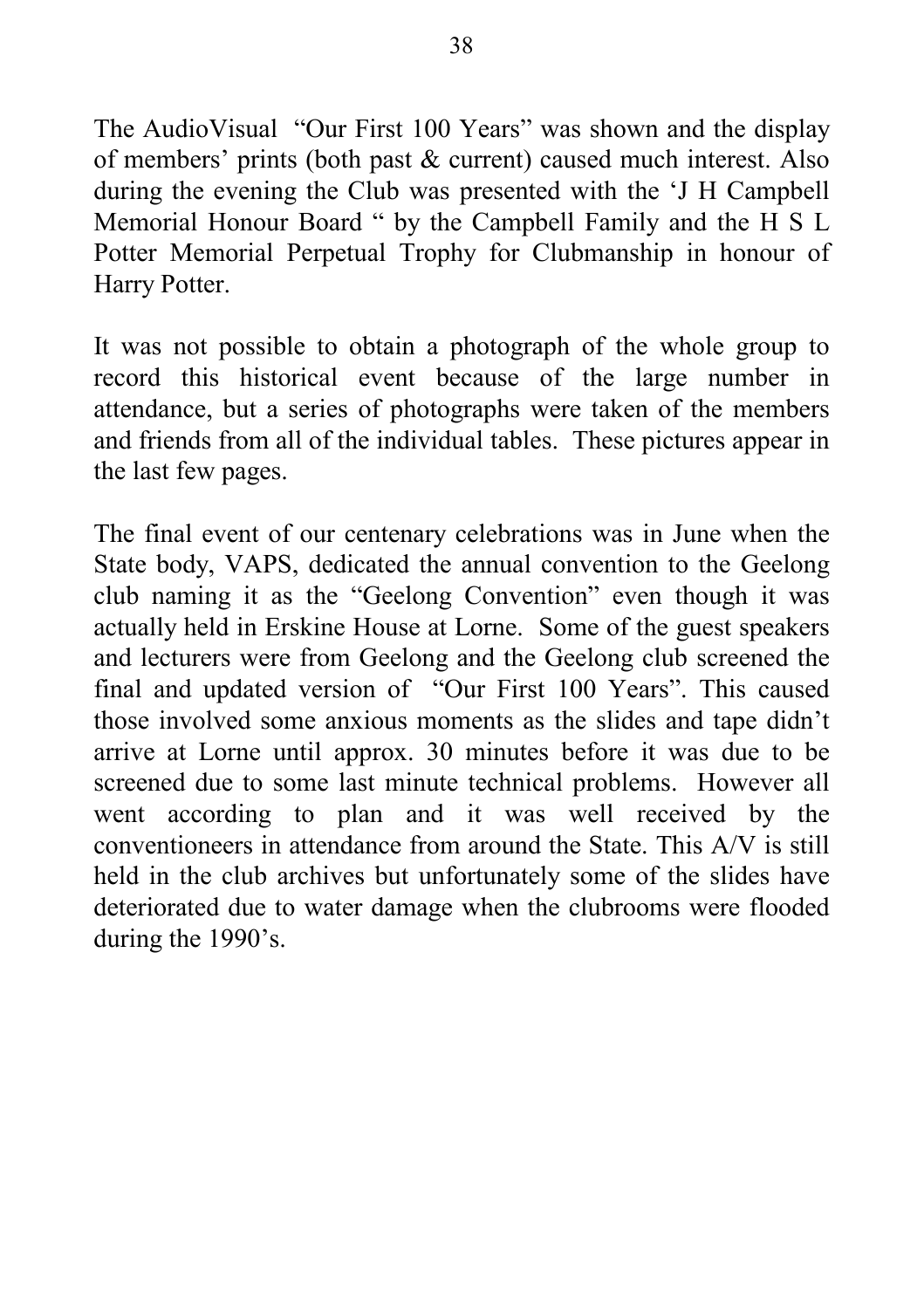# **HONOUR AMONGST PHOTOGRAPHERS**

In 1991 Hans Kawitzki became the first member in the long history of the club to be awarded a Fellowship of the Australian Photographic Society. This honour is usually presented at the Society's annual convention but as Hans was unable to attend it was presented to him at a special dinner organised by the club here in Geelong with the President of APS, Mr. Trevor Bower travelling from Adelaide to officially make the presentation. In the same year Hans was also awarded the Les Newcombe Award for Contemporary Photography by the Society. Since joining the club in 1979 Hans has built up a very impressive record as a photographer. He was placed first in the APS Who's Who listing for pictorial slides on 1988, 1991 and 1995, together with being paced first in the Society's Who's Who for experimental slides in the years 1990, 1991, 1993,1995 and 1996. Altogether he has received over 850 acceptances in International exhibitions with 113 awards along with 650 acceptances in National exhibitions with 235 awards.

Over the years many of the Geelong club members have distinguished themselves with their photographic expertise and have achieved photographic honours from such organisations as the Australian Photographic Society, Royal Photographic Society, Photographic Society of America and the Federation Internationale de l'Art Photographique. Many of our members have devoted their time and talents in service to others within the club and throughout the photographic community and this dedicated contribution has been acknowledged by the club by the bestowing of Life Membership to them. Distinguished service by our members outside of the club and within Victoria has been recognised by the Victorian State body, the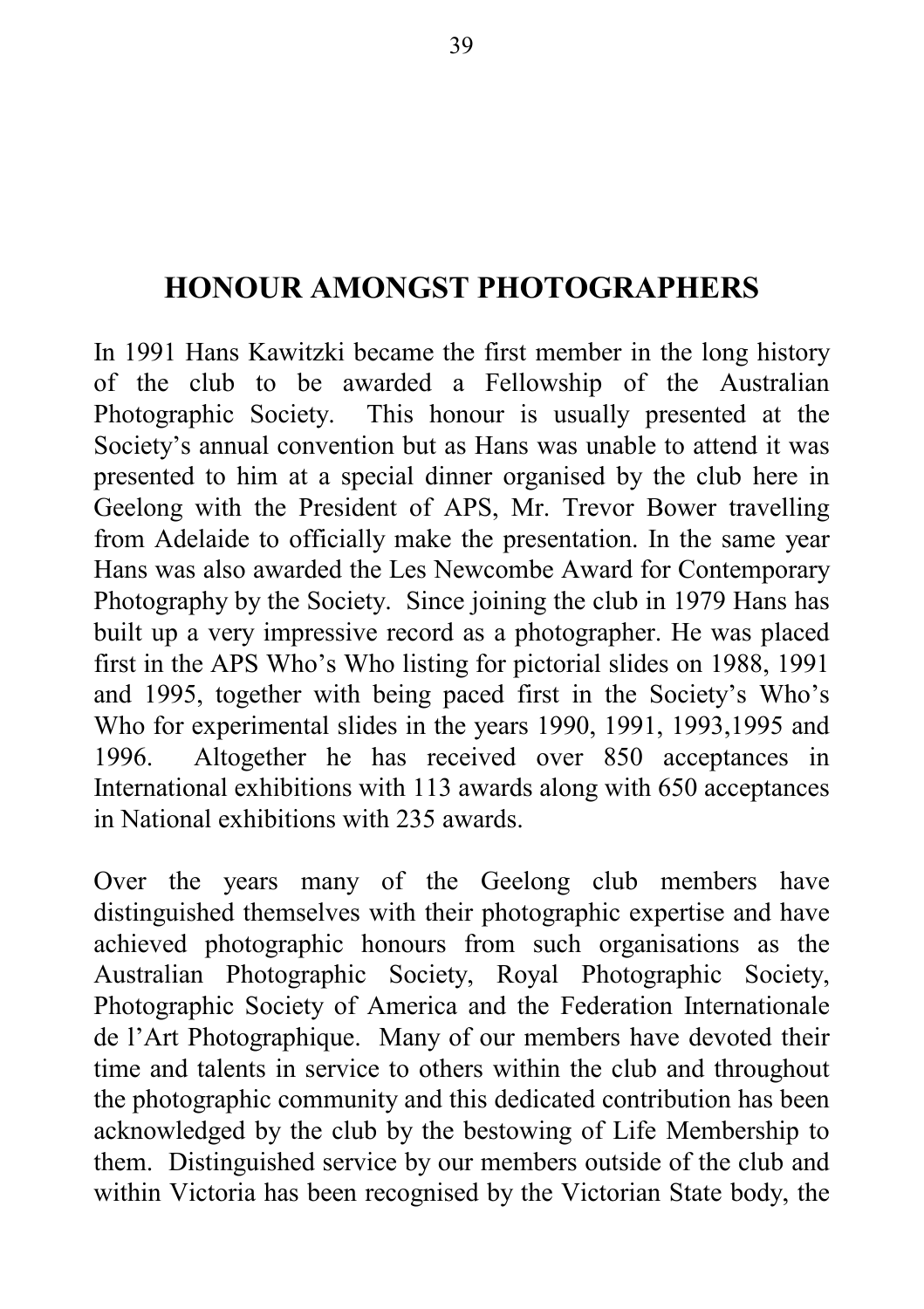Victorian Association of Photographic Societies, by the awarding of their Service Honour SSVAPS.

In a similar manner the National Body, the Australian Photographic Society has recognised some of our member's service on a wider basis and on a National level by the awarding of their Service Honours, SSAPS and ESAPS. One of our members, Ken McKeown, was honoured by an award of the Medal of the Order of Australia (OAM) in the 1998 Queen's Birthday Honours list for Service to Photography on a Local, State, National and International level. This appears to indicate that over the years club members have more than pulled their weight in the advancement of Australian photography

Frank Sady was awarded the photographic honour, Associate of the Australian Photographic Society for expertise in monochrome prints in 1999. The same year he also received the Service Award by the Victorian Association of Photographic Societies. This gives Frank the right to append the post numerals AAPS and SSVAPS after his name whenever he chooses. Frank received his SSVAPS citation and label badge at the VAPS annual convention at Shepparton and was presented with his AAPS Certificate and the distinguishing badge of an Associate of the Australian Photographic Society, by Sandra Whitson, a Junior Vice-President.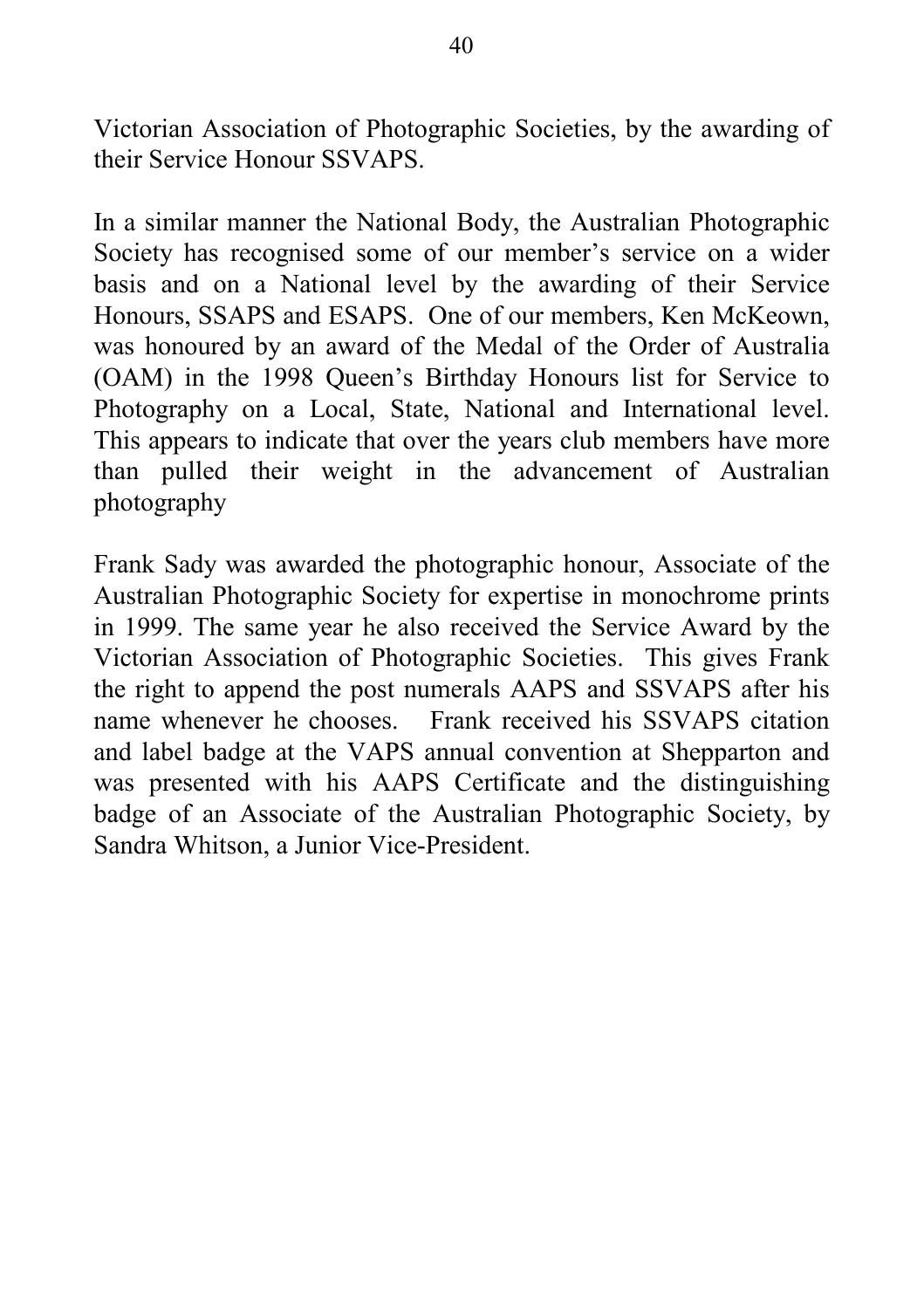# **BEYOND CAMERA CLUB**

Geelong Camera Club has produced many successful photographers on the National and International Competition circuit. There have also been some notable successes beyond the confines of the Camera Club movement. Rhonda Milner has successfully combined her skills as a nurse and a freelance photographer having a lot of her work published in medical, nursing and parenting journals. Rod Nicholson's love for the sea and photography has resulted in him having his own Gallery at Queenscliff, exhibiting and selling his own work.

However, our most distinguished past member is unquestionably Charles Radnay. Charles started his photography at Geelong Camera Club in 1978 at 18 years of age. He has moved on to become a successful art photographer. His work has been acquired by places such as the National Gallery of Victoria; Australian National Library; the Geelong, Horsham and Warnambool Regional Galleries; Deakin University; City of St Kilda; Albury Arts Centre; Bibliotheque Nationale in Paris; and the Kodak Australia Centre. His work has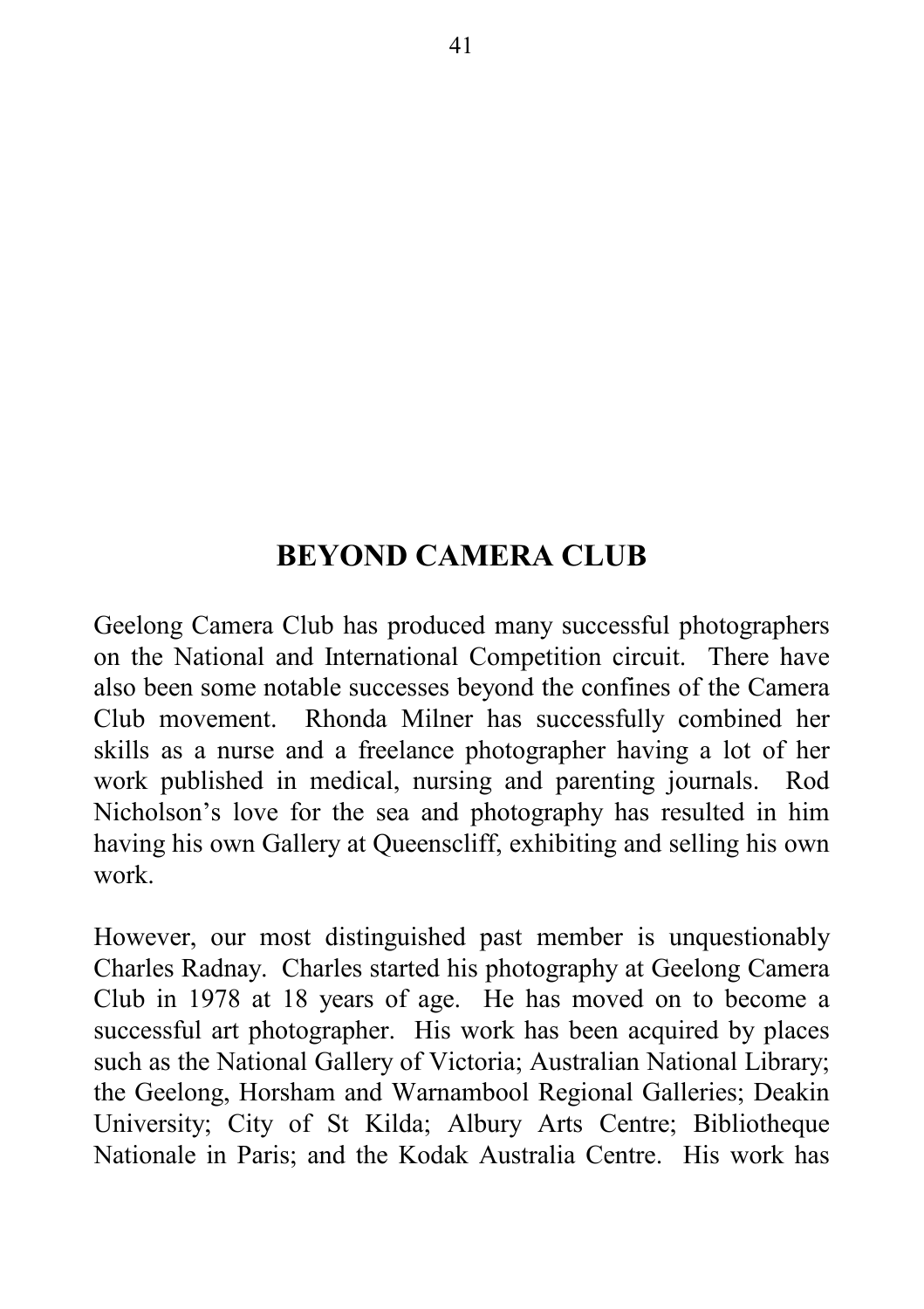been exhibited throughout Australia. He has also written articles for Australian Camera and Australian Photoworld Magazines.

## **TROPHIES WORTH COMPETING FOR**

It was during 1993 that the committee made a decision regarding the club trophies, which are presented each year on award nights. It was felt that in a club with more than 100 years of tradition it should have a unique club trophy, not only of which the recipient would be proud, but also one that would promote the image of the club. Frank Sady, through a contact, arranged to have a 50-mm diameter medallion bearing the club logo and motto die-cast and then he handcrafted the mounting in blackwood resulting in an excellent and much soughtafter trophy. In subsequent years the mounting was changed to a circular disc turned by Ken McKeown with the medallion recessed in blackwood and jarrah, the timber being supplied by Frank Sady and Philip Brew. Our supplier of the die-cast medallions went out of business and the medallions have now been replaced by a 50mm plastic insert still bearing the club logo and motto and still being mounted in the same manner as previously.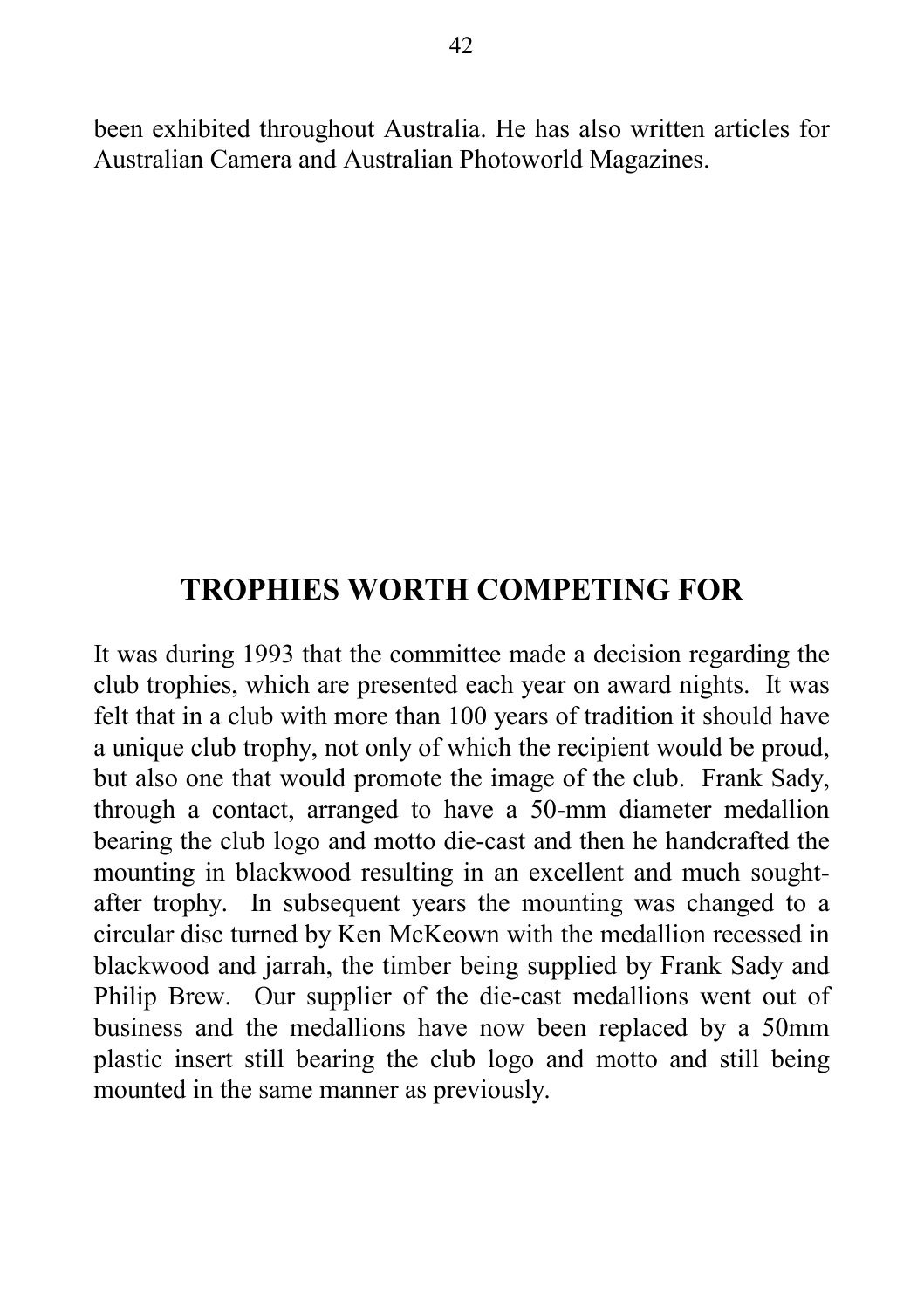

*A display of the individual and perpetual trophies awarded at the Annual Presentation Night.*

A series of generous benefactors over the years has provided the club with a most impressive array of handsome perpetual trophies to acknowledge the achievements of outstanding workers. After the Centenary celebrations, the committee reviewed the number of perpetual trophies that had been donated to the club by benefactors and decided that it should have a custom-built glass-fronted trophy cabinet in which the trophies could be housed and shown off to their full advantage. This has become a valuable and much admired asset to our clubrooms.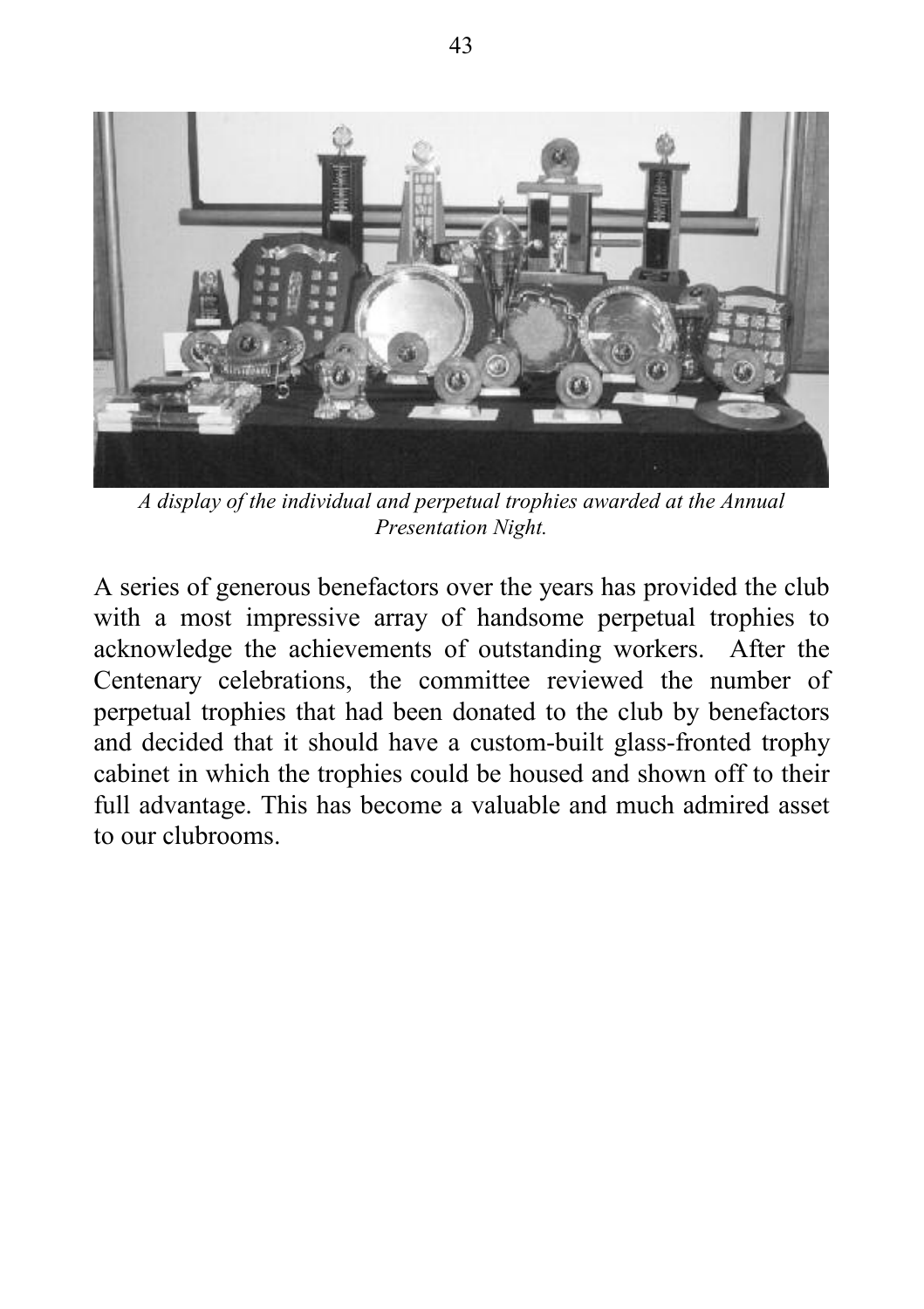## **WATER, WATER EVERYWHERE!**

Despite the new roofing of the clubrooms there was a continual problem of the rooms being flooded after every heavy shower of rain. It was finally ascertained that the cause was the constant blocking up of the spouting and downpipes by pine needles from the row of ancient but rather mutilated (through lopping) pine trees alongside the road and adjacent to the Clubrooms. In 1994, after numerous approaches to the council, the club was finally successful in having them removed, much to the relief of all concerned, and the recurring storm water damage problem was solved.

The year 1995 will be remembered by all connected with the club, as it was the year of the "Big Flood." Following torrential rains, the Barwon River close to the clubrooms, caused considerable damage when it flooded the entire surrounding area resulting in floodwaters surging through the rooms to the height of approximately 1.5 metres.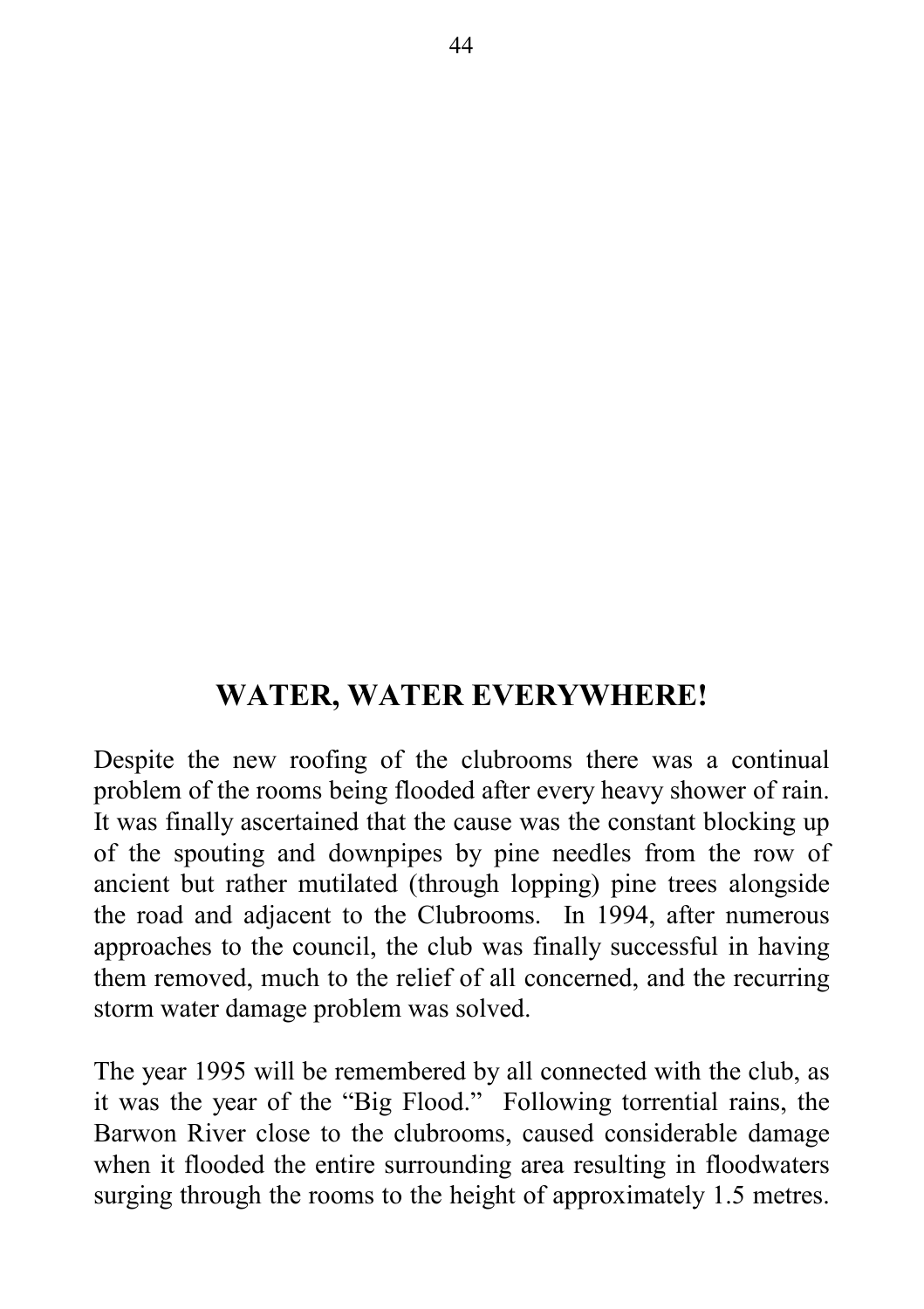Only prompt action by the President Frank Sady (a former S.E.S Unit Controller) saved us from utter devastation. Working in muddy water chest and waist high, he was to able to move most items safely above the flood level, although of course it resulted in some loss of equipment and items of historical interest. The flood soon abated and the heartbreaking job of cleaning the thick layer of mud covering the floor and walls commenced. Under Frank's guidance members rallied around with hoses, mops and buckets the mess was gradually cleaned up. Fortunately we were covered for flood damage by the council's insurance and it was most co-operative having electricians rewiring, internal walls repaired and repainted together with new floor tiling being laid. Although working under difficulty the club was back in action and didn't even miss one weekly meeting night; a real tribute to the spirit of the club.

Even though the interior of the clubrooms was fully renovated by council following the 1995 floods nothing was done to the exterior of the building which by 1999 was beginning to look very dilapidated and badly in need of maintenance. The committee was surprised when, upon approaching the council with a view to a combined council and club resources for a painting project, were informed that the City of Greater Geelong had decided to renovate the building. The old weatherboards and corrugated iron was removed and the walls were completely recovered with Colourbond cladding to blend in with the other buildings of the Barwon Valley Activity Centre. This was completed in mid-year resulting in the club now having very attractive clubrooms thanks to the City of Greater Geelong Council!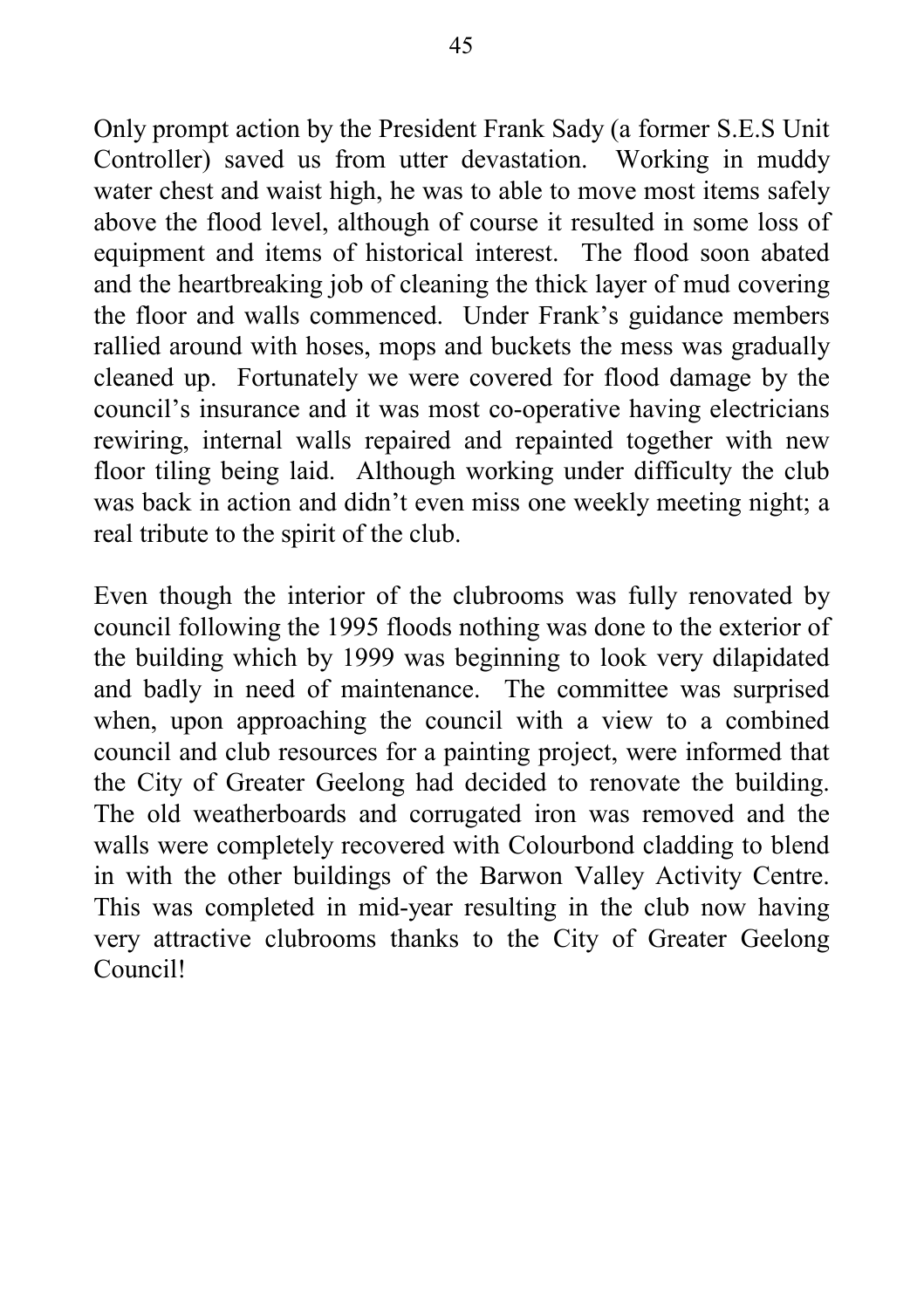#### **WINNERS ARE GRINNERS**

In 1992 it was realised that the long-serving and well-used Lietz projector needed replacement. This would have been a major item of expenditure, which the club could not afford. During those years the Warragul National Exhibition of Photography offered, as one of the prizes, a Lieca slide projector for the most successful camera club in Australia based on the number of acceptances gained by members from that club. It was decided to make an all-out effort to be that top club. To the club's delight, notification was received that, with 34 acceptances, Geelong was in fact the winner of the award, becoming the proud owner of a brand new Lieca projector valued at more than \$1000, earned solely through the efforts of its own members. An excellent effort by everyone.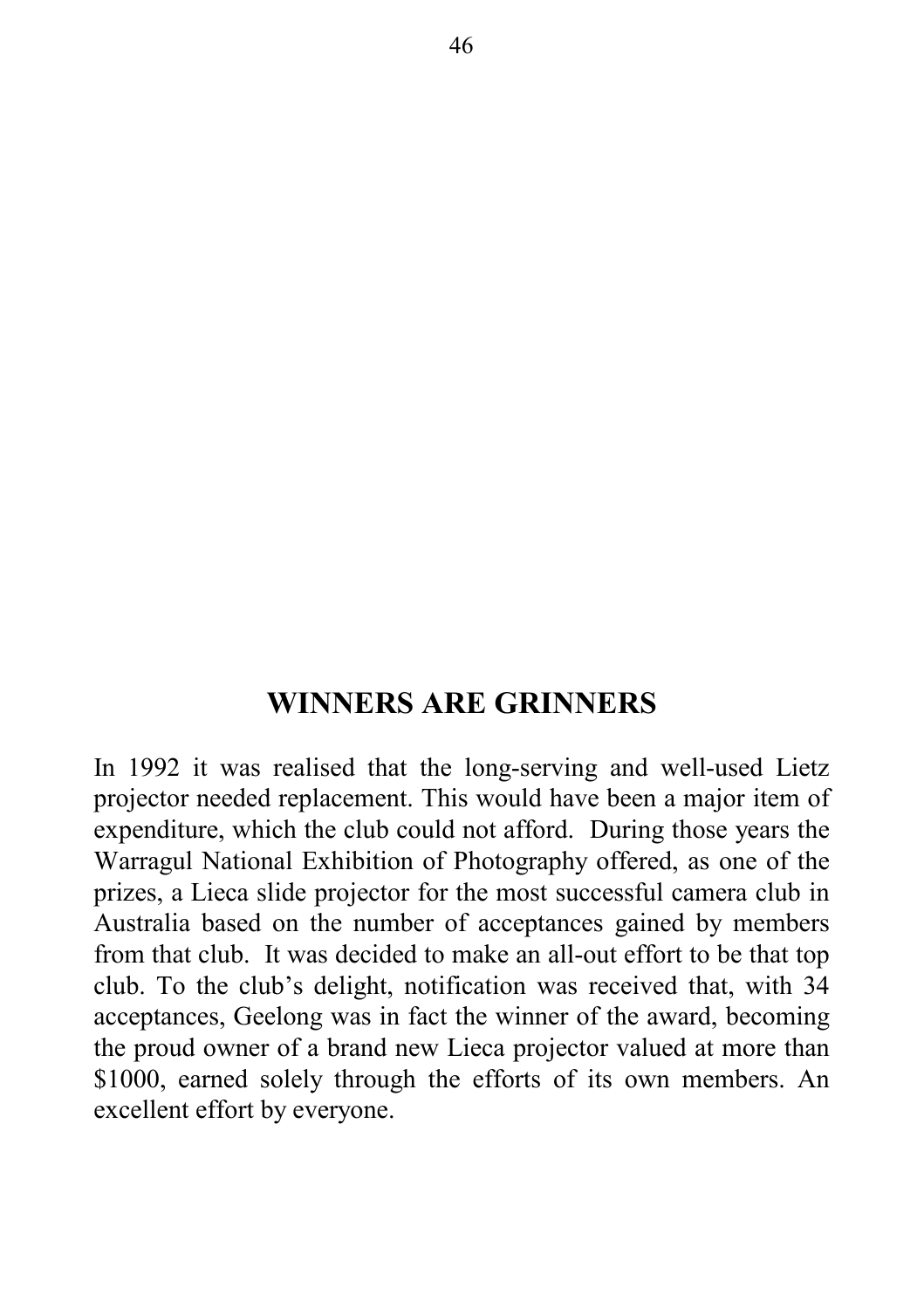Over the years it has become almost a tradition of the club that whenever a job needed to be done and difficulty was being experienced in obtaining volunteers, the Geelong Club members were always ready to stand up and be counted. 1996 proved to be one of these years! An important event on the Australian Photographic Calendar is the Allied Camera Club's Interstate Competition in which each of the State bodies select 10 Monochrome Prints, 10 Colour Prints and 20 Slides to compete against the other States. The competition is judged by the State hosting the Australian Photographic Society convention for that particular year. For a number of years Victoria did not enter for the very good reason that at the particular time when selection needed to be made, all of the members of the VAPS executive were fully occupied organising Victoria's annual Convention and the VAPS / RASV National Photographic Exhibition. However, this lack of an entry from Victoria did cause a great deal of embarrassment to those Victorians attending the A.P.S convention. As a result Ken McKeown wrote to VAPS suggesting that a small sub-committee be appointed from people not involved with the two other events, who would have the task of organising Victoria's entry.

The job was immediately handed over to Ken who with the assistance of Irene Sady then approached the Geelong Club which willingly took on board the task of collecting entries from around the State, organising the selection panel and handling the dispatch and return of entries. It is pleasing to report that on the first occasion in 1996 the competition was judged in Tasmania with Victoria taking out first prize and regaining the Alan Moran Memorial Shield. Naturally enough Geelong was asked to continue in this organising role so 1997 saw the event being judged in South Australia where Victoria was placed second (by one point) to South Australia. In 1998 the competition was judged by Western Australia with Victoria regaining the shield again by taking out first place with the top colour print (a Bill Herbert Medal) and five merits coming our way.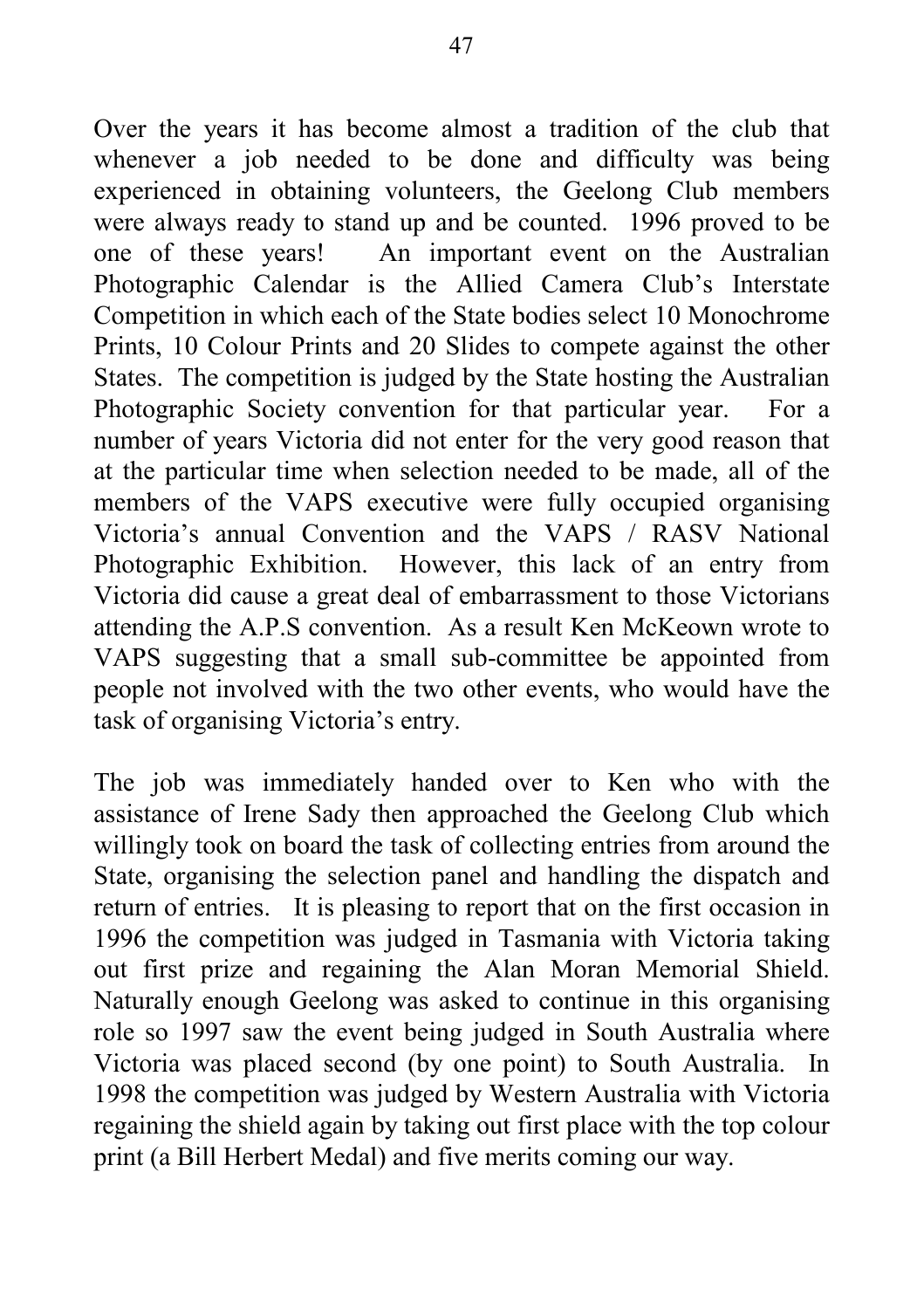In 1999 Victoria was again the victorious State, with the entries being judged in Queensland and a Bill Herbert Medal for the Best Colour Print again coming to Victoria along with another five merits. The club can therefore feel justifiably proud of the fact that it played a large part in establishing Victoria as the leading photographic State, particularly as in those four years the Geelong club members were well represented in Victoria's entry in both prints and slides.

The club had great success in the 1998 VAPS annual inter-club competition where it won first place in A grade slides and second place in A grade prints with Frank Sady winning the inaugural Viv Ball Memorial trophy for the Best Landscape.



*A combined Geelong region effort. Members from Geelong and Corio Bay Camera Clubs show off the array of awards earned at the 1998 VAPS Convention. L – R: Frank Sady, Irene Sady, Ken McKeown, Audrey McKeown, Coral Spence and Bert Spence.*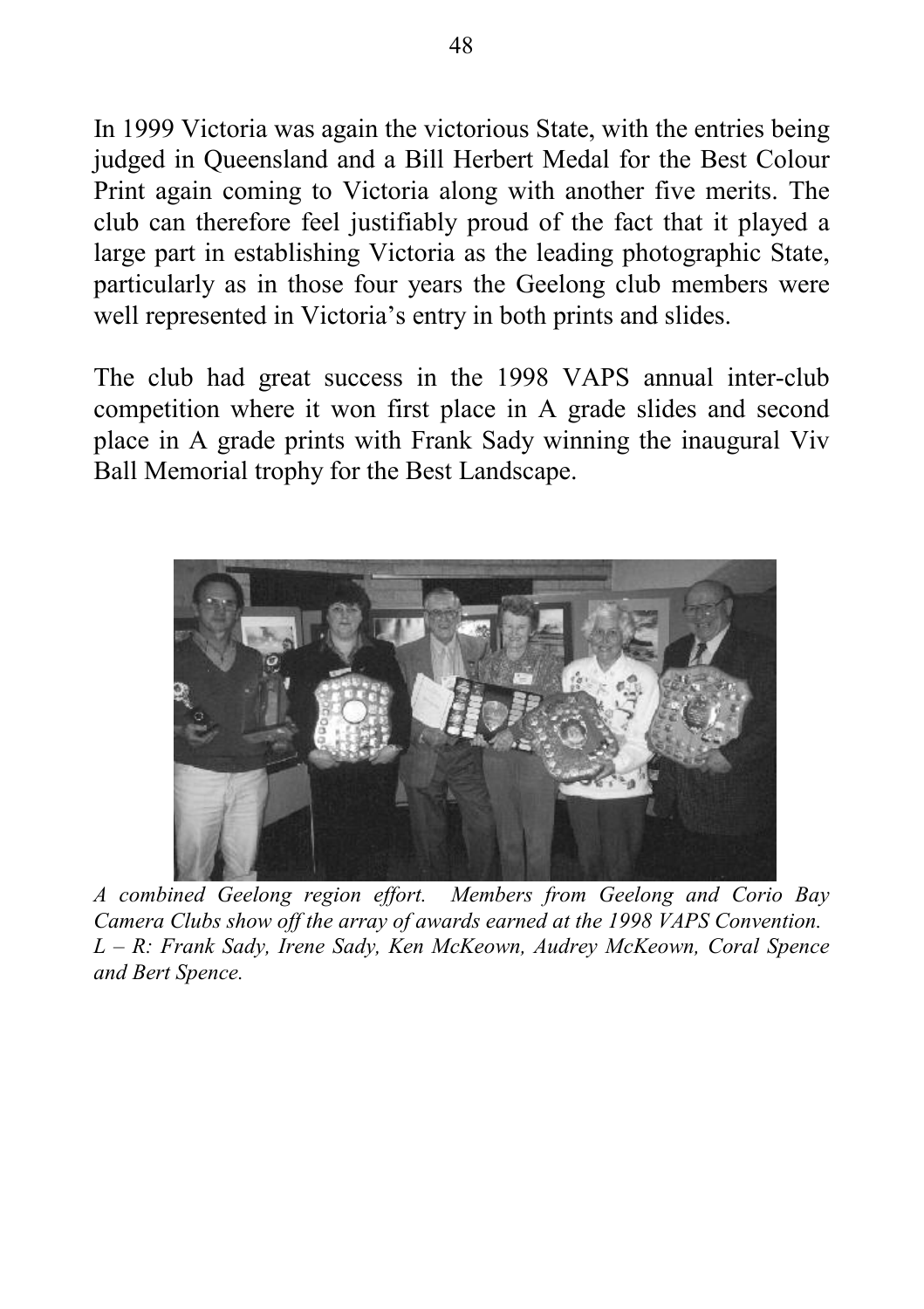

*Frank Sady with his Best Landscape print - 'Liffey Falls'. He was awarded the inaugural Viv Ball Trophy for this image.*

#### **DEPARTURES**

The last one hundred and eleven years have seen many members come and go. The cycle of life is unending, even for our esteemed members. There have been many sad events, which have marked our history. The death of Terry Graham in 1983, our first female President, while on holidays in England was one such event. During 1997, the club suffered a distressingly sad period when three long serving and highly respected members died, namely Jim Coutts, Nick Majetic and Robb Hooper. All three were loyal members and staunch workers of the club and they were, and still are, sadly missed by all. Nick and Robb's deaths occurred within days of each other preceding our Christmas break-up dinner, which naturally enough was a very subdued celebration on this occasion.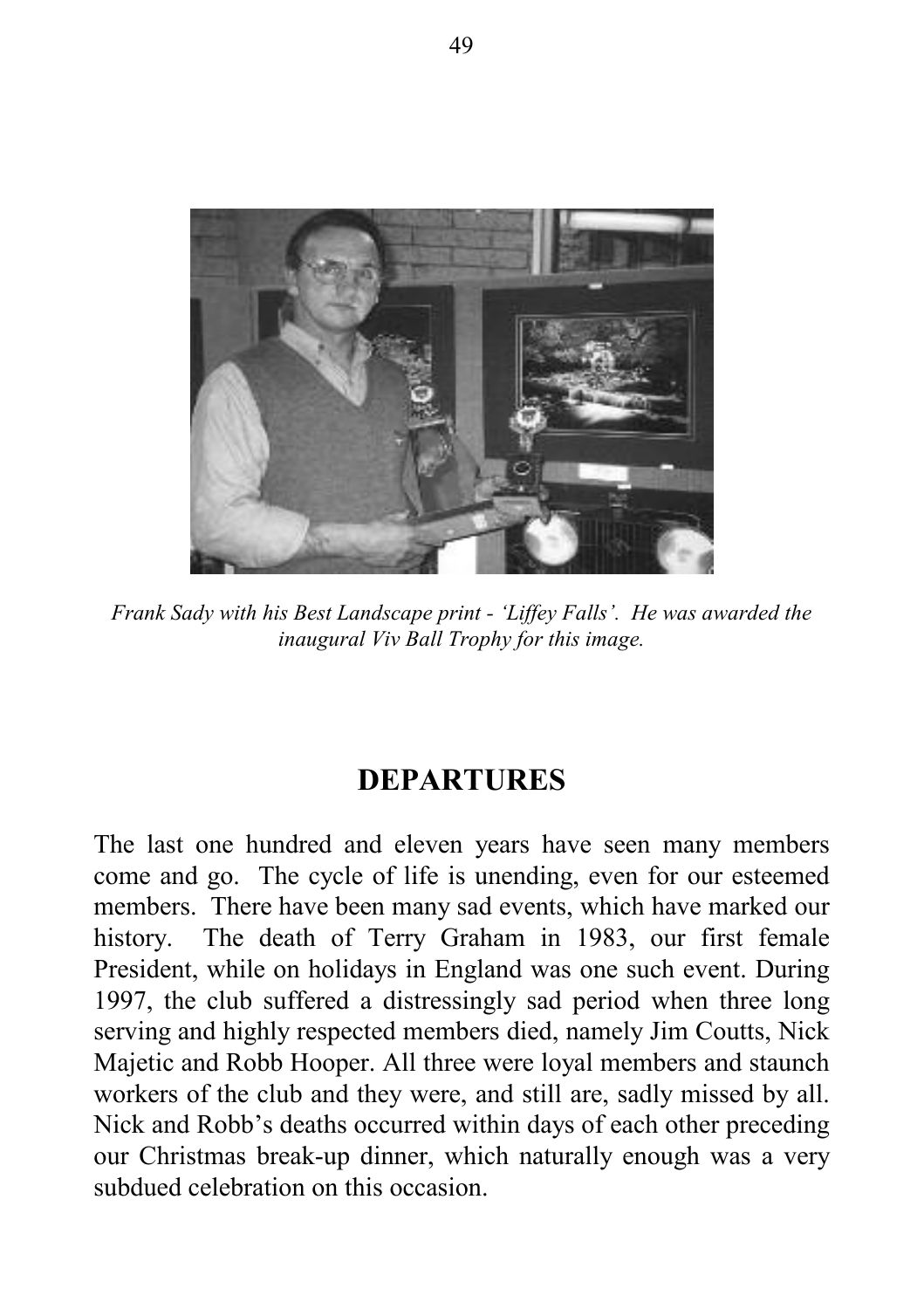

*The Three Wise Photographers Les Lister, Robb Hooper and Jimmy Coutts. Photo by Rhonda Milner*

## **SPONSORS**

A Club needs it supporters and sponsors, and ours is no different. Over the years there have been many businesses that have given their support to the club in various ways. Prior to Kodak coming to Australia, the main distributor of photographic supplies and equipment was a firm by the name of Baker and Rouse. Our minute books of the 1890s period show that two beautiful large bromide photographs approximately 16" X 20" were presented to the Gordon Society by the aforementioned company. One depicted a scene of Melbourne, with the featuring a bridge and tree-fern gully, possibly somewhere around Marysville. Both were obviously shot with large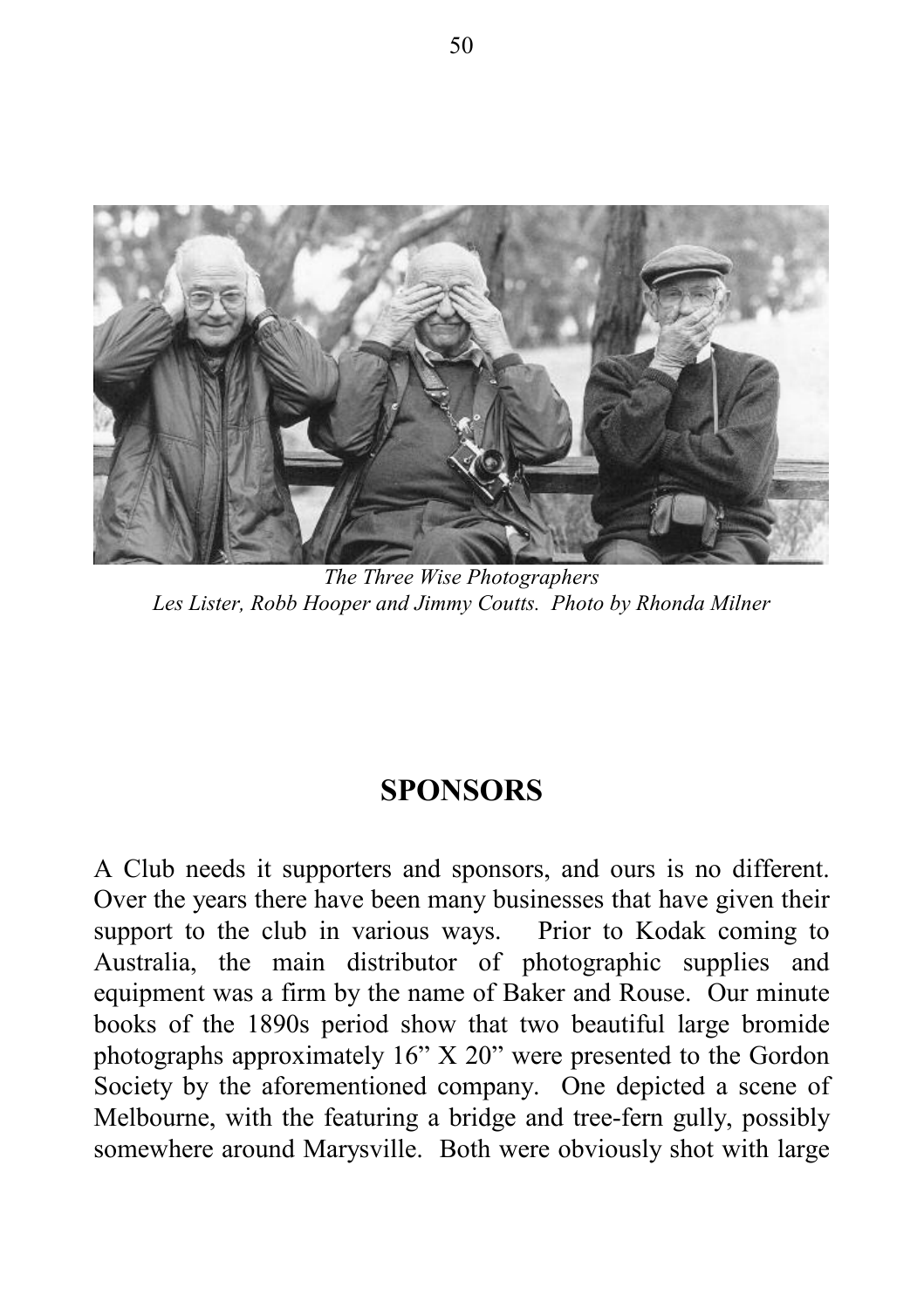format cameras as the detail captured is incredible and a joy to behold.

Unfortunately the Melbourne scene has been lost over the years but the Marysville landscape is in excellent condition and occupies pride of place in the current clubrooms. One wonders if any of our current photographs will be in such good condition in 100 years time.

Despite the tough economic times up until the early 1930s, Kodak paid for the printing of the Society's syllabus. Times have changed, but the club is still supported by Kodak, with their donation of a trophy every year, together with guest speakers almost annually. Another large company, Ilford Australia, also supports us with trophy and guest speakers. Local businesses are really the main strength of our sponsorship. As business come and go they are usually happy to provide sponsorship, and in return, our members provide them custom.

# **THE FUTURE**

So what of the future? What will Geelong Camera Club be like in 2089? Will there be a Geelong Camera Club? Present trends show a decline in camera club membership to the extent that some clubs have ceased functioning. Is this cause for concern? Perhaps not. Clubs have come and gone throughout the history of camera clubs, yet we and the camera club movement are still here.

What is certain is that the Geelong Camera Club of 2089 will be totally different to the Club we know today.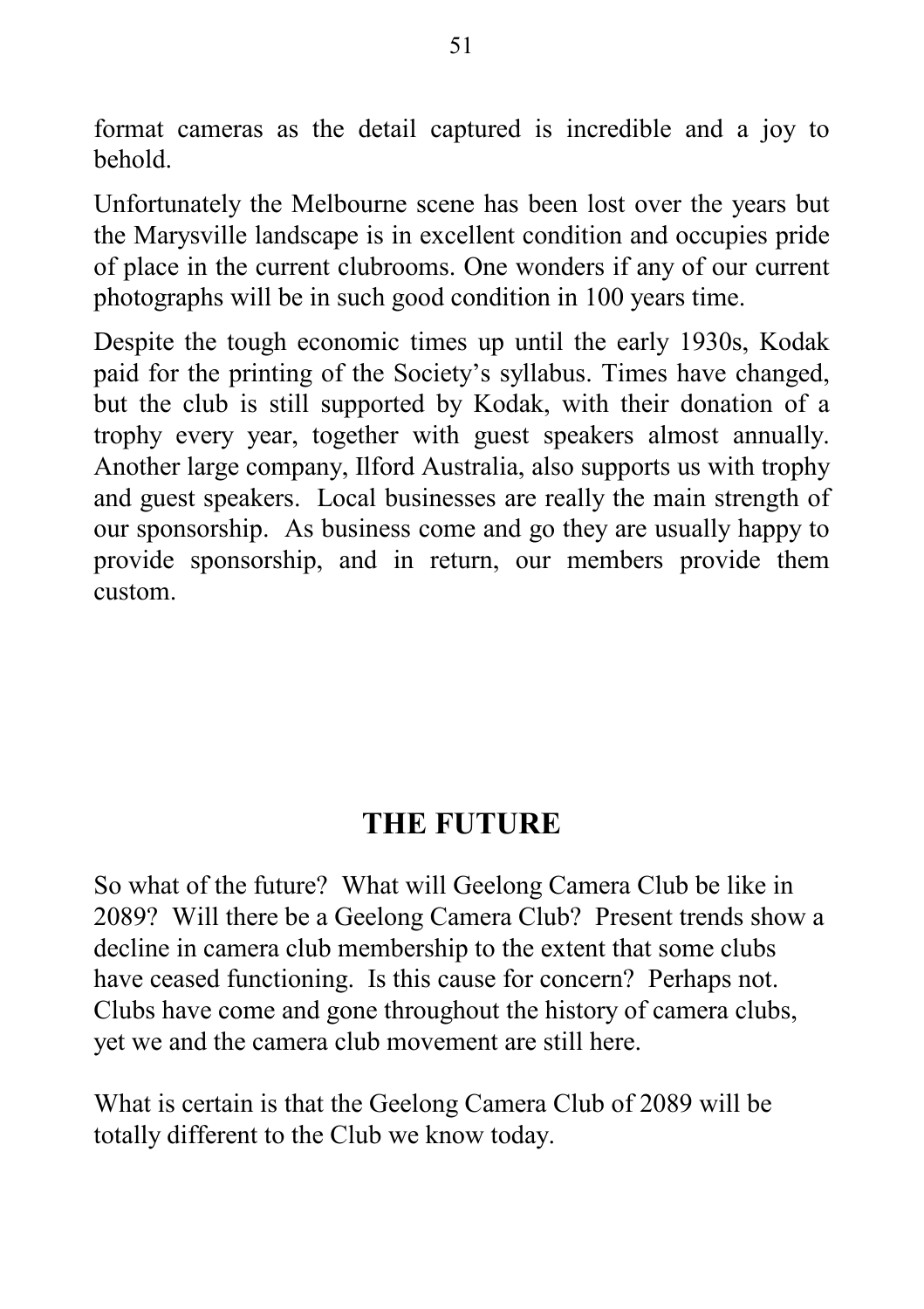Photography as we know it today will probably only exist on the periphery of image making. Digital imaging will certainly supersede film and the wet darkroom with only those interested in the art of chemical photography practising in the 'old' style of making images.

It has been said by some that the camera club of the future will be 'on line', you'll be able to attend club meetings without leaving home. Personally I don't think that technology will ever eliminate the human desire for social contact and interaction. After all, television didn't kill the movie theatre, the experts said it would, but they didn't reckon on the need for people to do things together. Almost everybody has a television but cinemas are doing bigger business today than ever before.

When it comes to photographers the truth of the matter is that they like to share their images. They have a need for discussion of and approval for what they produce. The reality is that very few if any photographers, painters, etc. produce images for their eyes only. Writers write books for others to read, painters paint pictures for others to see and photographers make their photographs for their peers to see, approve of and appreciate.

For those reasons we will continue to get together to share our photographs/images however we produce them.

I am sure that in the year 2089 Geelong Camera Club members will still be meeting, but perhaps not in our present location. I am sure that as at present, members will still be trying to impress their peers with the images they produce. I have no doubt that the camera club will survive. It will just be different.

**Frank Sady** President 1993-1998, 1999-2001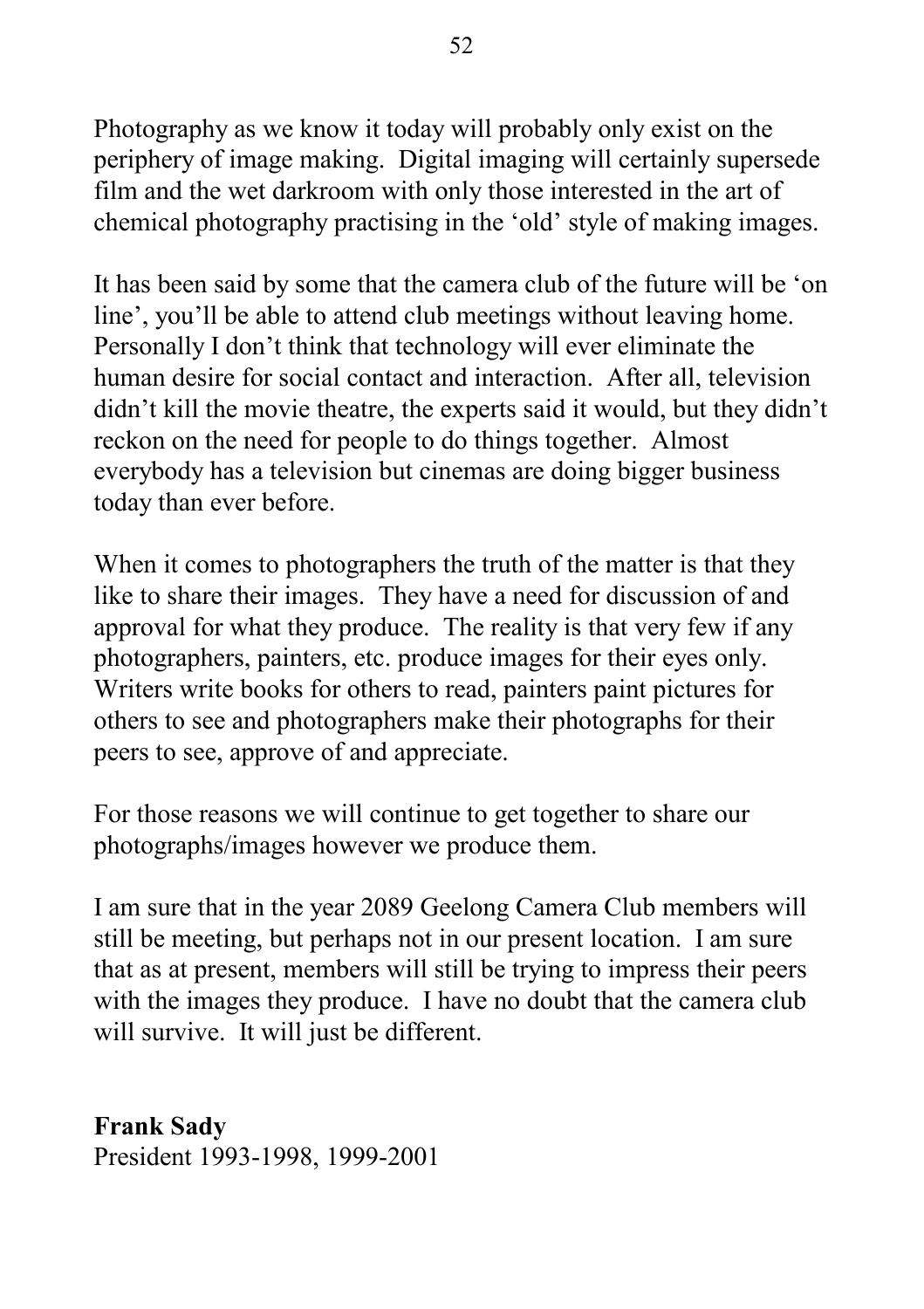# **HONOURABLE MEMBERS**

Past & Current members who have held Photographic Skill Honours and Service Honours awarded by the Federation Internationale de l'Art Photographique (FIAP), the Australian Photographic Society (APS) the Royal Photographic Society of Great Britain (RPS), the Photographic Society of America (PSA) & the Victorian Association of Photographic Societies (VAPS)

Les Lister SSAPS, SSVAPS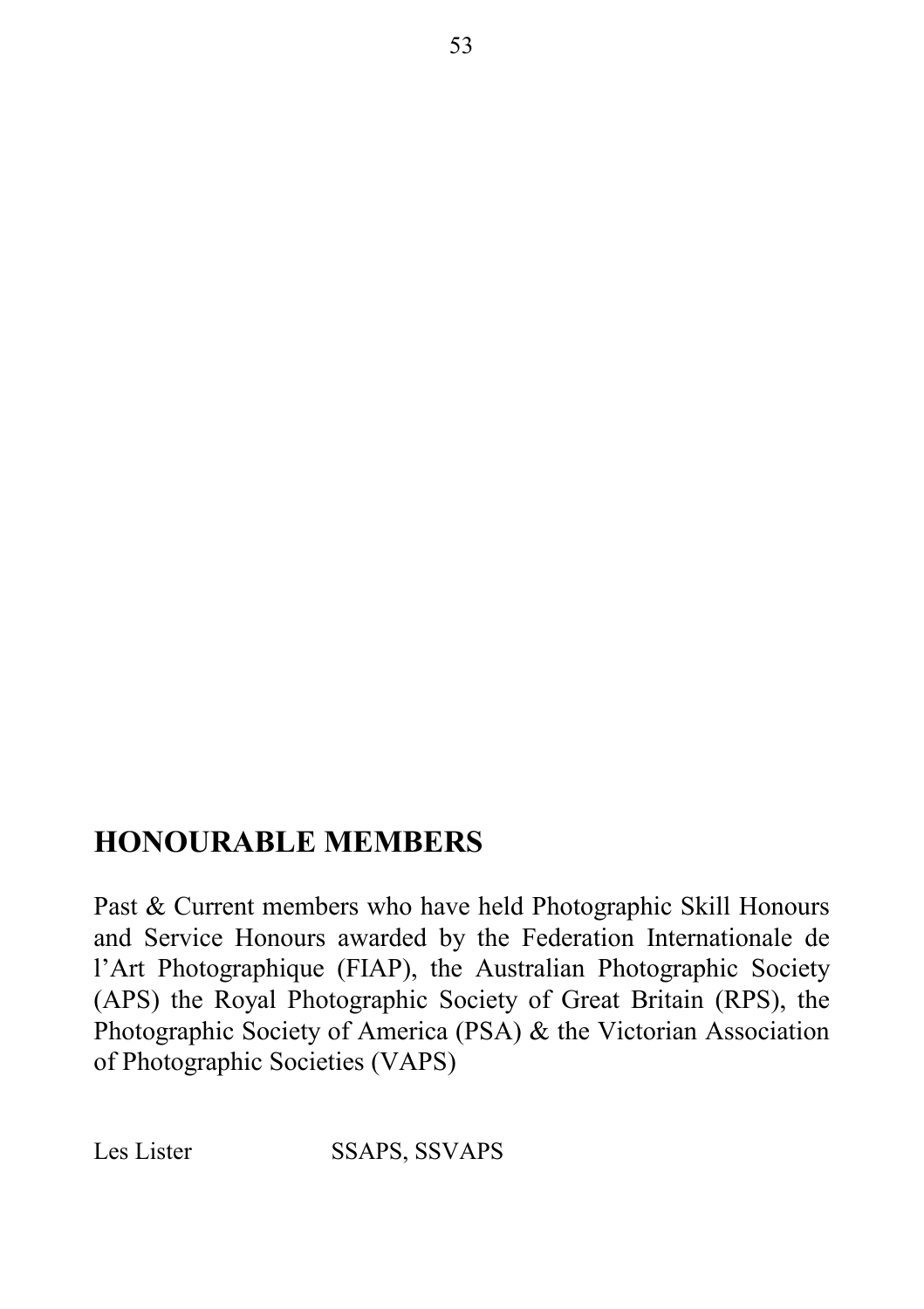| Hans Kawitzki      | AFIAP, FAPS, PSA 4 *                |
|--------------------|-------------------------------------|
| Bruce Ketchen      | <b>SSVAPS</b>                       |
| Audrey McKeown     | AAPS, SSAPS                         |
| Ken McKeown        | OAM, AFIAP, AAPS, ESAPS, and SSVAPS |
| Frank Sady         | AAPS, SSVAPS                        |
| <b>Bert Spence</b> | <b>SSVAPS</b>                       |
| Ken Tyas           | ARPS                                |

# **PERPETUAL TROPHIES AND HONOUR BOARDS**

#### **THE J. H. CAMPBELL MEMORIAL HONOUR BOARD**

John Hollis Campbell, known affectionately simply as "J H" to his many friends, was a much loved and respected member of the Club from the mid 1960s until his death in the late1980s. A quietly spoken and gentle person, he was a real gentleman in the truest sense of the word.

He was a master and house master at the Geelong College and was obviously just as much esteemed there as he was at our Club; a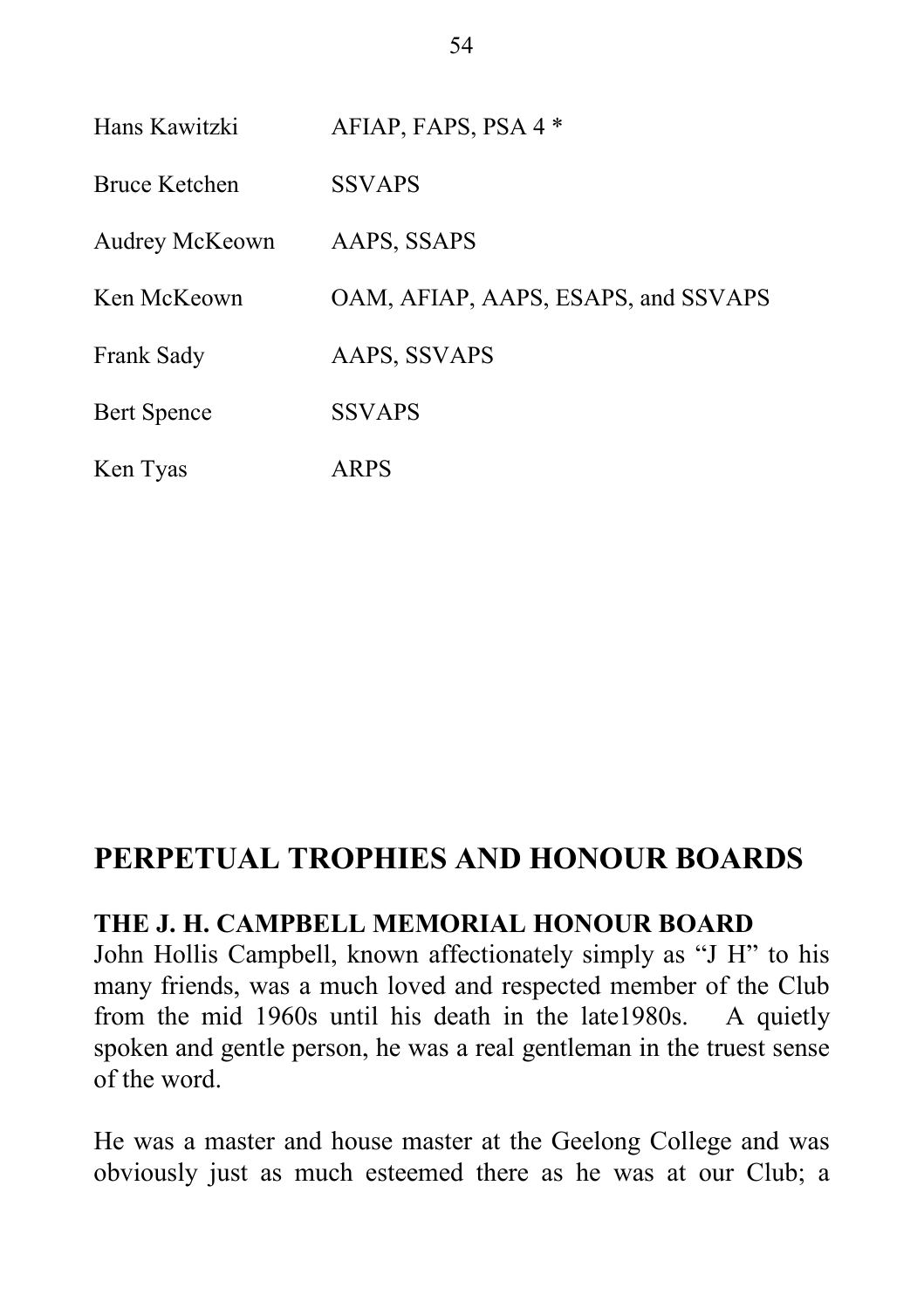residence for College boarders in Noble Street was named Campbell House to honour his memory,

He served as a most diligent Secretary of our Club for a period of nine years, from 1964 until 1973 during which time he was the driving force behind all club activities and an inspiration to some of our present day members. He lived in Stephen Street, Newtown with his sister Sheila who was herself a very active member of the Club; neither of them married so there was no family to carry on the traditions so firmly established by them both.

Immediately following his death his nieces and nephews, knowing of his love for our Club contacted some of our members and donated a sum of money to be used as we saw fit to perpetuate his memory. As our Club was well endowed with Memorial Trophies for photographic excellence it seemed appropriate to have a memorial which would honour those who have faithfully served the club over it's long history. It was finally decided that an Honour Board would be a most suitable memorial; this suggestion was agreeable to the relatives of J H and they felt it would be a fitting tribute to this very fine gentleman and former member.

The **"J H Campbell Memorial Honour Board"** was made by club member Ken McKeown and presented by him together with a framed photograph of J H, to the Club on behalf of the Campbell family on the occasion of the Centenary Dinner in 1989. It lists all of the Past Presidents, Past Secretaries and Life Members of the Club since it's inception in 1889 with provision for the inclusion of the names of future Presidents and Secretaries as they complete their terms of office and also the names of future Life Members as they have this honour bestowed upon them.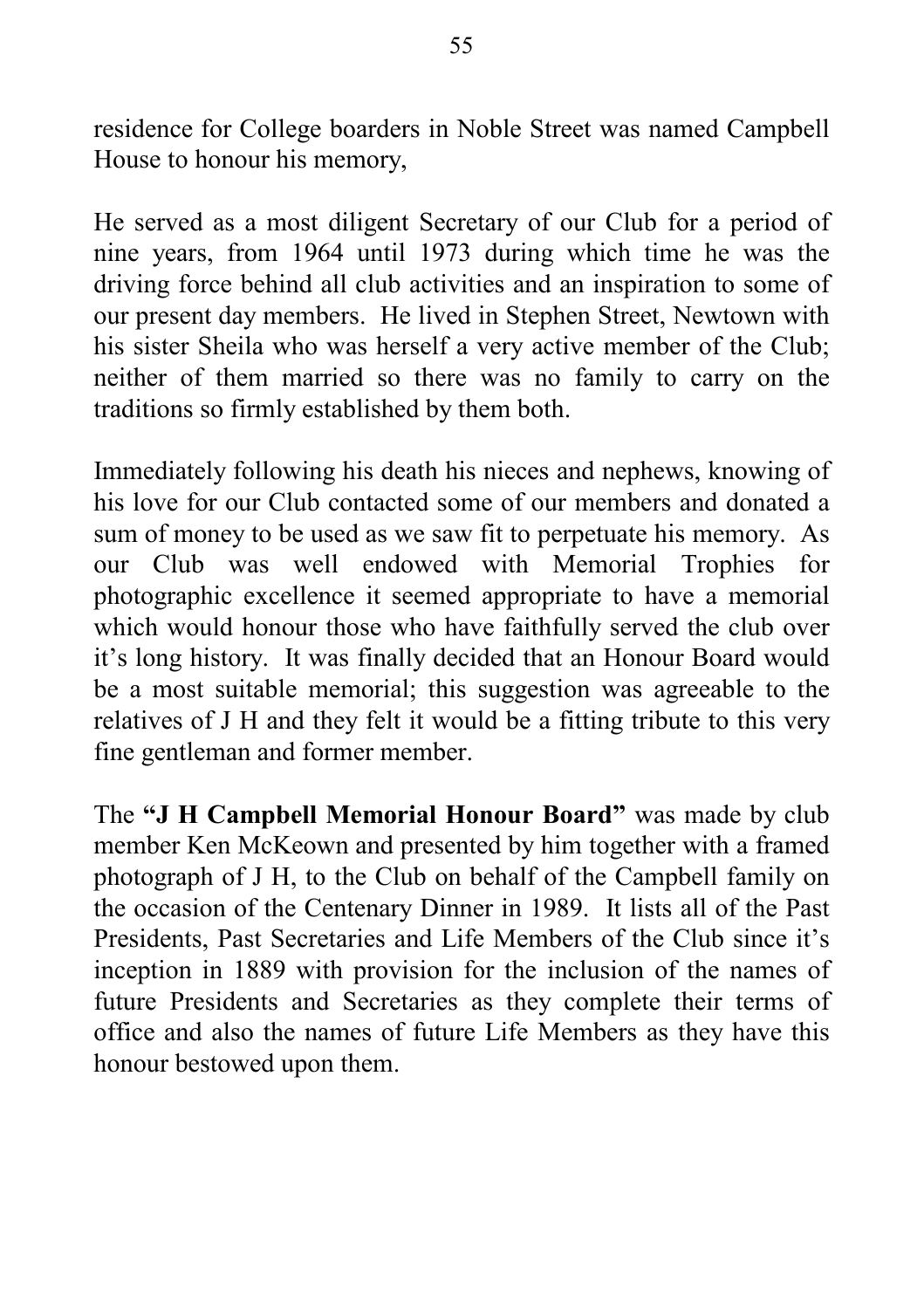

*J.H. Campbell – Life Member Secretary 1964-1973 Committee 1973-1976*

# **THE PORTER MEMORIAL TROPHY**

For many years Kodak employed Mr. Porter in its School Lecture Services giving lectures and demonstrations. Robb Hooper could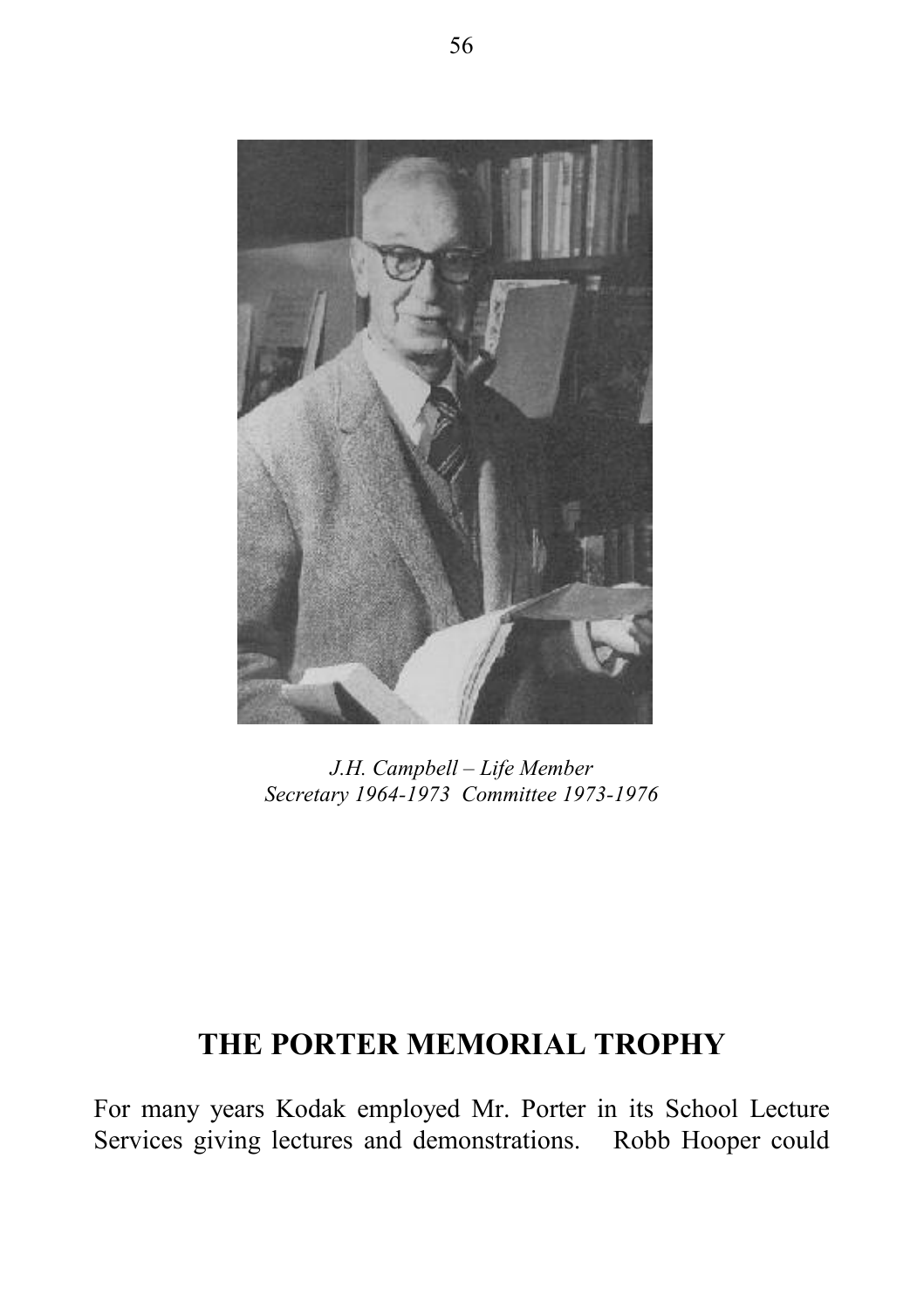recall Mr. Porter giving a talk to the Geelong Apex Club in the very early days of that organisation.

He served as President of the Club from 1953 until 1957 and was a very respected member not only of the Club but also of the entire Geelong community.

After leaving Kodak as an employee he bought and operated the photographic business

(Previously owned by Kodak) in Ryrie Street almost directly opposite Griffith's Book Store.

The trophy was originally a perpetual trophy sponsored by Kodak as the top award in an annual Slide Competition held by a Belmont Church which was judged by Mr. Porter and another well known Geelong photographic identity, Cliff Barclay.

. This competition finally lapsed and after the death of Mr. Porter the Geelong Camera Club approached Kodak, who agreed to the idea of having this trophy as an annual award for the club as a memorial to Mr. Porter.

#### **The Porter Memorial Trophy is awarded annually for**

.

#### "**Excellence in Colour Slide Photography**"

#### **THE POTTER MEMORIAL CLUBMANSHIP AWARD**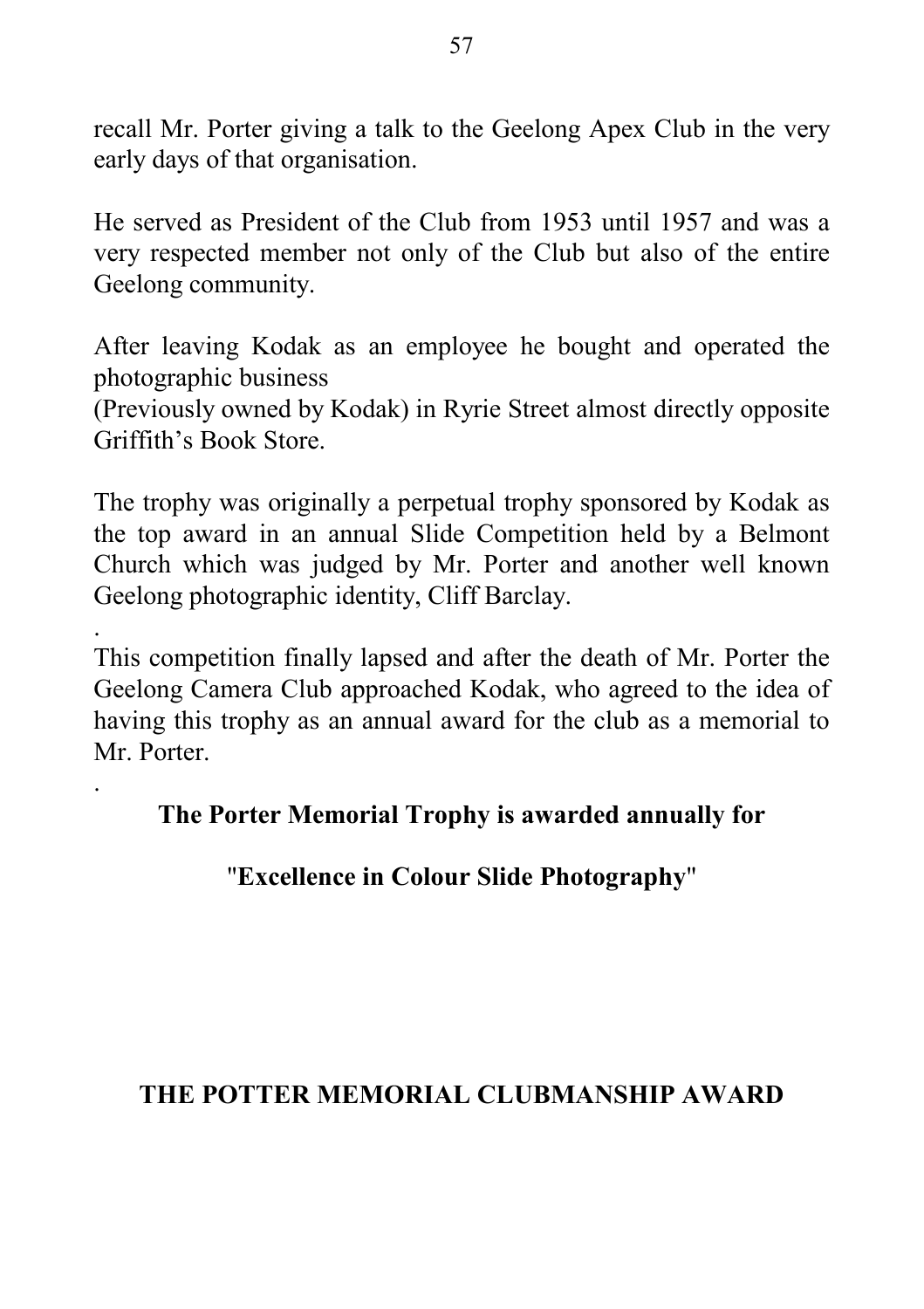Mr. Potter was possibly the member who gave the most service to the club in it's long history, serving as Secretary for 7 years from 1906 until 1913 and then as President for 15 years from 1937 until 1952.

Club records reveal that he did not miss one Annual General Meeting for an incredible 57 years; although it appears that during the latter years of his life he was not as regular at ordinary club meetings, only attending when required to lecture or judge.

He owned and operated a photographic store for many years, which was situated in Ryrie Street almost opposite Griffiths Bookstore. It was eventually taken over by Kodak and then subsequently taken over by a Mr Porter (see Porter Memorial Trophy). Although it is no longer a photographic store the building still bears the name "Potter" on the facade above the veranda.

With the Club having many Memorial Trophies for excellence in photographic expertise it was realised that we did not have a Memorial Trophy in honour of the person who was the backbone of the club for so many years and who acted as an inspiration to so many members.

The late Robb Hooper, a life member of the club, donated this trophy which was presented to the President on behalf of the Potter family on the occasion of the Centenary Dinner in 1989

The recipient for the **Potter Memorial Award for Clubmanship** is chosen annually by the incumbent President and is awarded to the member who has given **"outstanding service to the Club throughout the preceding year**."

# **THE ROGERS MEMORIAL TROPHY**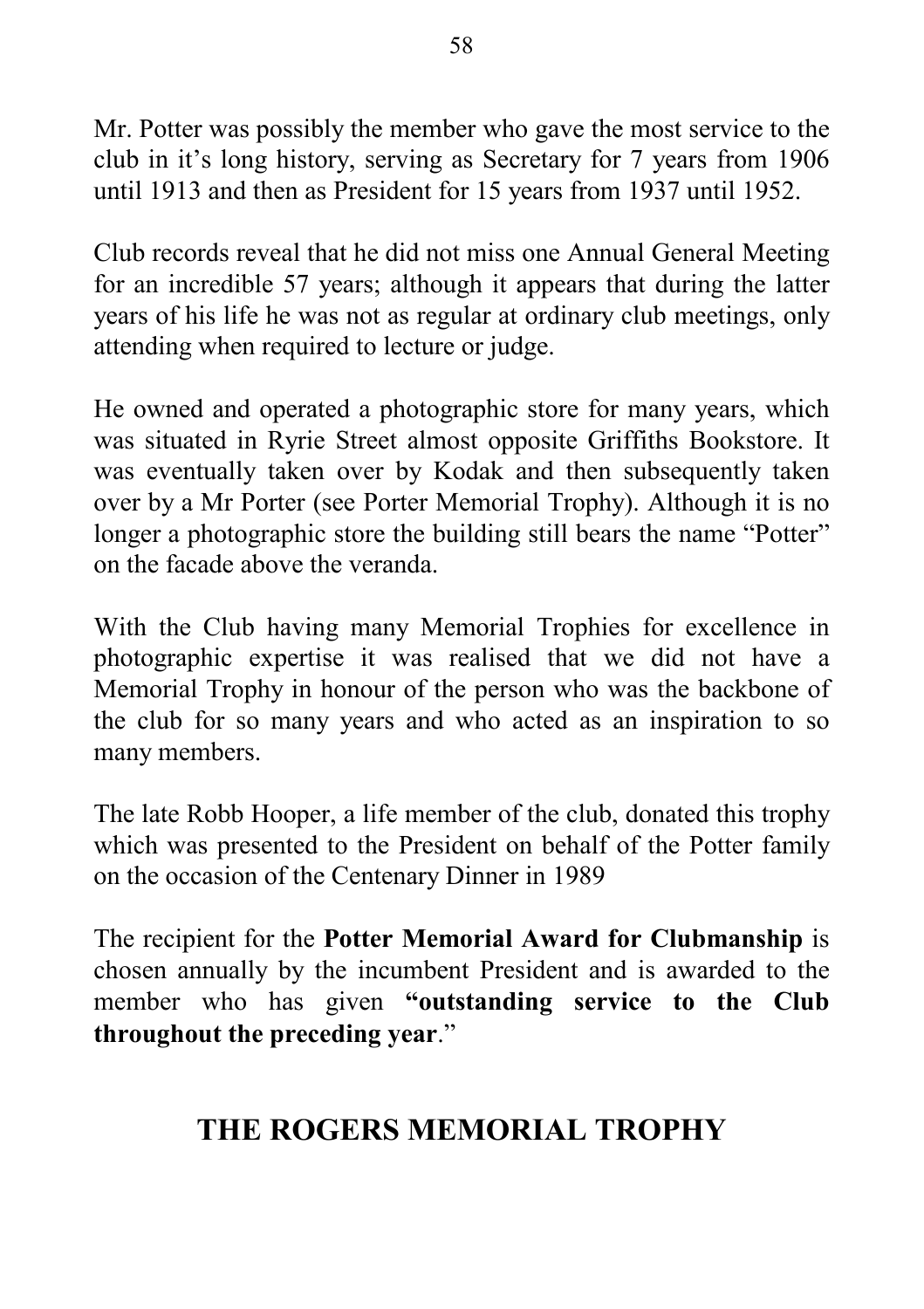Ted Rogers was Secretary of the Club from 1945 until 1948 when the Geelong Camera Club still met in a classroom at the Gordon Institute of Technology. He lived in Virginia Street Newtown and Robb Hooper could tell many tales of his experiences when receiving instruction on the then "**new** " technique in the club-- that of making enlargements.

Ted was an accomplished photographer and an excellent Black & White print worker; unfortunately the club did not have a permanent collection of prints in those days with the result that we do not have the opportunity of now appreciating the excellence of his printing expertise..

The **Ted Rogers Memorial Trophy** was presented to the club by his family after his death and is awarded annually for

#### "**Meritorious Effort in Black** & **White Photography**"

# **THE WILLIAMS MEMORIAL TROPHY**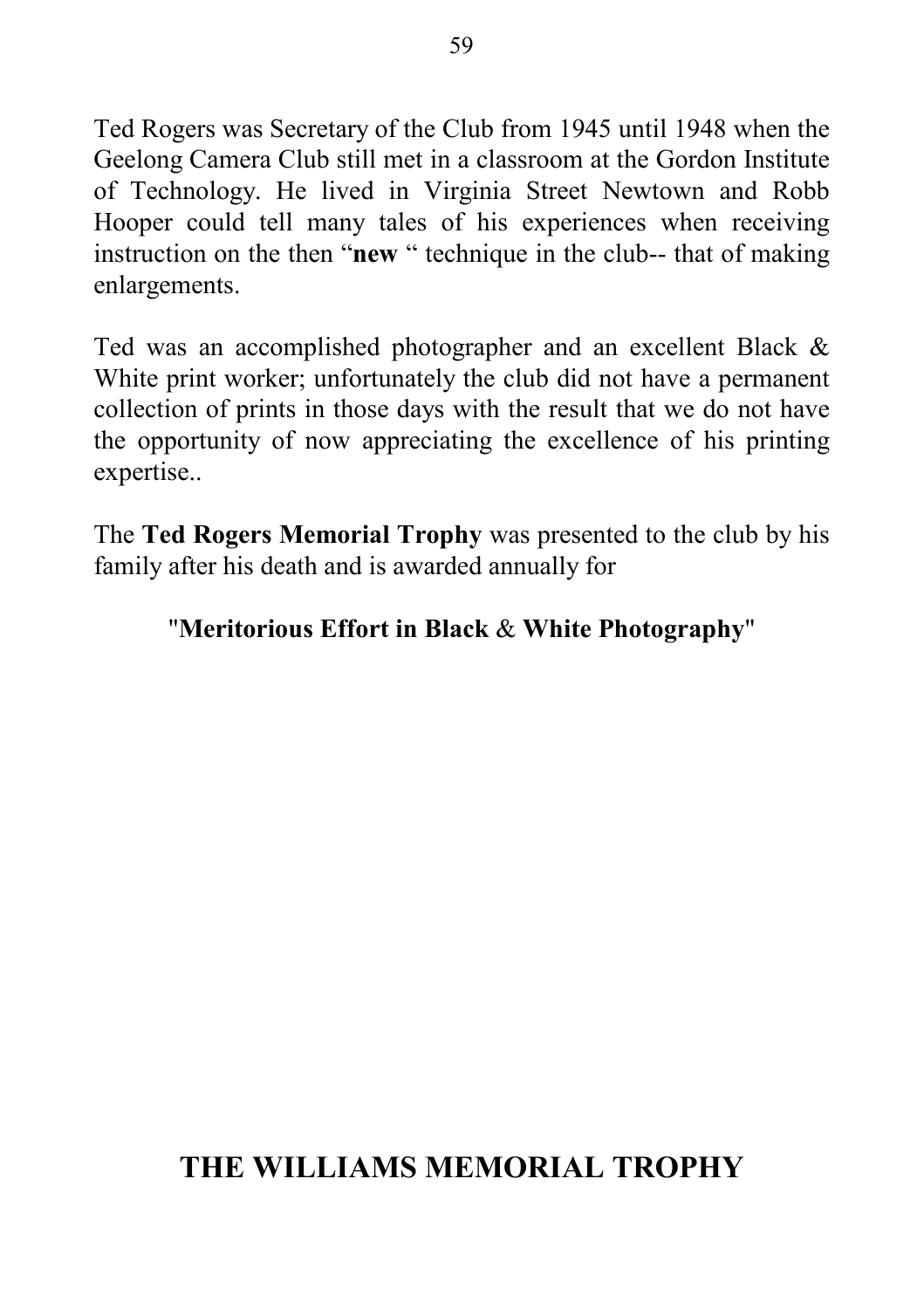Fred Williams was Secretary of the club in 1938 and again from 1948 until 1954. He also served as Honorary Auditor from 1926 until 1937 and then again from 1965 until 1971. He was a most meticulous press correspondent for the club from 1971 until 1979. He was awarded Life Membership in 1955 and died in 1980 having been a member of the club for 56 years.

In private life Fred was the chief invoice clerk at Hawkes Bros., a large hardware wholesalers here in Geelong where his **"junior"** assistant was none other than another of our life members, Robb Hooper. Robb could well remember, without the aid of calculators and prior to metrication, doing calculations such as 2 ton 3 cwt 2qrt 17 lb. at a cost of 37 pound 13 shillings & 6 pence per pound.

Following Fred's death this memorial trophy was donated by his wife and was organised by Robb Hooper.

#### **The Fred Williams Memorial Trophy is awarded annually for**

#### " **Meritorious Effort in Colour Print Photography**"

## **THE WILSON MEMORIAL LANDSCAPE TROPHY**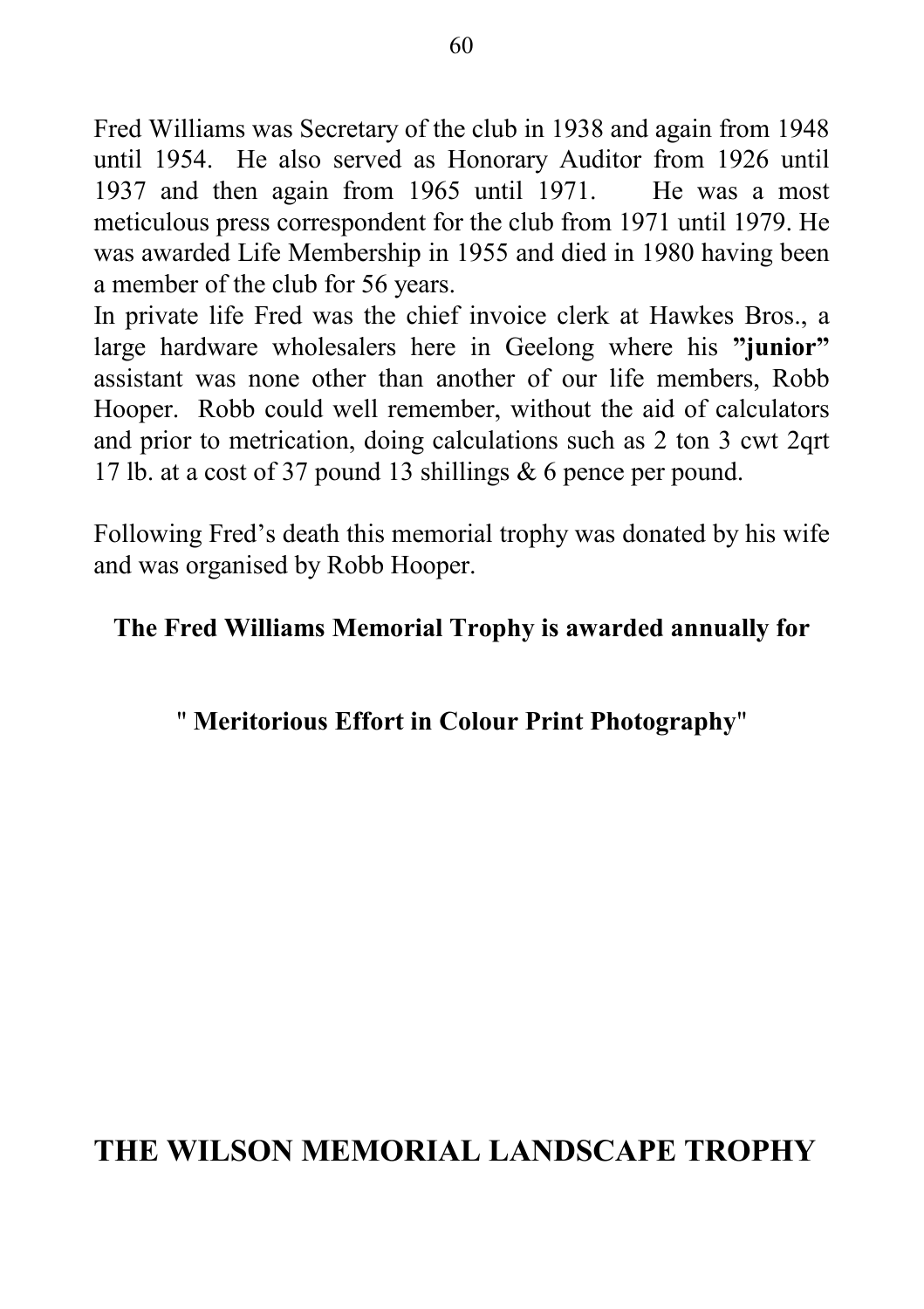Laurie Wilson was born in 1920 and commenced his photography career in 1941 when he was accepted as an assistant with Lockwood Studios here in Geelong.

He worked only 10 months at Lockwood Studios before taking a higher paid job as a cinema projectionist. It was here that he met his future wife Gwen, who worked as an usherette.

In 1945 he and Gwen opened their own studio covering all types of photography. They carried on this prosperous business until 1962 when they sold due to ill health.

Laurie was a member of the Melbourne Camera Club and in the early 1970s was made an Honorary Member of the Geelong Camera Club in recognition of his assistance as a lecturer, judge and mentor to the members.

His work was first accepted in exhibitions in 1966 and from then until 1973 his prints were accepted in 64 National and International exhibitions; during that time he was awarded 37 trophies for prizewinning prints in addition to 13 certificates of merit.

In 1971 he was made a Fellow of the Royal Photographic Society and in the early 1970s was awarded the prestigious photographic honour EFIAP by the European based Federation Internationale de l'Art Photographique. He is the only Geelong photographer to have received the EFIAP honour

In 1975 he was awarded a one year grant from the Australia Council which enabled him to travel to the most distant parts of Victoria capturing magnificent landscapes which were then circulated through Victorian schools and exhibited in the National Gallery of Victoria

His wife Gwen died in 1979 and Laurie died a little over a year later.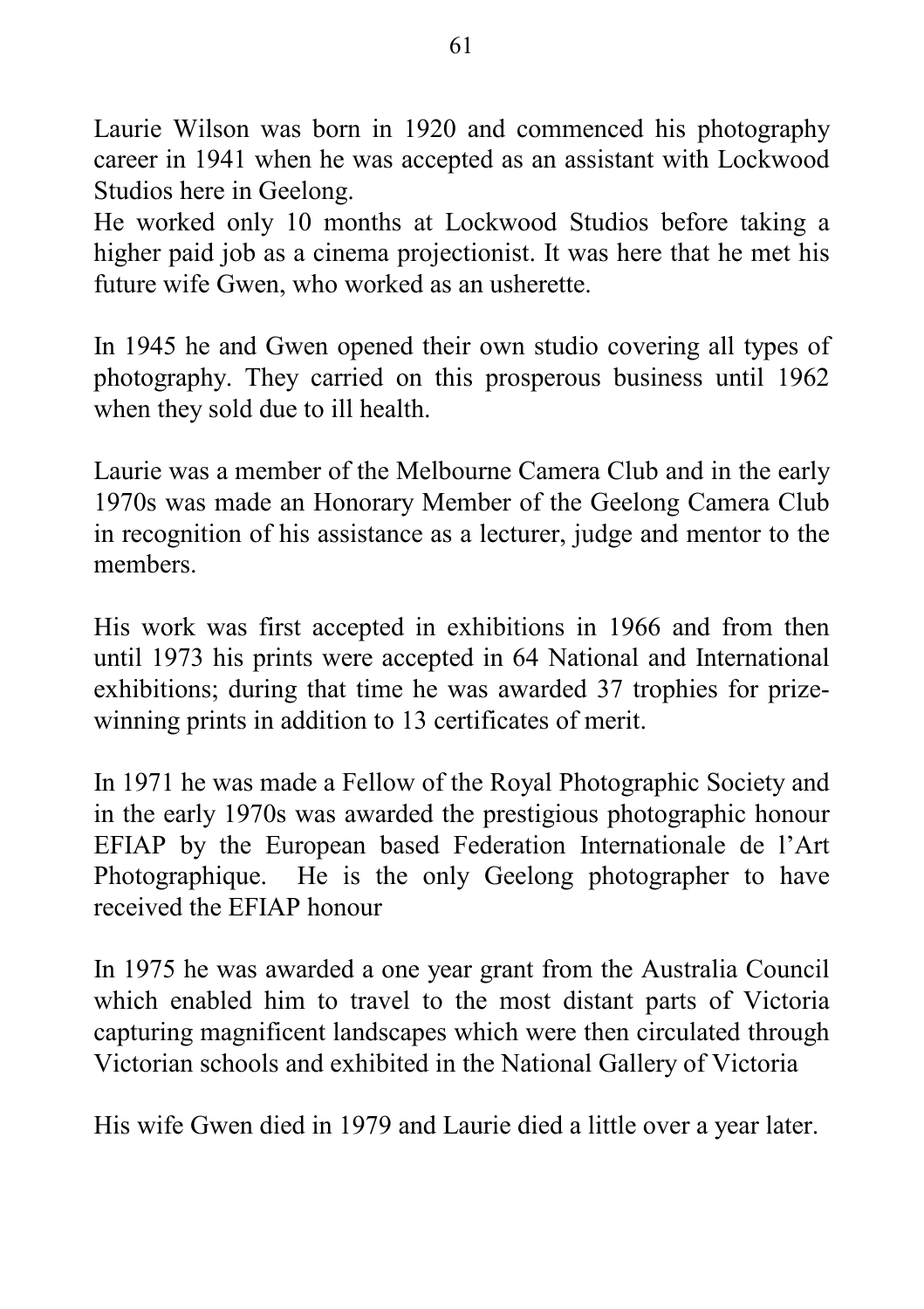The design of the trophy, made and presented to the club by Life Member Bruce Ketchen, actually incorporates the trophy that Laurie won as first place in the Sydney International Salon of Photography.

It **can** be awarded annually, **but only if in the judge's opinion there is** a **monochrome print submitted that is worthy of receiving this prestigious trophy.**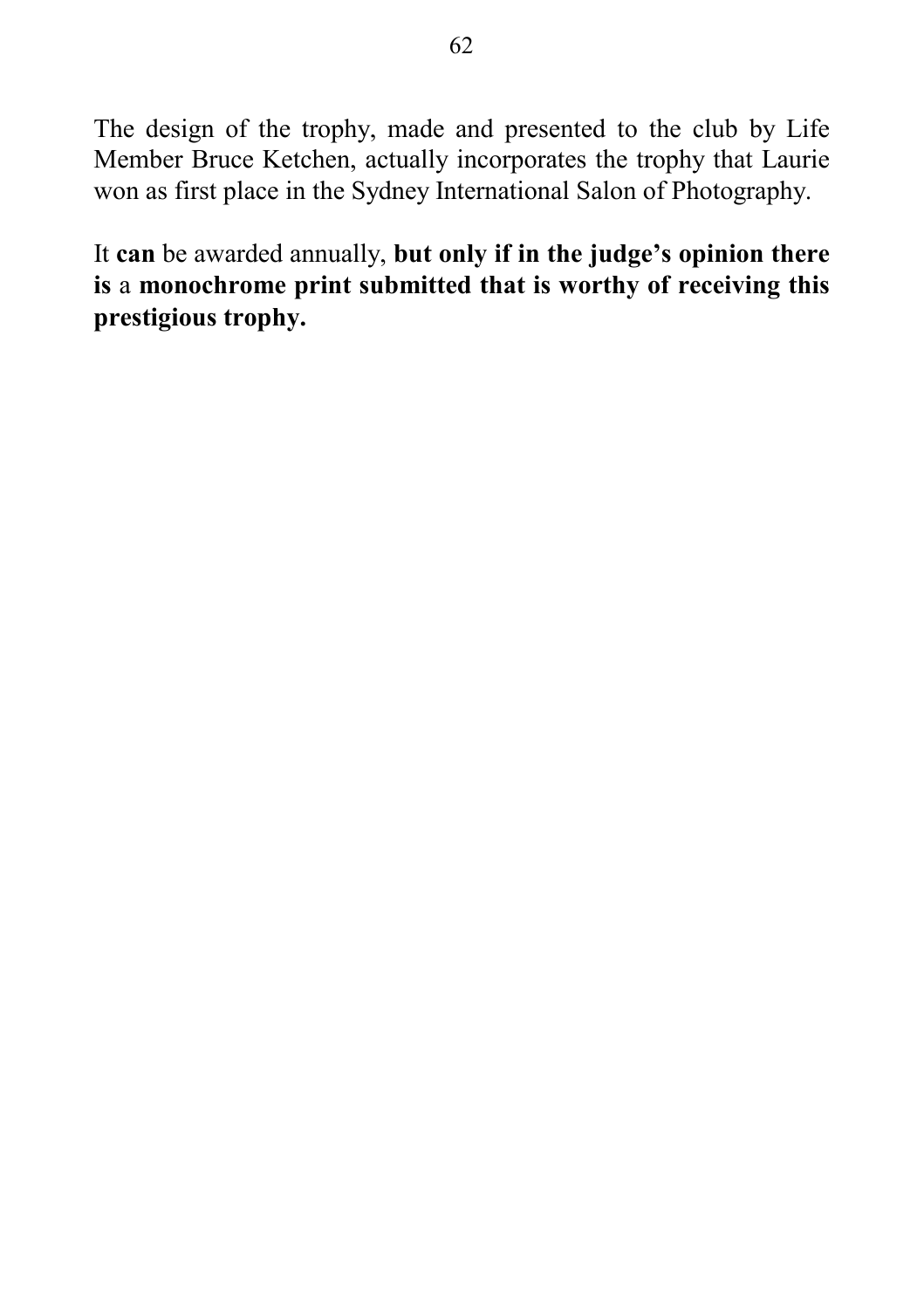# **THE NICK MAJETIC ENDEAVOUR AWARD**

The Nick Majetic Endeavour Award is commemorative of a Geelong Camera Club member who represented all the qualities that a member should subscribe to be.

Nick Majetic was a gentle and accommodating man. He had a very high tolerance level and never had a bad thing to say about another member. His willingness to assist and advise fellow members often saw him sitting up to the late hours of the night trying to solve their photographic problems. When it came to devoting his time to camera club projects, Nick didn't know how to say 'no'. In fact, he was always there, with a smile.

His own abilities as a photographer were considerable. Nick was a very meticulous person, probably a reflection of his training as a radiographer. His understanding of the principles of photography was complete and stood out clearly in the quality of the images he produced. Nick had a great love of the Black and White image and persued the perfect image relentlessly.

Nick Majetic was a very good man and a most valuable member of Geelong Camera Club. The committee awards the Endeavour Award to a member who reflects the qualities seen so admirably in Nick Majetic.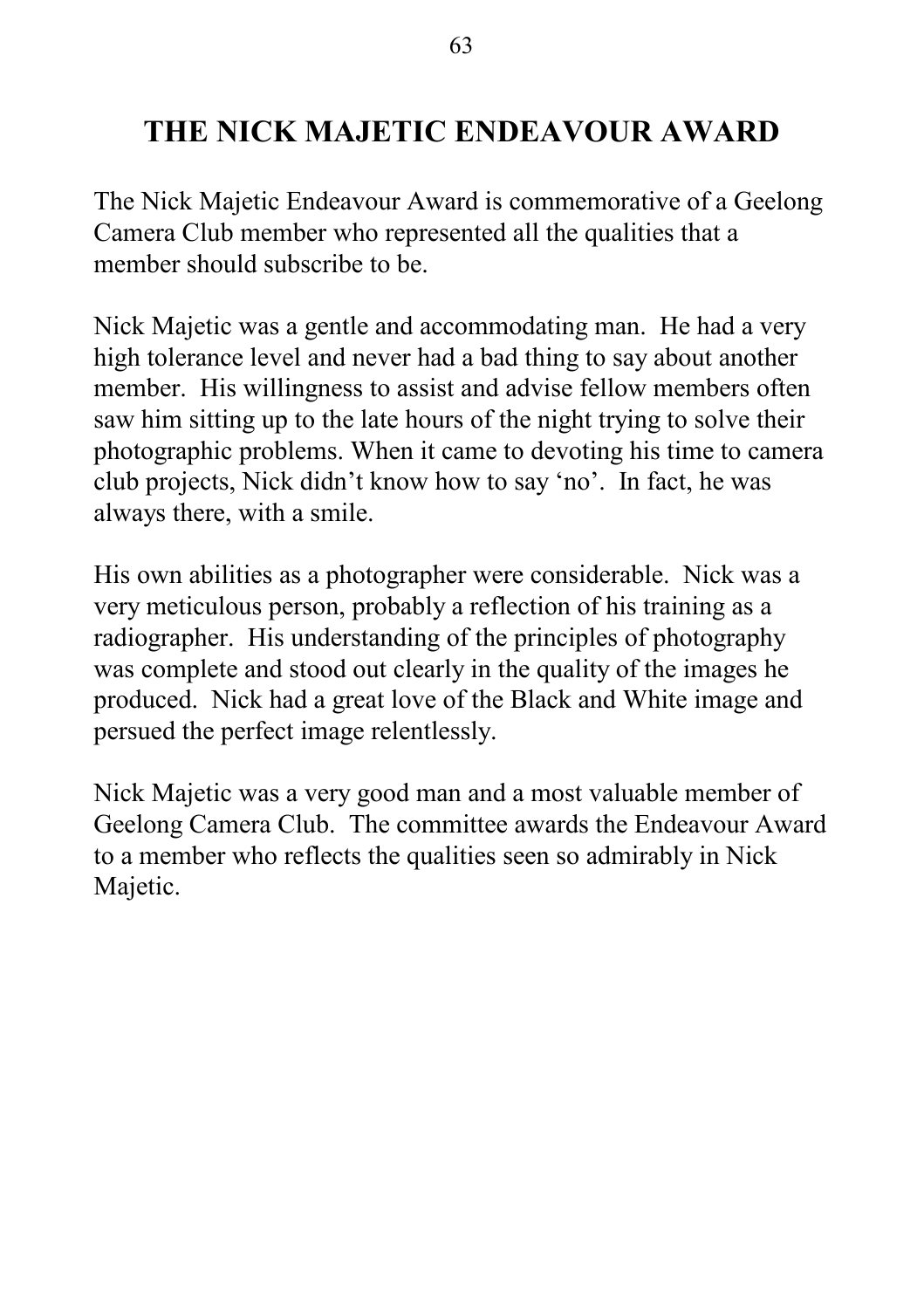

*The Inauguaral Nick Majetic Endeavour Award being presented to Phillip Brew by Mrs. Nev Majetic in the presence of Ken Sizer (President) 1998*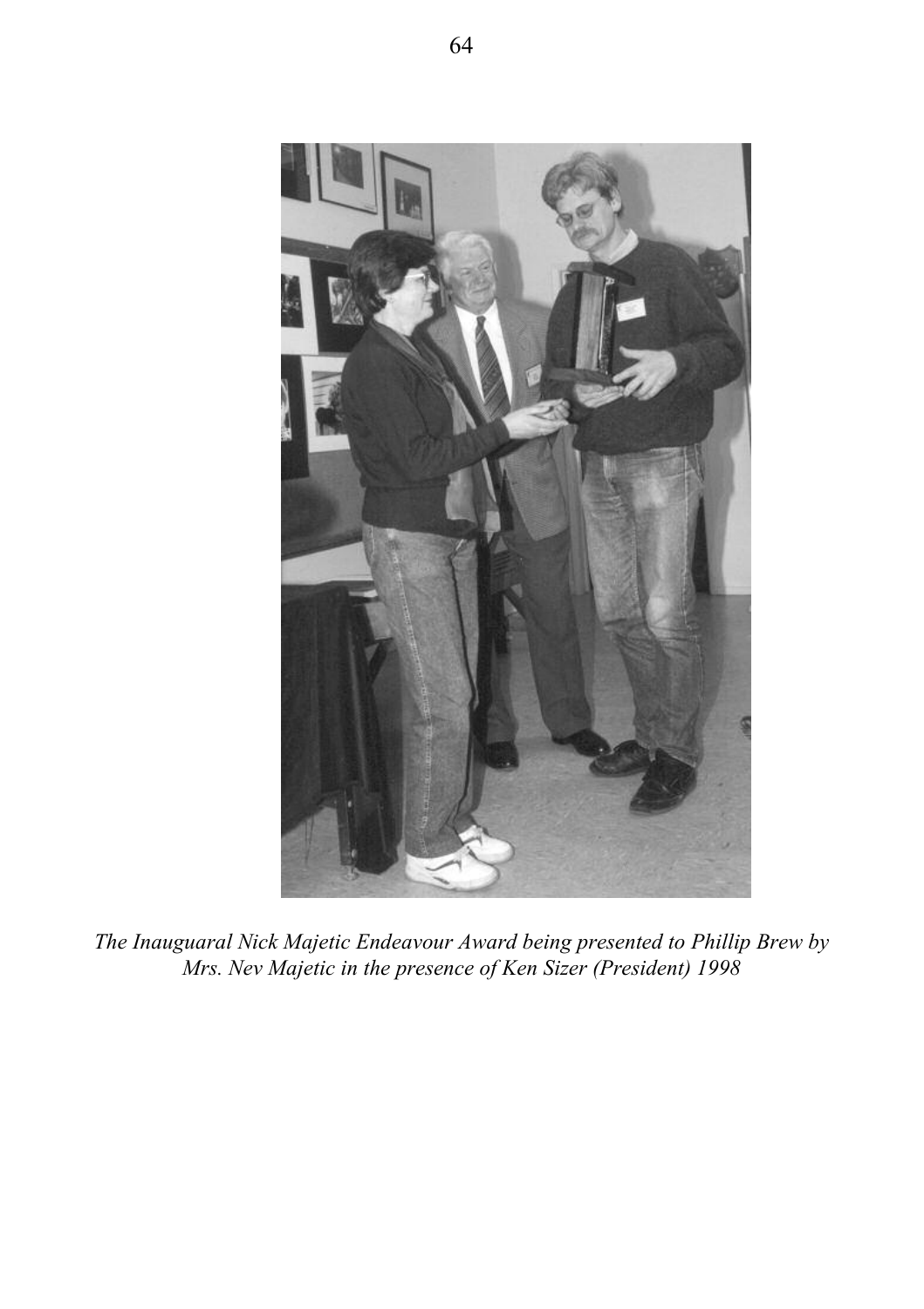# **GEELONG CAMERA CLUB PRESIDENTS**

| 1889-1904   | Mr.H.C. Roebuck   |
|-------------|-------------------|
| 1905-1906   | Mr. A Mockridge   |
| 1906-1912   | Mr. J. B. Leitch  |
| 1913-1914   | Mr. T Lord        |
| 1914-1915   | Mr. A. Mockridge  |
| 1915-1926   | Mr. J. Hammerton  |
| 1927-1928   | Mr. A. Muncey     |
| 1928-1929   | Mr. M. Watson     |
| 1930-1936   | Mr. G.R. King     |
| 1937-1952   | Mr. H.L.S. Potter |
| 1953-1957   | Mr. W Porter      |
| 1958 -1963  | Mr A.J. Firth     |
| 1964-1965   | Mr. R. Kirkham    |
| 1966-1967   | Mr. A.J. Firth    |
| 1968 -1971  | Mr. R. Kirkham    |
| 1972 -1973  | Mr. S Bankin      |
| 1972 -1973  | Mr. J. Abrahams   |
| 1973-1974   | Mr. J. Abrahams   |
| 1975 - 1976 | Mr. R McMahon     |
| 1977-1978   | Mr. B. Ketchen    |
| 1979-1980   | Rev. I Littler    |
| 1981-1982   | Mr. B. Ketchen    |
| 1982-1983   | Mrs. T. Graham    |
| 1984-1986   | Mr. G. Harris     |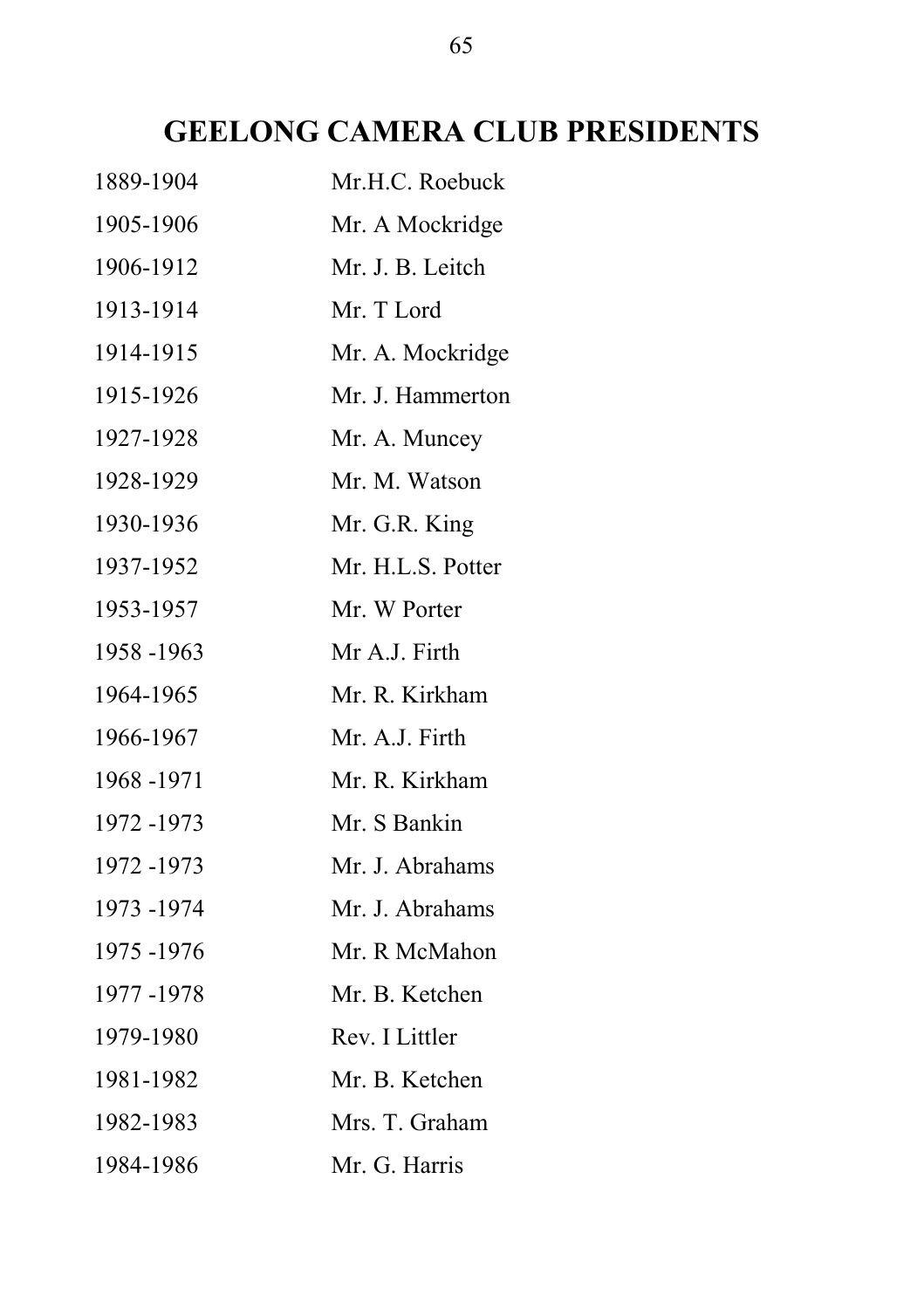| 1987-1989 | Mr. B. Cohn   |
|-----------|---------------|
| 1989-1990 | Mr. M. McCoy  |
| 1990-1993 | Mr. G. Harris |
| 1993-1997 | Mr. F. Sady   |
| 1997-1998 | Mr. K. Sizer  |
| 1998-2000 | Mr. F. Sady   |

# **GEELONG CAMERA CLUB SECRETARIES**

| 1891-1894 | Mr. J.E. Bennett  |
|-----------|-------------------|
| 1894-1905 |                   |
| 1905-1906 | Mr. C.T. Seeley   |
| 1905-1906 | Mr. C. Creek      |
| 1906-1913 | Mr. H. Potter     |
| 1913-1915 | Mr. A. Muncey     |
| 1915-1925 | Mr. P. Treyvaud   |
| 1925-1933 | Mr. J. Sharp      |
| 1933-1936 | Mr. A. Muncey     |
| 1936-1937 | Mr. W. Greenfield |
| 1937-1938 | Mr. F. Williams   |
| 1938-1944 | Mr. H. Ganly      |
| 1944-1946 | Mr. E. Rogers     |
| 1947-1948 | Mr. E. Rogers     |
| 1947-1948 | Mr. H. Briggs     |
| 1948-1954 | Mr. F. Williams   |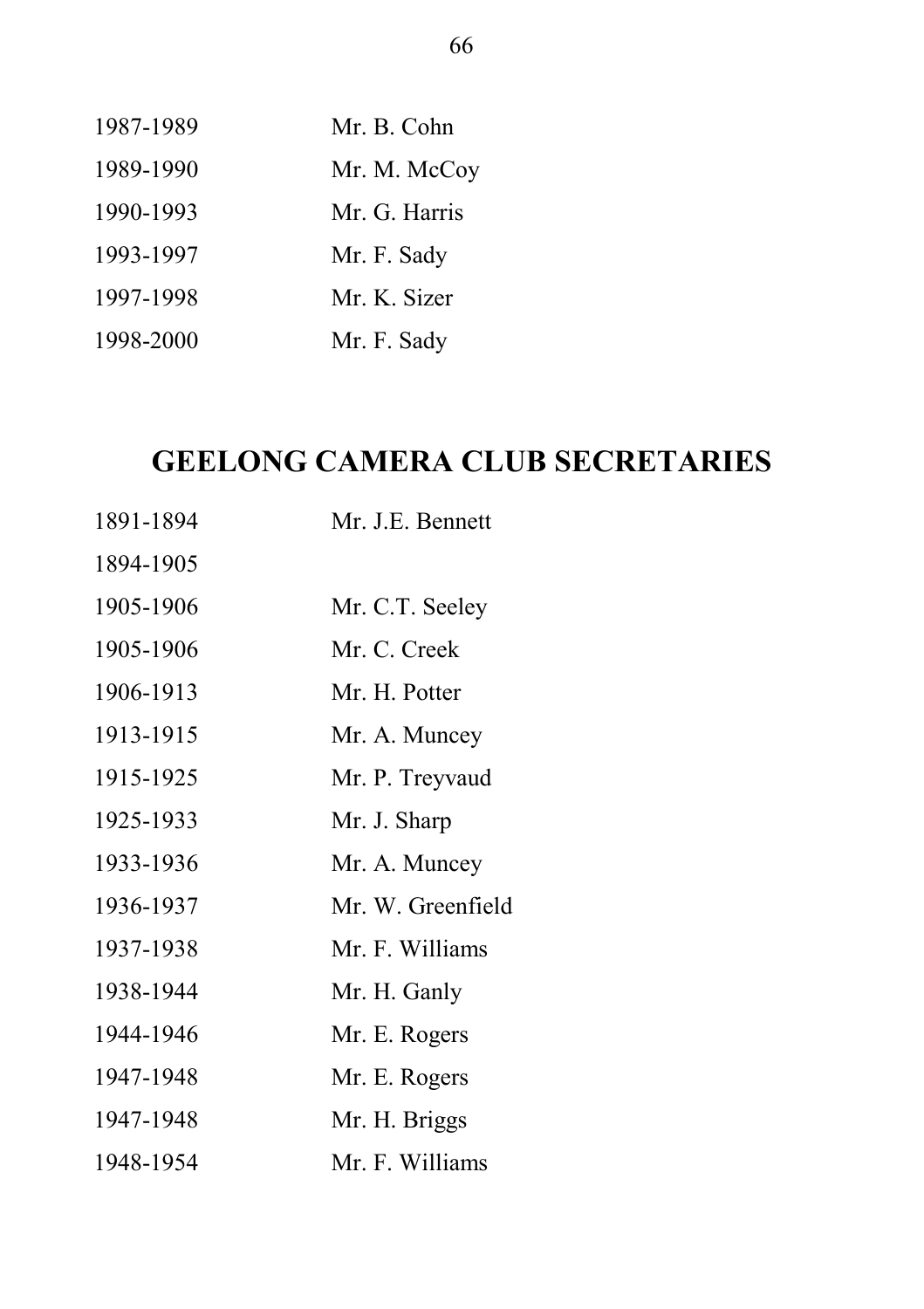| 1954-1957 | Mr. C. Prout        |
|-----------|---------------------|
| 1957-1963 | Mr. H.E. Taylor     |
| 1963-1973 | Mr. J.H. Campbell   |
| 1973-1976 | Mr. K. McKeown      |
| 1976-1977 | Miss M. Griffin     |
| 1977-1979 | Mr. S. Cooper       |
| 1980-1981 | Mrs. J. Basterfield |
| 1982-1983 | Mr. C. Munday       |
| 1983-1991 | Mr. Les Lister      |
| 1992-2000 | Mrs. I. Sady        |

# **GEELONG CAMERA CLUB LIFE MEMBERS**

| Mr. H L S Potter | Mr. J H Campbell |
|------------------|------------------|
| Mr. G R King     | Mr. B Ketchen    |
| Mr. W J Porter   | Mr. K A McKeown  |
| Mr. A J Firth    | Mr. L Lister     |
| Mr. R Hobson     | Mr. G R Harris   |
| Mr. F Williams   | Mr. R Hooper     |
| Mr. H E Taylor   | Mrs. I Sady      |
| Mr. E Rogers     | Mr. F Sady       |
| Mr. R Kirkham    | Mrs. A McKeown   |